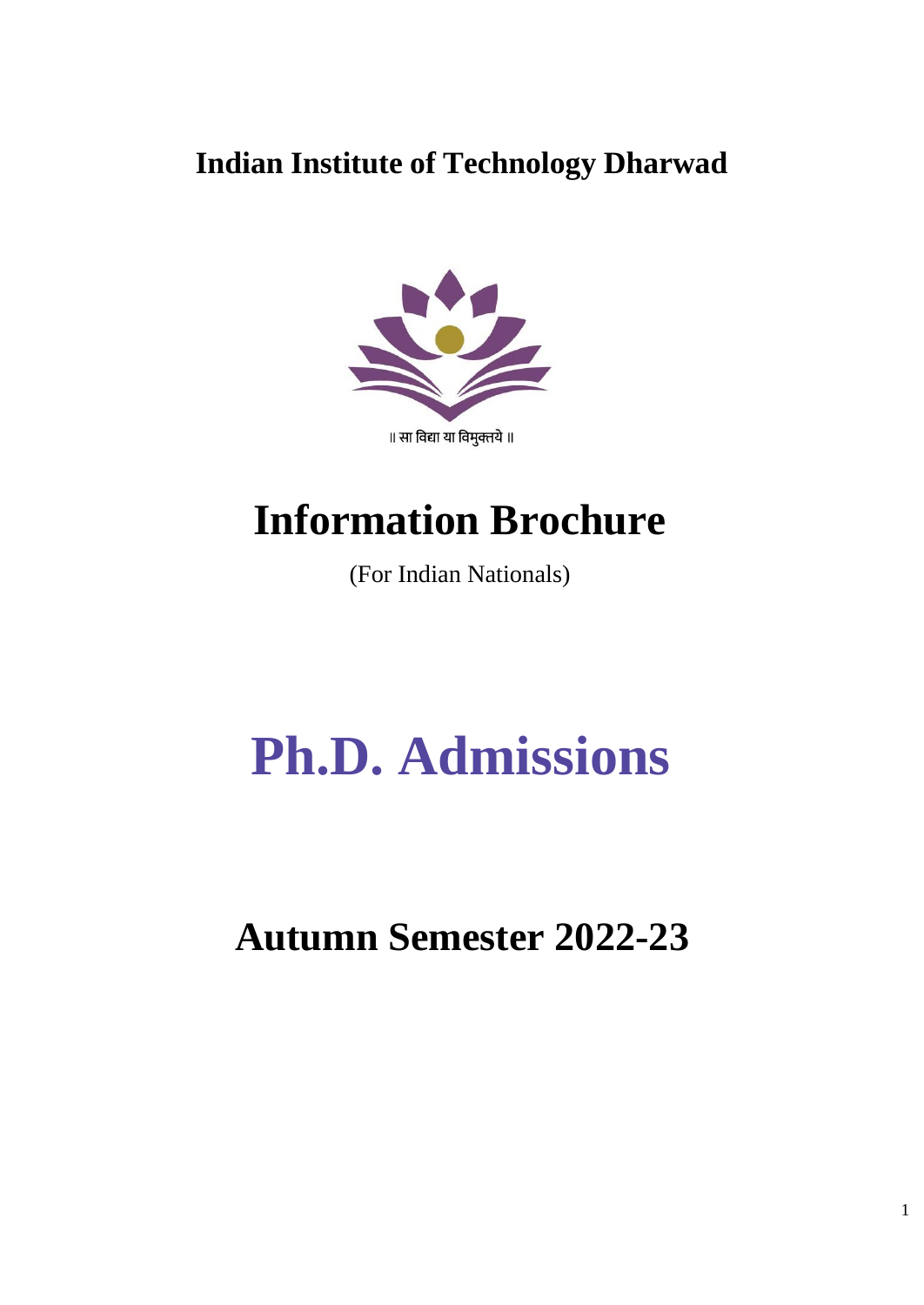## **Contents**

| A.              |       |                                                                                  |  |
|-----------------|-------|----------------------------------------------------------------------------------|--|
| В.              |       |                                                                                  |  |
| B.1             |       |                                                                                  |  |
|                 | B.2   |                                                                                  |  |
|                 | B.2.1 |                                                                                  |  |
|                 | B.2.2 |                                                                                  |  |
| B.3             |       |                                                                                  |  |
| B.4             |       |                                                                                  |  |
| B.5             |       |                                                                                  |  |
| C.              |       |                                                                                  |  |
| D.              |       |                                                                                  |  |
|                 |       |                                                                                  |  |
|                 |       |                                                                                  |  |
|                 | E.1.1 |                                                                                  |  |
|                 | E.1.2 |                                                                                  |  |
|                 | E.2   |                                                                                  |  |
| F               |       | DEPARTMENT OF BIOLOGICAL SCIENCES ANDBIOENGINEERING 14                           |  |
| F.1             |       |                                                                                  |  |
|                 | F.1.1 |                                                                                  |  |
|                 | F.1.2 |                                                                                  |  |
|                 | F.1.3 | Eligibility of applicants in the final phase of getting the qualifying degree 14 |  |
| F <sub>12</sub> |       |                                                                                  |  |
|                 | F.3   |                                                                                  |  |
| F.4             |       |                                                                                  |  |
| F.5             |       |                                                                                  |  |
|                 |       |                                                                                  |  |
|                 |       |                                                                                  |  |
|                 |       |                                                                                  |  |
|                 |       |                                                                                  |  |
|                 |       |                                                                                  |  |
|                 | G.1   |                                                                                  |  |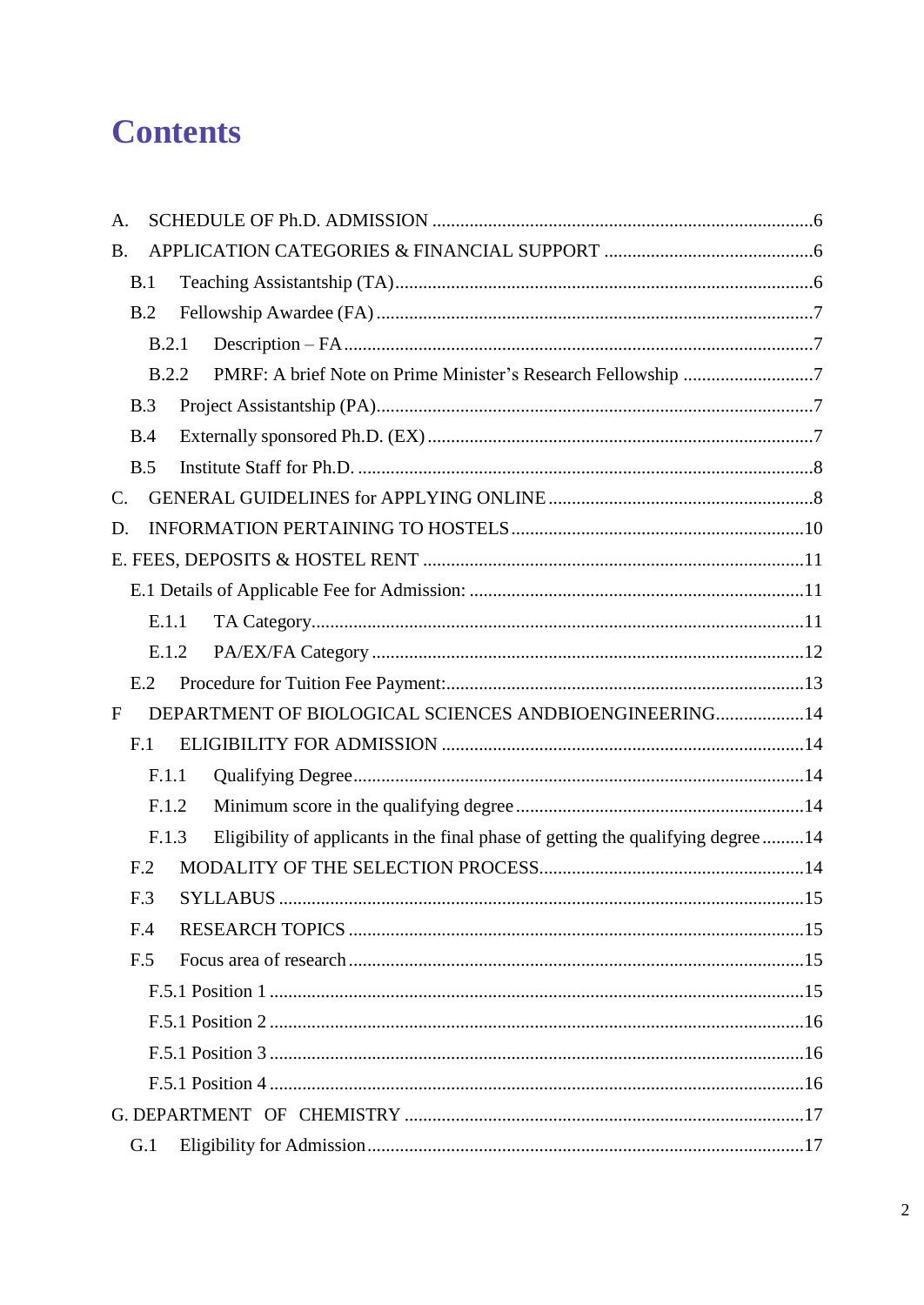| G.1.1 |                                                                                                |  |
|-------|------------------------------------------------------------------------------------------------|--|
| G.1.2 |                                                                                                |  |
| G.1.3 | Eligibility of applicants in the final phase of getting the qualifying degree 17               |  |
| G.2   |                                                                                                |  |
| G.3   |                                                                                                |  |
| G.4   |                                                                                                |  |
| G.4.1 |                                                                                                |  |
| G.4.2 |                                                                                                |  |
|       |                                                                                                |  |
|       |                                                                                                |  |
|       | H.1.1. Minimum score required in the qualifying degree and GATE Qualification21                |  |
|       |                                                                                                |  |
|       |                                                                                                |  |
|       |                                                                                                |  |
|       |                                                                                                |  |
|       |                                                                                                |  |
|       |                                                                                                |  |
|       | I.1.2 Eligibility of applicants in the final phase of getting the qualifying degree 24         |  |
|       |                                                                                                |  |
|       |                                                                                                |  |
|       |                                                                                                |  |
|       |                                                                                                |  |
|       |                                                                                                |  |
|       |                                                                                                |  |
|       |                                                                                                |  |
|       |                                                                                                |  |
| J.    |                                                                                                |  |
|       |                                                                                                |  |
|       |                                                                                                |  |
|       |                                                                                                |  |
|       | J.1.3. Eligibility of applicants who are in the final phase of getting the qualifying degree27 |  |
|       |                                                                                                |  |
|       |                                                                                                |  |
|       |                                                                                                |  |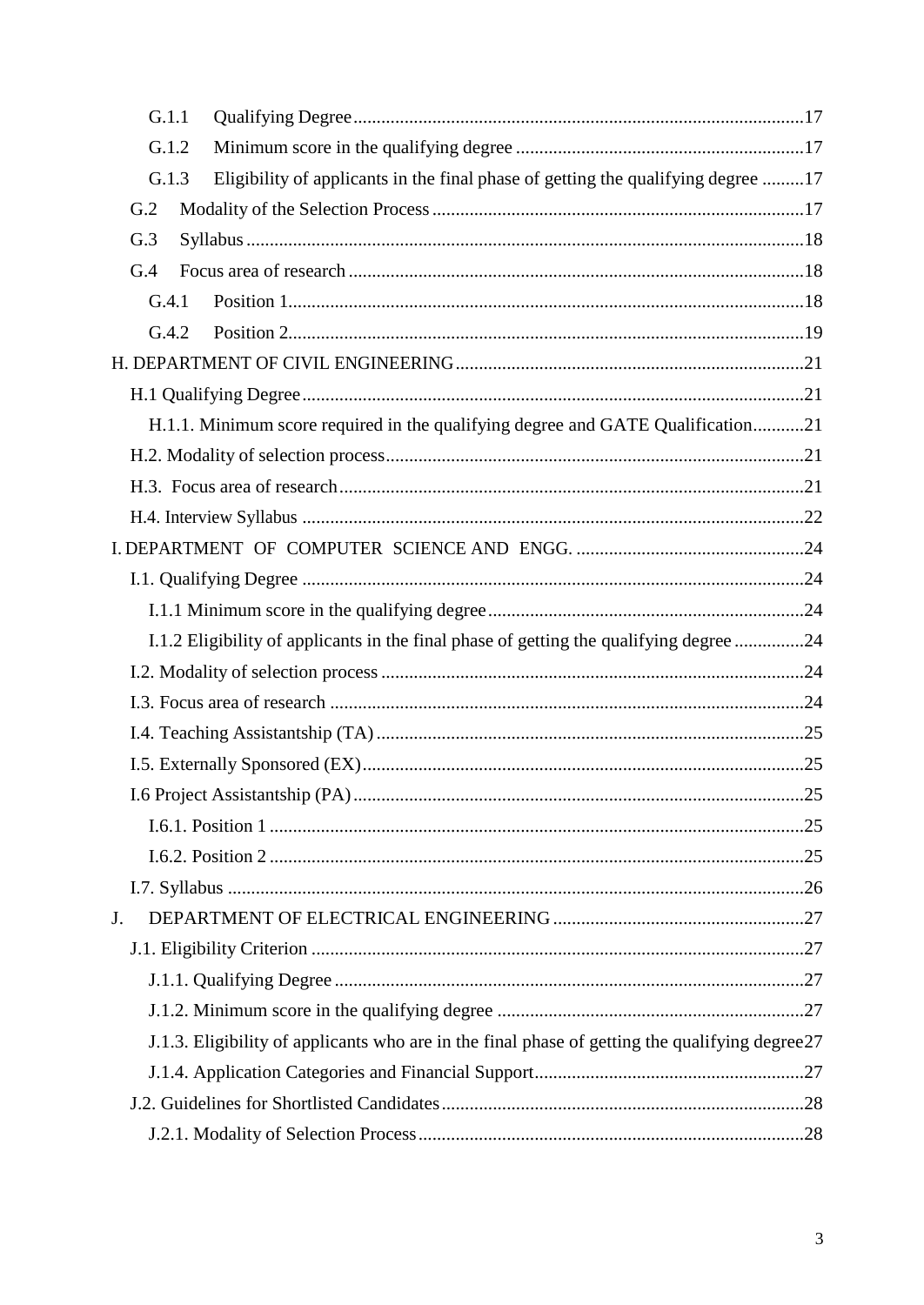| K.1.3 Eligibility of applicants in the final phase of getting the qualifying degree34   |  |
|-----------------------------------------------------------------------------------------|--|
|                                                                                         |  |
|                                                                                         |  |
|                                                                                         |  |
|                                                                                         |  |
|                                                                                         |  |
|                                                                                         |  |
|                                                                                         |  |
|                                                                                         |  |
|                                                                                         |  |
| L.1.c. The candidates who do not have M. Phil. degree must also fulfill ONE of the      |  |
| L.1.d. Eligibility of applicants in the final phase of getting the qualifying degree 37 |  |
|                                                                                         |  |
|                                                                                         |  |
|                                                                                         |  |
|                                                                                         |  |
|                                                                                         |  |
|                                                                                         |  |
|                                                                                         |  |
| M. DEPARTMENT OF MECHANICAL MATERIALS ANDAEROSPACE ENGINEERING                          |  |
|                                                                                         |  |
|                                                                                         |  |
|                                                                                         |  |
| M.1.3. Eligibility of applicants in the final phase of getting the qualifying degree 42 |  |
|                                                                                         |  |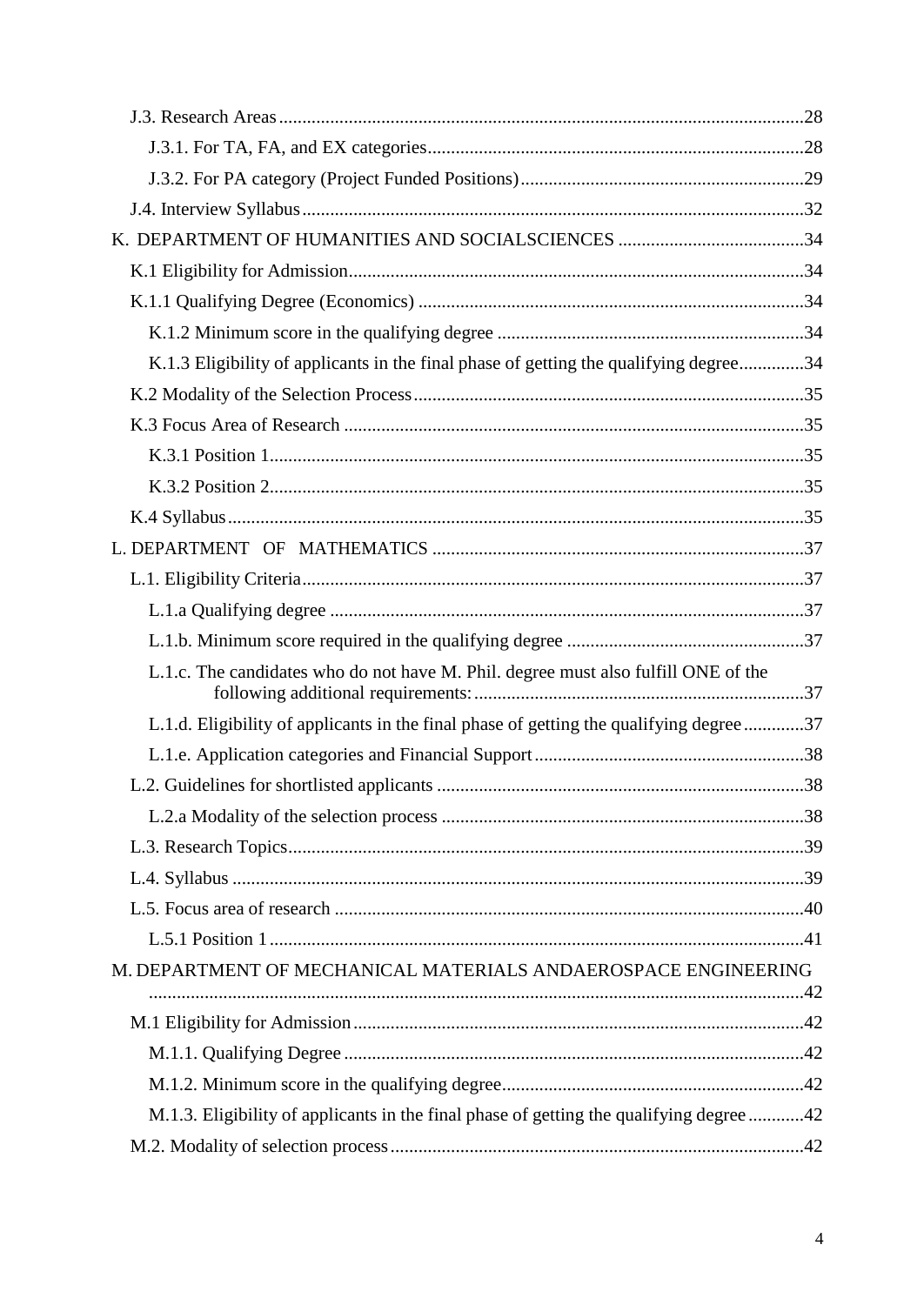| N.                                                                            | 53 |
|-------------------------------------------------------------------------------|----|
|                                                                               |    |
|                                                                               |    |
|                                                                               |    |
|                                                                               |    |
|                                                                               |    |
|                                                                               |    |
|                                                                               |    |
| O. Appendix A: Sponsorship Certificate for Ph.D. ExternalRegistration (EX) 58 |    |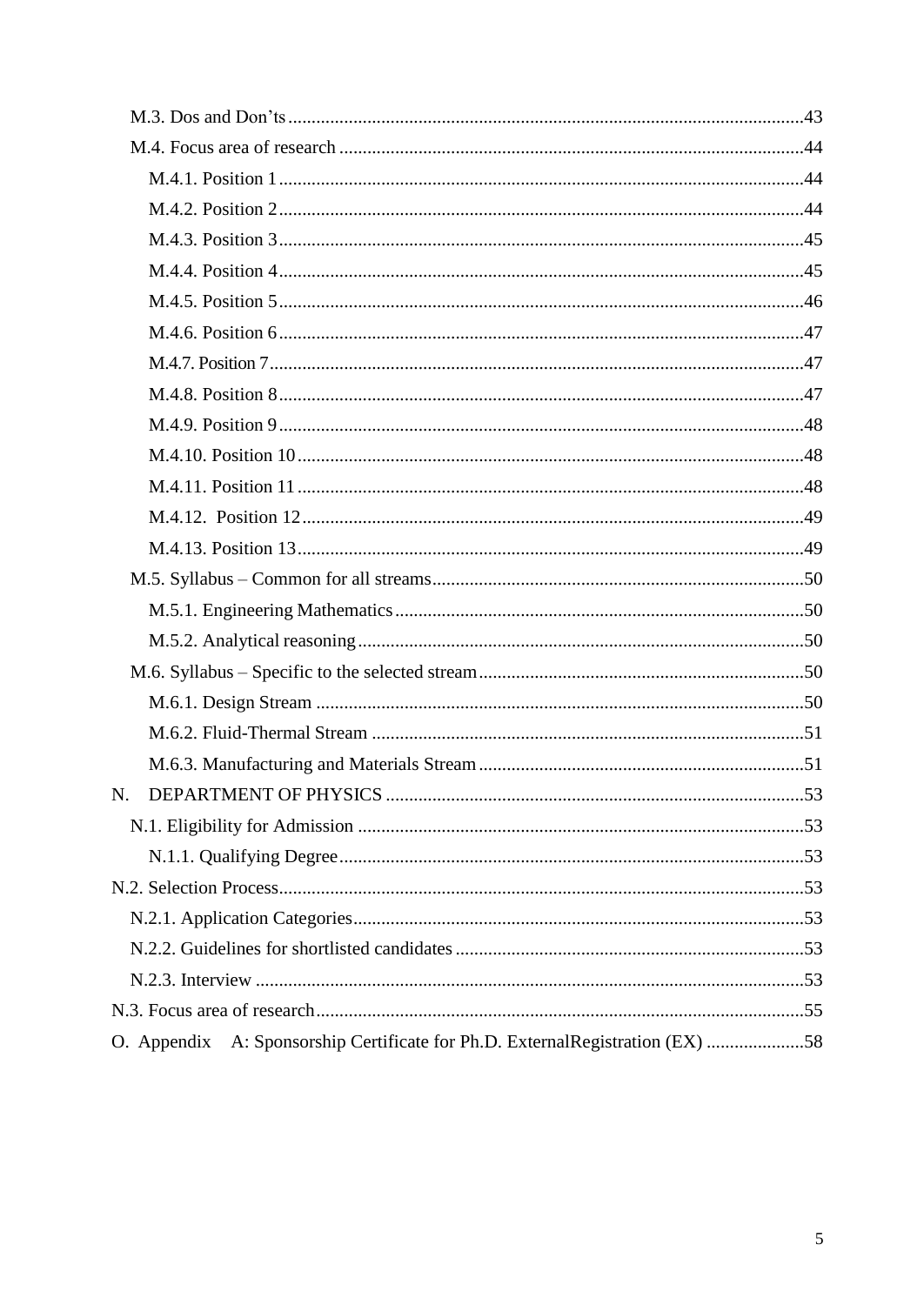## <span id="page-5-0"></span>**A. SCHEDULE OF Ph.D. ADMISSION**

| Sr. | <b>Description</b>                                     | <b>Relevant dates*</b>       |
|-----|--------------------------------------------------------|------------------------------|
| No. |                                                        |                              |
|     | Applications open                                      | 15-March-2022                |
| 2.  | Last Date to apply online                              | 15-April-2022                |
| 3.  | Announcement of shortlist of eligible candidates       | 26-April-2022                |
| 4.  | <b>Online Interview Schedule</b>                       | 28-April-2022 to 28-May-2022 |
| 5.  | Declaration of provisional list of selected candidates | 15-June-2022                 |
|     | Declaration of final list of selected candidates       | 27-June-2022                 |
| 6.  | Admission for waitlisted candidates starts             | 06-July-2022                 |
| 7.  | Admission for waitlisted candidates ends               | 16-July-2022                 |

#### **\*All deadlines are defined exactly to be at 5:00pm on the respective date.**

All potential candidates are requested to visit the institute website regularly for updated information about the schedule, especially in the context of ongoing Coronavirus (COVID-19) related developments. **Future updates regarding the admission process will be made available on the [institute](https://www.iitdh.ac.in/) website under section Academics >> Admissions >> [Ph.D](https://www.iitdh.ac.in/academics_phd.php)**.

## <span id="page-5-1"></span>**B. APPLICATION CATEGORIES & FINANCIAL SUPPORT**

IIT Dharwad admits Ph.D. candidates as full time students with research scholarship or Teaching Assistantship (TA) or Project Assistantship (PA). Also, part-time externally sponsored research scholars or institute staff can be admitted. However, **each department may not have openings in all the following modes of support.** More details can be found in the departmentspecific section in this document.

#### <span id="page-5-2"></span>**B.1 Teaching Assistantship (TA)**

Funded by the Ministry of Education (MoE), Government of India, the TAs are expected to assist in the academic/administrative work for smooth functioning of the Institute. Students under this category are entitled to the financial support as per the MoE norms.

- 1. For students with M.Tech./M.E./M.Sc.(Engg.)/M.Phil. or equivalent degree as the qualifying degree, the assistantship is payable for a maximum duration of 5 years or up to the thesis submission, whichever is earlier. At present, the monthly rate of assistantship is ₹31,000 for the first 2 years and enhanced rate of ₹35,000/- for the remaining 3 years and HRA as per rules.
- 2. The students awarded with Teaching Assistantship must assist in teaching, research and/or administrative work as assigned by the respective Academic Unit to the extent of 8 hours of work per week.
- 3. The continuation of the assistantship will be subject to the satisfactory performance of the duties assigned by the Departments as well as satisfactory academic performance.
- 4. As per MoE directives, the employees on the rolls (with or without pay) of any organization are not eligible for admission under this category. Candidates selected in this category have to resign from the current job and submit a relieving letter from their employer before joining the programme.
- 5. Students getting assistantships from the Institute may join projects sponsored by external agencies and obtain corresponding fellowships in lieu of TA ship.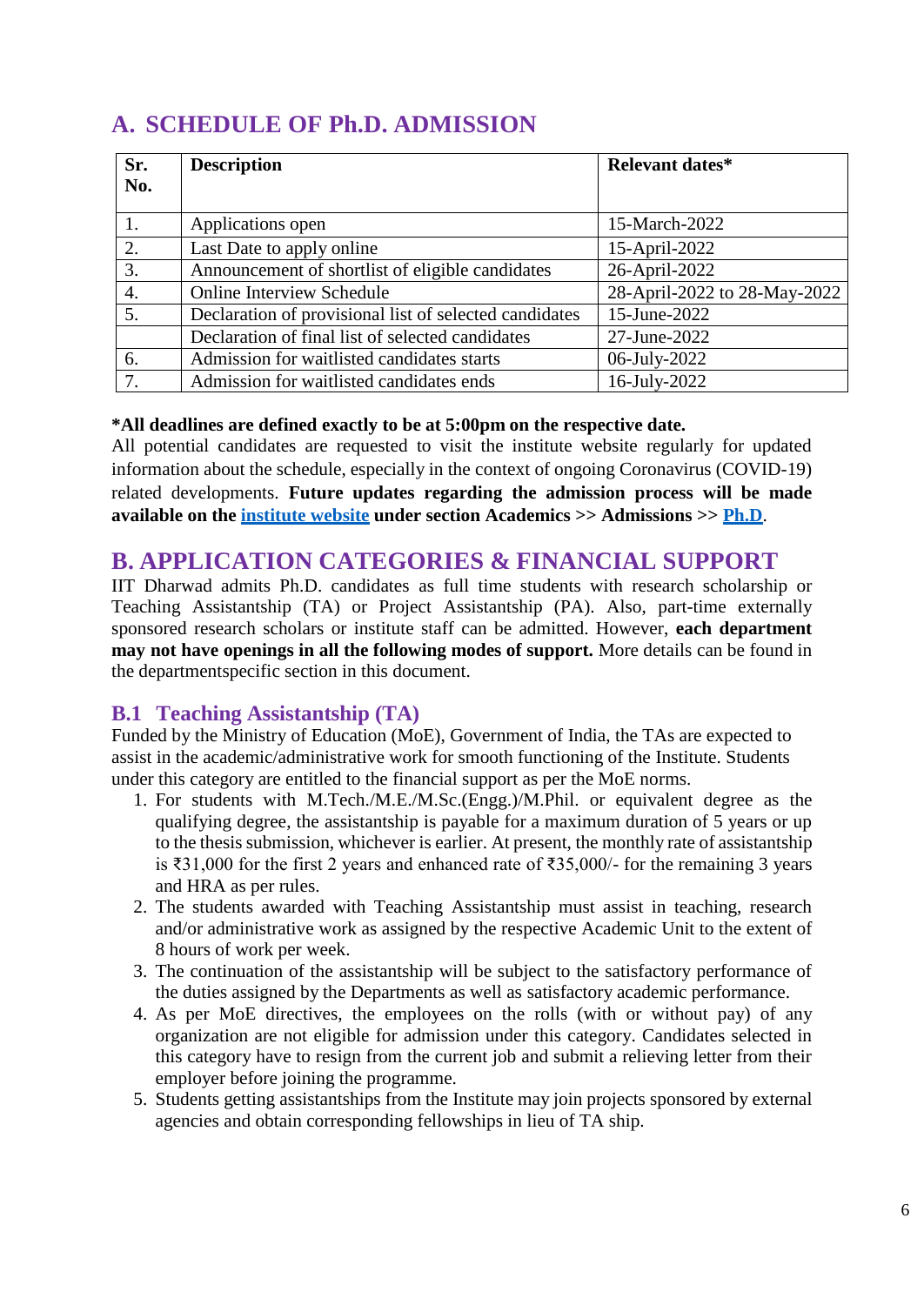#### <span id="page-6-0"></span>**B.2 Fellowship Awardee (FA)**

#### <span id="page-6-1"></span>B.2.1 Description – FA

The financial support under this category is provided by various Government / Semi Government schemes (for example, CSIR, UGC, DAE, DST, DBT, NBHM, etc.) and some other organizations.

A valid Junior Research fellowship (JRF) award letter from the Government / Semi Government agencies (e.g. CSIR / UGC / DAE / DST / DBT / NBHM / (confirmed) DST INSPIRE, etc.) are required for the execution of this fellowship.

The amount, duration of the fellowship, and HRA will be as specified by the awarding agency. The disbursement and continuation of the fellowship will be subject to as per the norms specified by the awarding agency or specified by IIT Dharwad, as deemed fit.

#### <span id="page-6-2"></span>B.2.2 PMRF: A brief Note on Prime Minister's Research Fellowship

The Prime Minister's Research Fellows (PMRF) Scheme has been designed for improving the quality of research in various higher educational institutions in the country. With attractive fellowships, the scheme seeks to attract the best talent into research thereby realizing the vision of development through innovation. The scheme was announced in the Budget 2018-19. The institutes which can offer PMRF include all the IITs, all the IISERs, Indian Institute of Science, Bengaluru and some of the top Central Universities/NITs that offer science and/or technology degrees. The candidates will be selected through a rigorous selection process and their performance will be reviewed suitably through a national convention.

#### <span id="page-6-3"></span>**B.3 Project Assistantship (PA)**

Funded from projects sponsored by industries and government funding agencies. Under this category, candidates will be paid fellowship as per the rules  $\&$  regulations of the governing project.

#### <span id="page-6-4"></span>**B.4 Externally sponsored Ph.D. (EX)**

The candidates employed in recognized R&D organizations and desirous of pursuing Ph.D. programme while in employment may apply for admission as external candidates. The option of external registration is for applicants who are working in well-equipped scientific institutions, laboratories, R&D establishments and industrial organizations engaged in research based activities. Persons working in colleges/universities are not eligible under this category. After fulfilling the coursework requirement at the Institute, these candidates will be allowed to register for Ph.D. with a Supervisor (internal) from the Institute and a Co-supervisor (external) from their parent organization where they will be doing the research work. The admissions are based on the following norms:

- 1. The competence of these candidates will be assessed along with the regular candidates.
- 2. Along with application, the candidate should submit a Sponsorship Certificate (Appendix A) from the organization in which he / she is employed giving an undertaking that the candidate would be released from the normal duties to fulfill the coursework requirement (and qualifier examination, if applicable). The certificate should also provide details of facilities relevant to the research programme and available to the candidate.
- 3. The candidate is required to be at the Institute as a full-time student for the coursework (and qualifier examination, if applicable) of his/her Ph.D. Programme. The coursework requirement is likely to be a period of 1-2 semesters. Depending on the student's background and the programme requirements, an additional semester may be needed to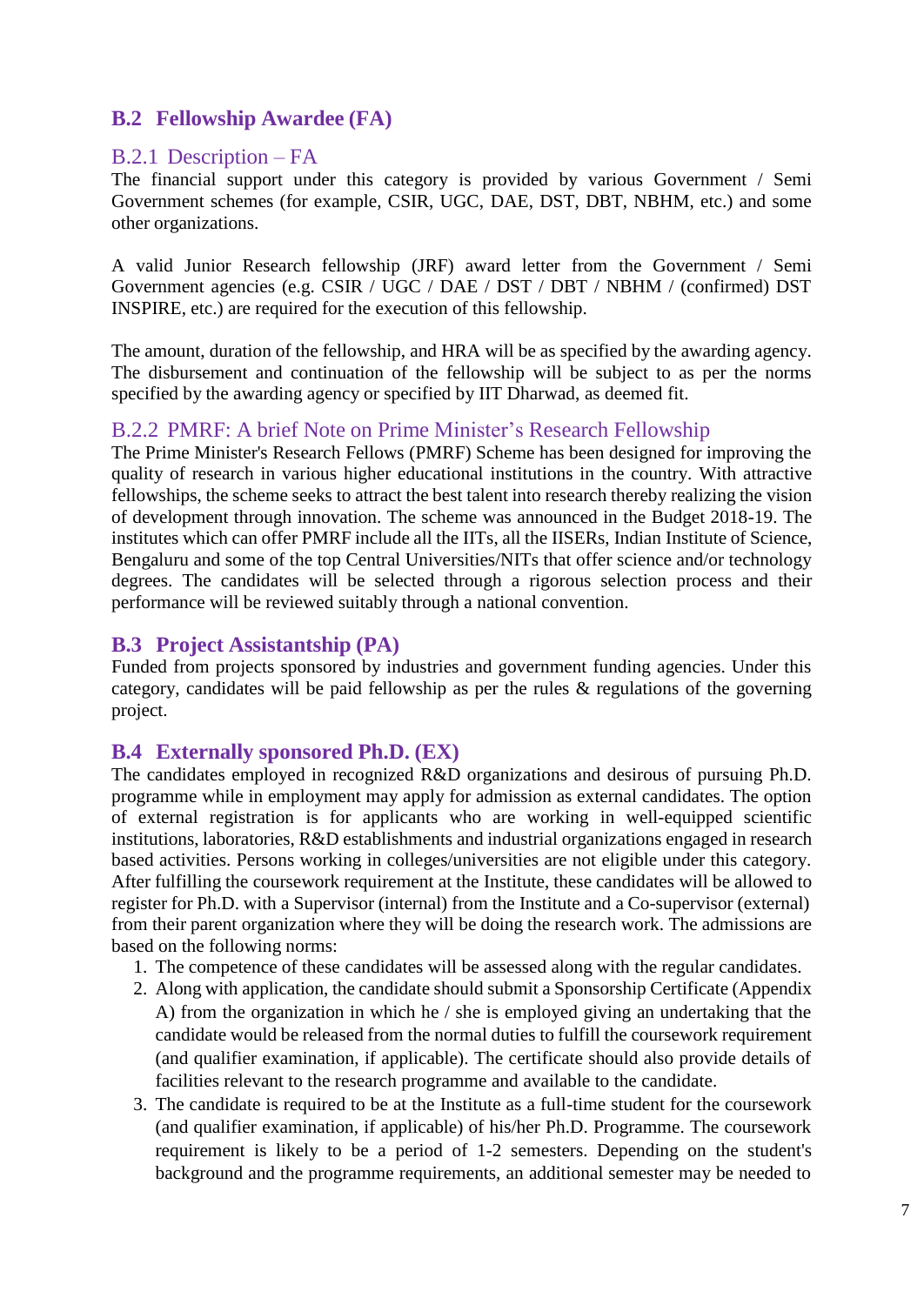complete the coursework/qualifier examination.

- 4. To promote interaction between the internal supervisor and external co-supervisor, meetings between them should be arranged at least once in a year in the Institute or in the sponsoring organization.
- 5. The Ph.D. registration of an external candidate would be reviewed at the end of each year from the date of registration in terms of his progress in courses / seminars / approved research programme by a Research Progress Committee (RPC) nominated by the concerned Department Postgraduate Committee (DPGC).
- 6. At the time of joining the programme, the students will have to produce a "Relieving certificate" from his / her employer that he / she has been fully relieved from normal duties during the semester(s) to complete the course work and other academic work at IIT Dharwad.

### <span id="page-7-0"></span>**B.5 Institute Staff for Ph.D.**

Existing employee of IIT Dharwad can be admitted under the category Institute Staff subject to fulfillment of conditions mentioned in the PhD Rule Book.

**Based on the information provided by the applicants a list of the eligible candidates called for the selection process will be declared on the Institute website on the date specified in the schedule. Only the eligible candidates are permitted to participate in the selection process.**

## <span id="page-7-1"></span>**C. GENERAL GUIDELINES for APPLYING ONLINE**

- 1. Please read all the instructions given in the brochure carefully before filling up the application form.
- 2. Please note that the application is to be filled at one go. There is no save and proceed option. The application process flow is given below:
	- a. The institute application form should be filled first, the form contains general information such as your name, category, email id, contact details,address and most importantly preference for departments (especially for those candidates who want to apply for more than one department).
	- b. After the successful submission of the institute form, a Submission Id is generated and the same to be noted for all future references.
	- c. After filling the institute form, department specific application form shouldbe filled.

**Please note that it is mandatory to fill both institute and department specific application forms. Failure to submit both the forms leads to nonconsideration of your application for the selection process.**

**Only the applicable single application fee should be paid per applicant irrespective of the number of the departments applicant is applying to.**

3. Keep all the documents handy >> pay the application fee through SBI e collect facility >> Note down SBI e collect reference No>> Start online application form>> Fill all particulars including SBI e collect reference No>> Take a print/ save a pdf copy of preview of completed application form >> Final submission of application form >> Note down submission ID for future reference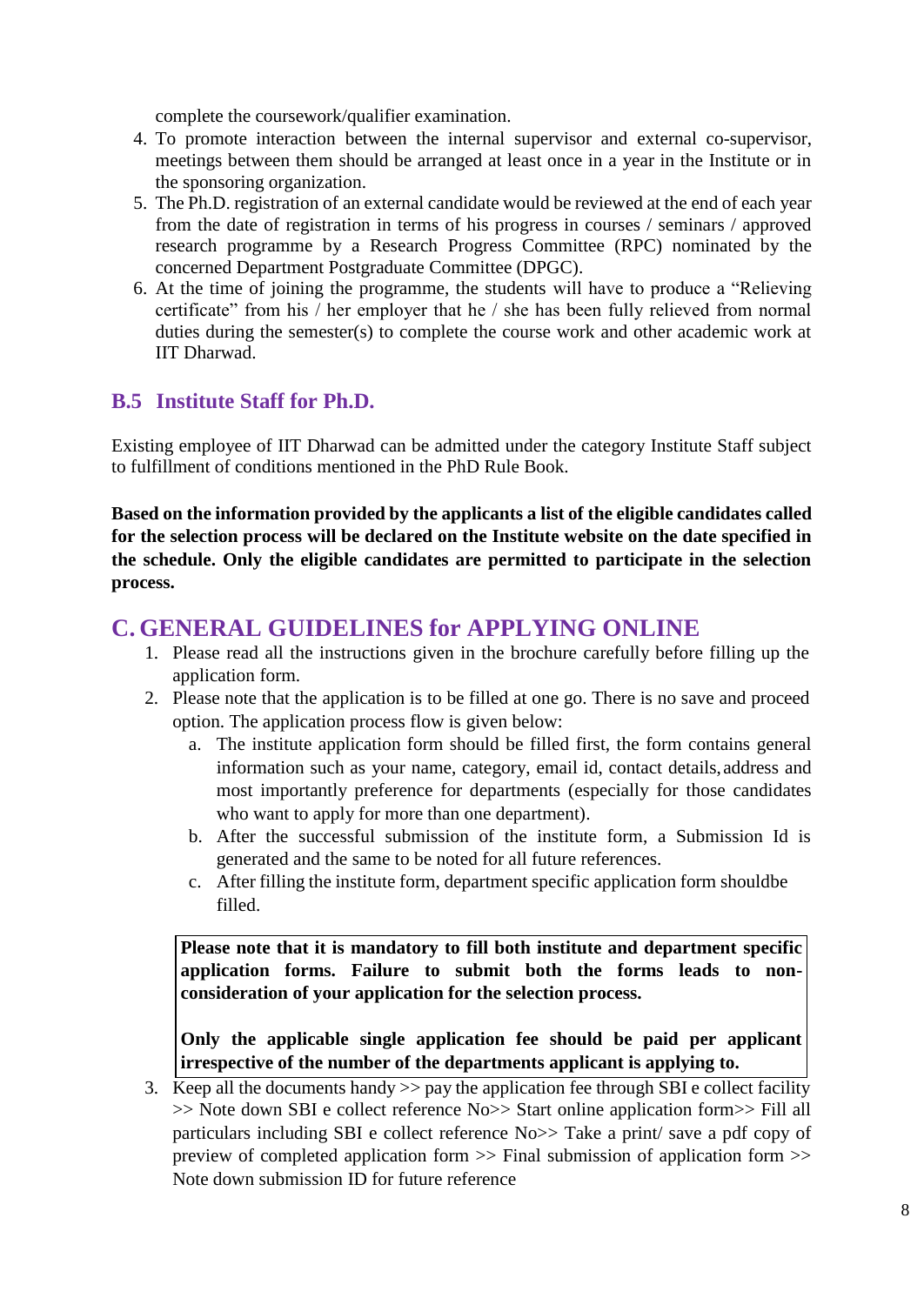- 4. The procedure to pay the application fee is made available on the website and application form.
- 5. This information brochure and future updates regarding the admission process will be made available on the institute website under section Academics >> Admissions >> Ph.D.
- 6. You are required to submit the application form online. There are no downloadable forms available. After filling the form, you are advised to take a print and keep the same for future reference.
- 7. The application fee is as follows:

| Gen/Gen (EWS)/OBC/ all other candidates | $\vert$ ₹ 200/- |
|-----------------------------------------|-----------------|
| Women/SC/ST/PwD category candidates     | $\pm 100/$ -    |

- **8. The Application Form without valid online payment details will not be considered. Application FEE is Non-Refundable.**
- 9. Applicants may find it convenient to keep following information handy while filling the application form online (whichever relevant). This is especially important as the form cannot be saved and as such once started one needs to complete the entire form and submit:
	- Skype Id or Gmail Id for G-meet
	- Passport size photo whose size is less than 50 kb
	- Educational details from secondary school onwards
	- GATE qualification details
	- Statement of Purpose (pdf file)
	- List of fellowship/ awards
	- Publications
	- Sponsorship Letter and CV of co-supervisor if you are applying under 'EX' category.
	- JRF Award Letter if you are applying under 'FA' category, if applicable.
	- Any other achievements/information.
- 10. Amendments to the form will not be possible once the last date to apply online is over. However, amendments can be considered if the applicant resubmits the entire form without making repeat fee payment before the deadline.
- 11. Keeping checking the institute website and your emails regularly for any communication from the institute regarding the selection process.
- 12. The Shortlisted candidates' list will be uploaded on the institute website as per the schedule given above in Section A.
- 13. Candidates (if) called for written test / interview should bring with them Photo ID Card, Printed Copy of Online Application Form, Photocopies of Academic Transcripts, Degree Certificates & Experience Certificates, Caste Certificate (if applicable), PwD Certificate (if applicable), EWS Certificate (if applicable), Thesis/Dissertation/Report/Publications and all other relevantdocuments.
- **14. Please note that the candidates (if selected) should be able to produce all relevant documents within a short period of notice. If the documents are not produced within the deadline, the admission is liable to be cancelled.**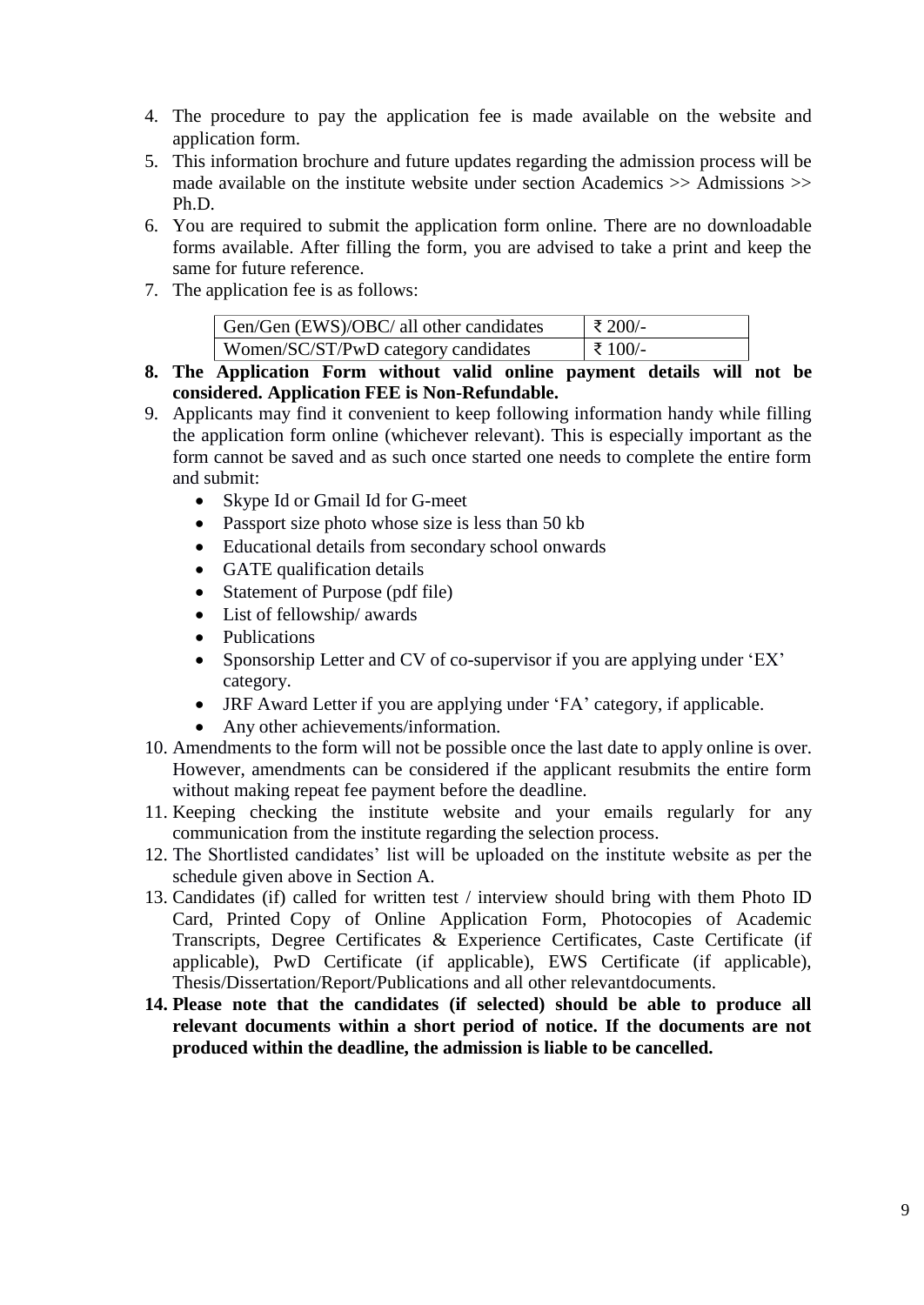## <span id="page-9-0"></span>**D.INFORMATION PERTAINING TO HOSTELS**

| About IIT Dharwad          | Kindly visit the website https://www.iitdh.ac.in/ for available     |
|----------------------------|---------------------------------------------------------------------|
|                            | facilities                                                          |
| Hostel Room Allocation (on | You will be allotted a room in the hostel $\&$ the room key will be |
| sharing basis)             | handed over on your arrival at the Institute. Each room will        |
|                            | accommodate roughly two/four students (depending on the             |
|                            | prevailing conditions) and has an attached bath & toilet.           |
|                            | Each student will be provided a cot, chair & study table and        |
|                            | wardrobe. Students can purchase mattress/bedding, bucket, etc.      |
| Are hostel rooms furnished | locally. Arrangements will be made for on-campus shopping for       |
|                            | these items.                                                        |
| Possession of motorized    | NOT ALLOWED, however bicycles are permitted in the                  |
| vehicle                    | campus.                                                             |
|                            | The weather at Dharwad is pleasant throughout the year.             |
|                            | Generally, it will be raining in the months of June to September    |
| Climatic conditions        | and weather will be windy and cold during the months of             |
|                            | October to January. It is suggested that you carry protective       |
|                            | clothing accordingly.                                               |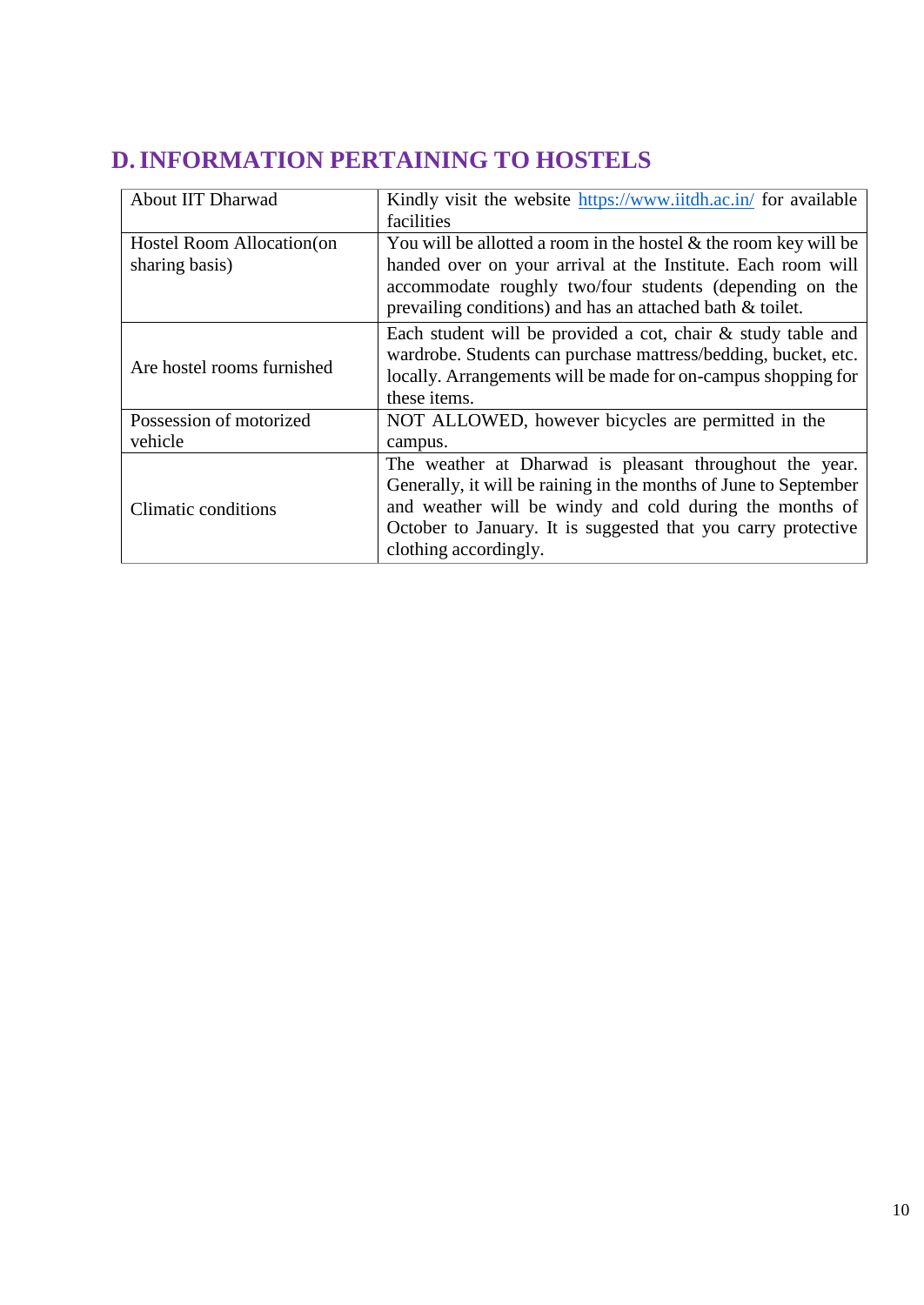## <span id="page-10-0"></span>**E. FEES, DEPOSITS & HOSTEL RENT**

The fee applicable for admission to Ph.D. programmes (as collected during the Spring Semester 2021-22) is provided below for reference purpose only:

## <span id="page-10-2"></span><span id="page-10-1"></span>**E.1 Details of Applicable Fee for Admission:**

## E.1.1 TA Category

| <b>S. No.</b>                                                             | Fee Amount (In Rs.)                          | <b>For General/ General</b><br>(EWS)/OBC (NCL)               | For<br><b>SC/ST/PwD</b> |
|---------------------------------------------------------------------------|----------------------------------------------|--------------------------------------------------------------|-------------------------|
|                                                                           | A. One-time payment at the time of Admission |                                                              |                         |
| 1.                                                                        | Admission Fee                                | 2,200.00                                                     | 2,200.00                |
| 2.                                                                        | Thesis Fee                                   | 2,500.00                                                     | 2,500.00                |
| 3.                                                                        | <b>Medical Examination</b>                   | 400.00                                                       | 400.00                  |
| 4.                                                                        | <b>Provisional Certificate</b>               | 500.00                                                       | 500.00                  |
| 5.                                                                        | <b>Student Welfare Fund</b>                  | 1,000.00                                                     | 1,000.00                |
| 6.                                                                        | Modernisation<br>$\&$<br>Upgradation         | 2,500.00                                                     | 2,500.00                |
| 7.                                                                        | <b>Identity Card</b>                         | 500.00                                                       | 500.00                  |
| Sub-Total (A)                                                             |                                              | 9,600.00                                                     | 9,600.00                |
| <b>B.</b> Semester Fee                                                    |                                              |                                                              |                         |
| $^{\wedge}1.$                                                             | Tuition Fee - Statutory Fee                  | 2,500.00                                                     | Nil                     |
| 2.                                                                        | <b>Examination Fee</b>                       | 1,000.00                                                     | 1,000.00                |
| 3.                                                                        | <b>Registration Fee</b>                      | 750.00                                                       | 750.00                  |
| $\overline{4}$ .                                                          | Gymkhana Fee                                 | 1,750.00                                                     | 1,750.00                |
| 5.                                                                        | <b>Student Benevolent Fund</b>               | 500.00                                                       | 500.00                  |
| 6.                                                                        | <b>Medical Fee</b>                           | 1,500.00                                                     | 1,500.00                |
| $*7.$                                                                     | <b>Hostel Room Rent</b>                      | 2,000.00                                                     | 2,000.00                |
| $*8.$                                                                     | Electricity & Water Charges                  | 3,000.00                                                     | 3,000.00                |
| $*9.$                                                                     | Hostel<br>Establishment<br>Charges           | 3,000.00                                                     | 3,000.00                |
| $*10.$                                                                    | <b>Mess Establishment Charges</b>            | 1,550.00                                                     | 1,550.00                |
| Sub-Total (B)                                                             |                                              | 17,550.00                                                    | 15,050.00               |
| $*11.$                                                                    | <b>Mess Fee Advance</b>                      | 26,000.00                                                    | 26,000.00               |
|                                                                           |                                              | C. Deposits (Refundable) to be paid at the time of Admission |                         |
| 1.                                                                        | <b>Institute Security Deposit</b>            | 1,000.00                                                     | 1,000.00                |
| 2.                                                                        | <b>Library Security Deposit</b>              | 1,000.00                                                     | 1,000.00                |
| 3.                                                                        | <b>Mess Security Deposit</b>                 | 1,000.00                                                     | 1,000.00                |
| Sub-Total $(C)$                                                           |                                              | 3,000.00                                                     | 3,000.00                |
| <b>GRAND TOTAL FEE <math>(A + B + C +</math></b><br><b>Mess Advance</b> ) |                                              | 56,150.00                                                    | 53,650.00               |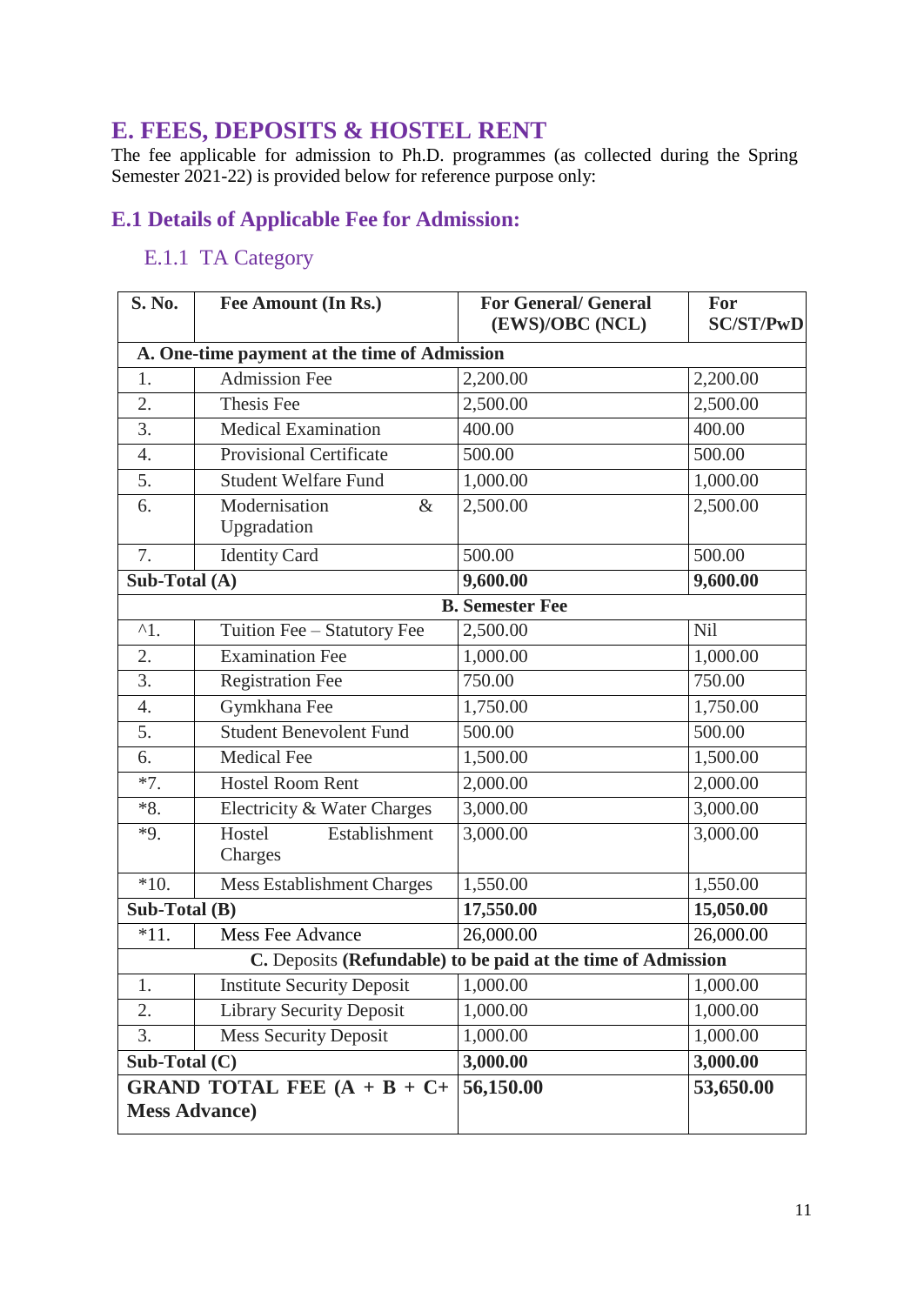## <span id="page-11-0"></span>E.1.2 PA/EX/FA Category

| <b>S. No.</b>         | Fee Amount (In Rs.)                  | <b>For General/ General</b>                                  | For SC/ST/PwD |
|-----------------------|--------------------------------------|--------------------------------------------------------------|---------------|
|                       |                                      | (EWS)/OBC (NCL)                                              |               |
|                       |                                      | A. One-time payment at the time of Admission                 |               |
| 1.                    | <b>Admission Fee</b>                 | 2,200.00                                                     | 2,200.00      |
| 2.                    | Thesis Fee                           | 2,500.00                                                     | 2,500.00      |
| 3.                    | <b>Medical Examination</b>           | 400.00                                                       | 400.00        |
| 4.                    | <b>Provisional Certificate</b>       | 500.00                                                       | 500.00        |
| 5.                    | <b>Student Welfare Fund</b>          | 1,000.00                                                     | 1,000.00      |
| 6.                    | Modernisation<br>$\&$<br>Upgradation | 2,500.00                                                     | 2,500.00      |
| 7.                    | <b>Identity Card</b>                 | 500.00                                                       | 500.00        |
| Sub-Total (A)         |                                      | 9,600.00                                                     | 9,600.00      |
|                       |                                      | <b>B.</b> Semester Fee                                       |               |
| $^{\wedge}1.$         | Tuition Fee - Statutory Fee          | 25,000.00                                                    | <b>Nil</b>    |
| 2.                    | <b>Examination Fee</b>               | 1,000.00                                                     | 1,000.00      |
| 3.                    | <b>Registration Fee</b>              | 750.00                                                       | 750.00        |
| 4.                    | Gymkhana Fee                         | 1,750.00                                                     | 1,750.00      |
| 5.                    | <b>Student Benevolent Fund</b>       | 500.00                                                       | 500.00        |
| 6.                    | Medical Fee                          | 1,500.00                                                     | 1,500.00      |
| $*7.$                 | <b>Hostel Room Rent</b>              | 2,000.00                                                     | 2,000.00      |
| $*8.$                 | Electricity & Water Charges          | 3,000.00                                                     | 3,000.00      |
| $*9.$                 | Hostel<br>Establishment<br>Charges   | 3,000.00                                                     | 3,000.00      |
| $*10.$                | <b>Mess Establishment Charges</b>    | 1,550.00                                                     | 1,550.00      |
| Sub-Total (B)         |                                      | 40,050.00                                                    | 15,050.00     |
| $*11.$                | <b>Mess Fee Advance</b>              | 26,000.00                                                    | 26,000.00     |
|                       |                                      | C. Deposits (Refundable) to be paid at the time of Admission |               |
| 1.                    | <b>Institute Security Deposit</b>    | 1,000.00                                                     | 1,000.00      |
| 2.                    | <b>Library Security Deposit</b>      | 1,000.00                                                     | 1,000.00      |
| 3.                    | <b>Mess Security Deposit</b>         | 1,000.00                                                     | 1,000.00      |
| Sub-Total $(C)$       |                                      | 3,000.00                                                     | 3,000.00      |
|                       | GRAND TOTAL FEE $(A + B + C +$       | 78,650.00                                                    | 53,650.00     |
| <b>Mess Advance</b> ) |                                      |                                                              |               |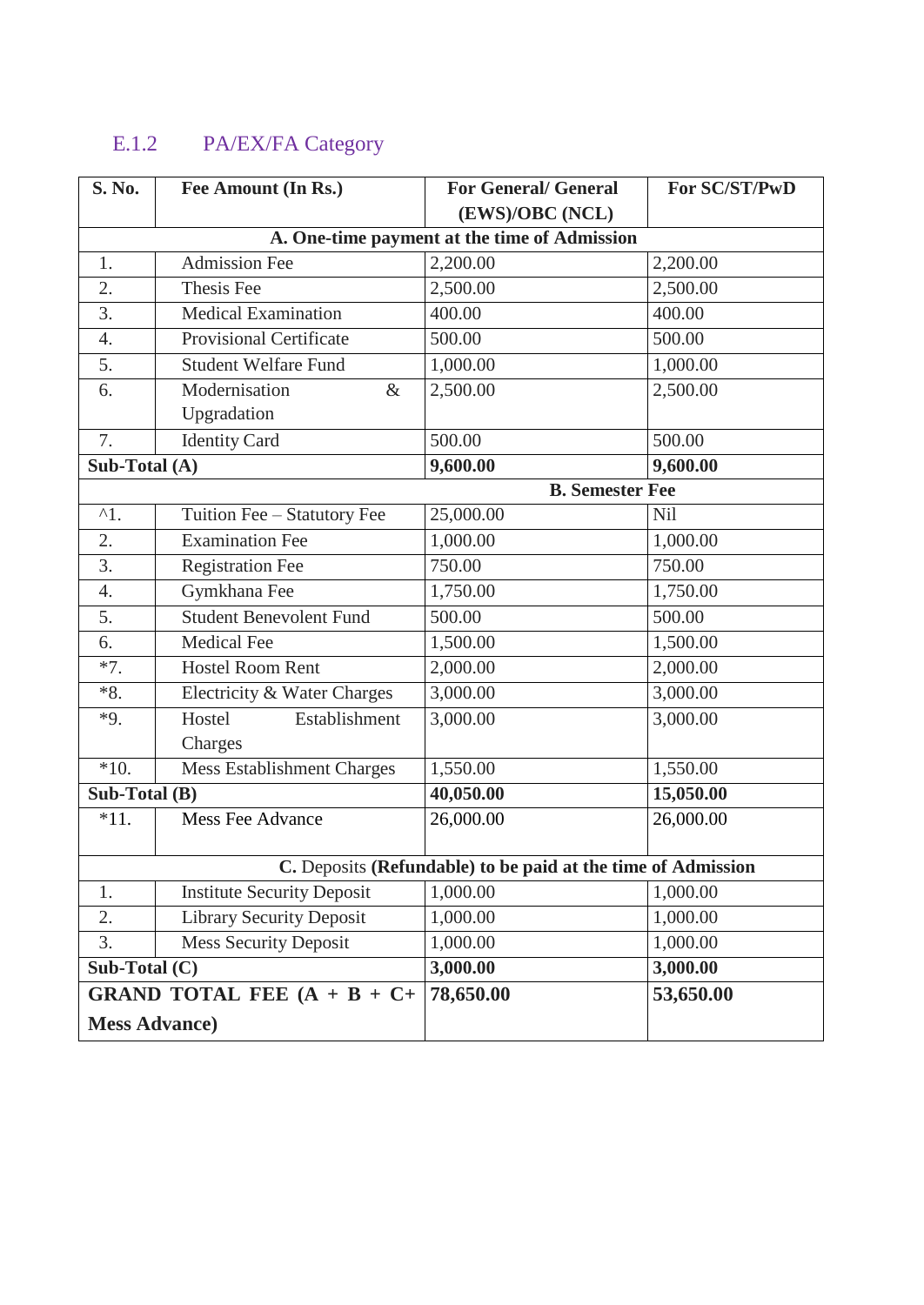#### **Note:**

- a. All the SC/ST/Divyangjan students are exempted from payment of Tuition fee.
- b. \*Students not staying in the campus or not provided married accommodation are not required to pay fee at sl. no. 7, 8, 9, 10 & 11.
- c. ^IIT Dharwad reserves the right to revise the Tuition Fee-Statutory Fee (in future).

#### <span id="page-12-0"></span>**E.2 Procedure for Tuition Fee Payment:**

Students will pay fees through SBI Collect by visiting the below mentioned link: <https://www.onlinesbi.sbi/sbicollect/icollecthome.htm?corpID=3407756>

Follow the steps mentioned in procedure for paying fees using SBI Collect (Guidance document is attached with email).

In case of fees being paid through - (a) loan from a Bank, and (b) a sponsoring agency (private/government), the concerned student should request the bank / sponsoring agency to transfer the fees amount through our SBI collect OPG (online payment gateway). In this way, fee receipt will be generated automatically and delay will be avoided.

Students paying fees through online fee payment must ensure that their transaction is completed in all respect.

Students who fail to register himself/herself for Autumn Semester 2022-23 on the stipulated date, his/her studentship/registration is liable for cancellation.

The detailed and applicable fee structure for Autumn 2022-23 semester will be made available to the selected candidates at the time of announcement of results for this round of admission.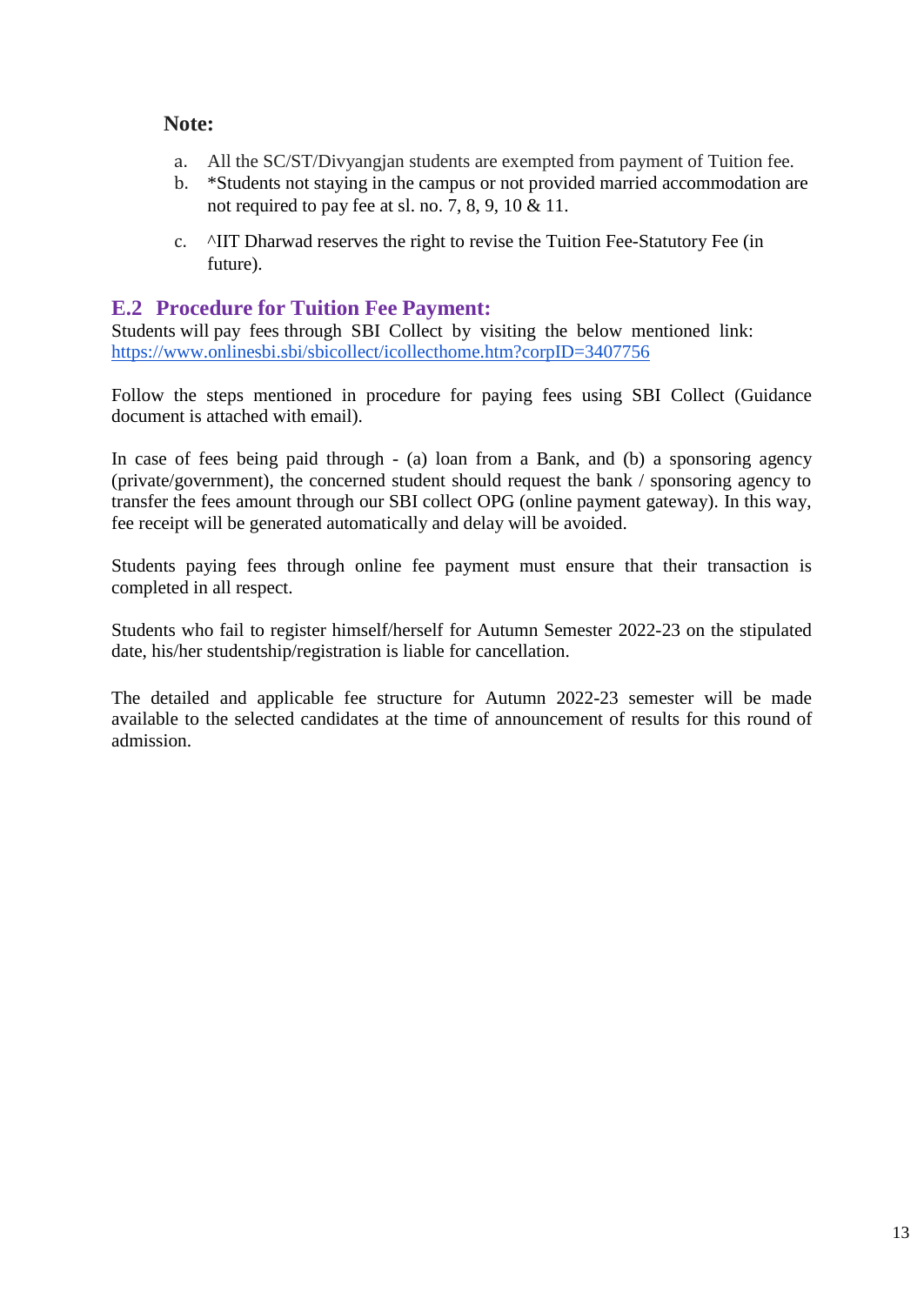## <span id="page-13-0"></span>**F DEPARTMENT OF BIOLOGICAL SCIENCES AND BIOENGINEERING**

### <span id="page-13-1"></span>**F.1 ELIGIBILITY FOR ADMISSION**

#### <span id="page-13-2"></span>F.1.1 Qualifying Degree

**M.Tech/MSc.** or equivalent in Bioinformatics/

Chemistry/Biotechnology/Microbiology/Computer Science or other allied biology subjects.

● **Junior Research Fellowship** (JRF) of CSIR/UGC/DST INSPIRE/DBT/MHRD/ICMR or any other relevant funding agencies.

#### <span id="page-13-3"></span>F.1.2 Minimum score in the qualifying degree

For General/OBC category candidates and/or for candidates where no concession in academic performance is called for, the eligibility criteria in the qualifying degree (M.Tech./MSc.):

- 1) a minimum of 60% marks (without round off) in aggregate, OR,
- 2) a minimum Cumulative Grade Point Average (CGPA) or Cumulative Performance Index (CPI) of 6.0 on the scale of 0-10; with corresponding proportional requirements when the scales are other than on 0-10, (for example, 4.8 on a scale of 0-8).

For SC/ST category candidates and differently abled candidates (PwD), a relaxation of 5% (or CPI/CGPA of 0.5 on the scale of 0-10) in the qualifying degree is applicable.

<span id="page-13-4"></span>F.1.3 Eligibility of applicants in the final phase of getting the qualifying degree

Students who are in the final phase of receiving above mentioned qualifying degree and who are likely to graduate before commencement of Autumn 2022-23 semester of IIT Dharwad are also eligible to apply. However, if offered, the admission to those candidates would be provisional. To join academic program at IIT Dharwad, such candidates need to furnish necessary documents regarding completion of the degree on the date of joining mentioned in the Section A above. They need to meet the criteria specified in the section above considering updated score in the qualifying degree. In the meanwhile, the aggregate academic performance announced by the respective university till the last date for submission mentioned in section A should be used to determine eligibility for application and same to be reported in the online application.

#### <span id="page-13-5"></span>**F.2 MODALITY OF THE SELECTION PROCESS**

The selection process will comprise of two stages of online interviews. All the eligible candidates will be called for Round 1 interview. From this round, the top 10 candidates will be selected for the second round of interview. Final selection will be made based on performance in Round 2 interview. The Round 1 interview (~10-15 min in duration) will test the basic understanding of the biology concepts and will be conducted for all in the eligibility shortlist. For the syllabus, please refer to the Ph.D. brochure. The Round 2 interview  $\sim 30$ min in duration) will be specific to the candidate's preferred research area.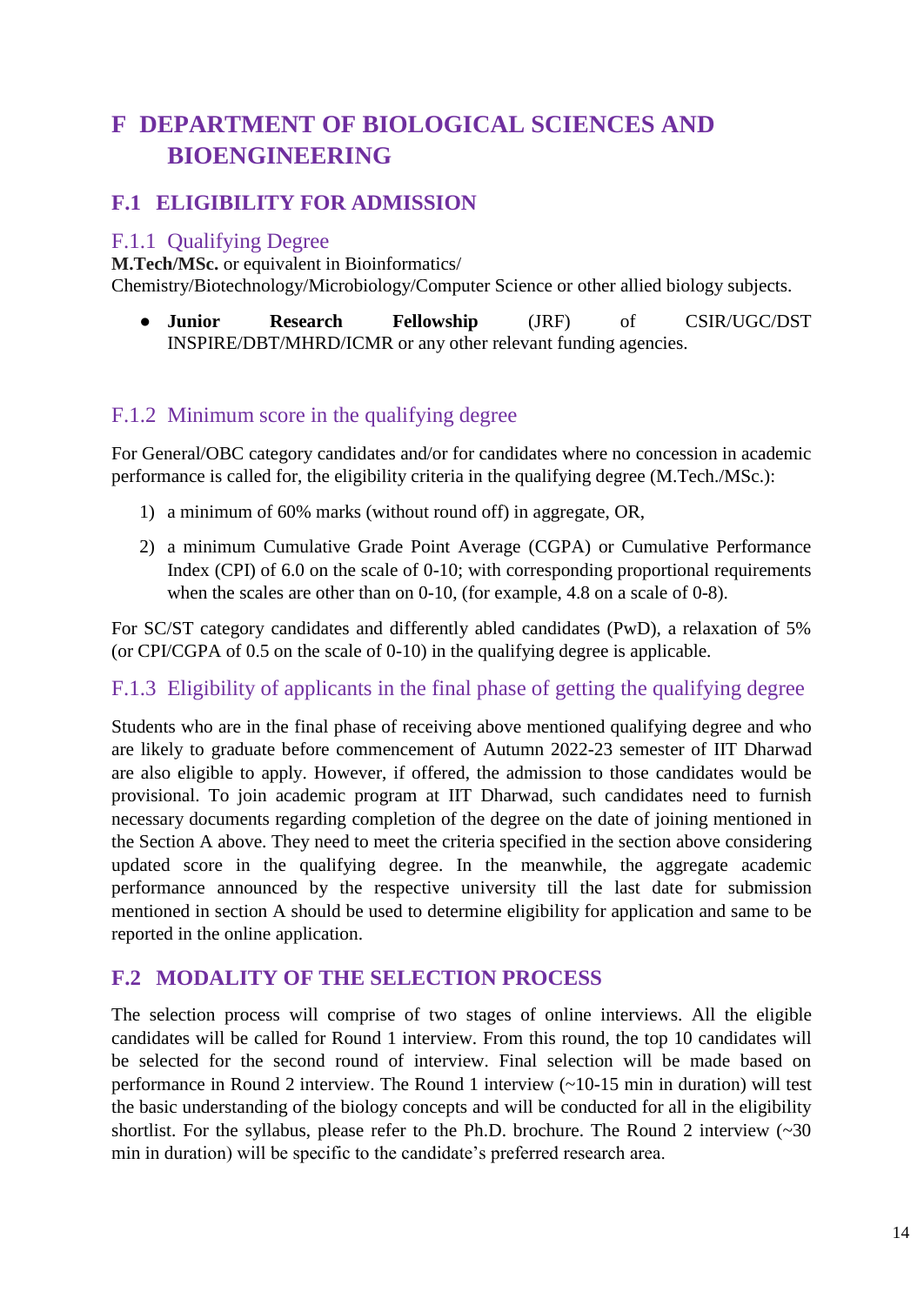## <span id="page-14-0"></span>**F.3 SYLLABUS**

For the online interviews, the following syllabus will be followed. Candidates can expect questions based on aptitude and reasoning as well.

**Bioinformatics and Biophysics:** Basics of programming, Statistics, Descriptive statistics, Correlation and regression, basic machine learning, Hypothesis Testing, Probability theory, Raman spectroscopy, Absorption spectroscopy, Fluorescence spectroscopy, and NMR.

**Biochemistry, Microbiology, Molecular & Cell Biology, Genomics**: Biomolecules, Metabolism, Membrane transport, Structure and regulation of prokaryotes and eukaryotes genes, Transcription, Translation, Post-transcriptional and Translational modifications, Molecular interaction, Molecular markers, Genetic and physical mapping, Gene interaction; Population genetics, Genetic engineering; Cloning and expression vectors, rDNA technology, Gene cloning approaches, Whole-genome sequencing  $\&$  annotation, High throughput gene expression, and Function elucidation technologies, PCR, Blotting Techniques, Gene transfer technologies, Protein-protein interactions, Mass spectrophotometry, Signal transduction pathways, and their elucidation, Primary and secondary metabolic pathways, Systems biology frameworks for metabolic engineering, Nano biotechnology, Genomics, and proteomics.

### <span id="page-14-1"></span>**F.4 RESEARCH TOPICS**

**Project title 1: Identifying novel Genes involve in cancer development.**

**Project title 2: Role of Mitochondrial genes in cancer development.**

**Project title 3: Understanding of surfacesome in cancer development.**

**Project title 4: Label free metabolomics for bioprocess monitoring.**

#### <span id="page-14-2"></span>**F.5 Focus area of research**

<span id="page-14-3"></span>Cancer biology and Raman Spectroscopy F.5.1 Position 1 **Code** – AU22-23\_PhD\_BSBE\_T1 **Broad domain of research** – Cancer Biology **Eligible social category to apply** – SC, ST, EWS and PwD **Fee** – refer section FEES, DEPOSITS & HOSTEL RENT **Type of funding support** – **TA Duration of funding** - 5 years **Details** (if any) -

Topic – Identifying novel Genes involve in cancer development.

Most, if not all, cancers are caused by two types of genes: proto-oncogenes and tumorsuppressor genes. We will use bioinformatics, biostatistics, and molecular biology methods in this project to identify novel cancer-associated genes and their functions.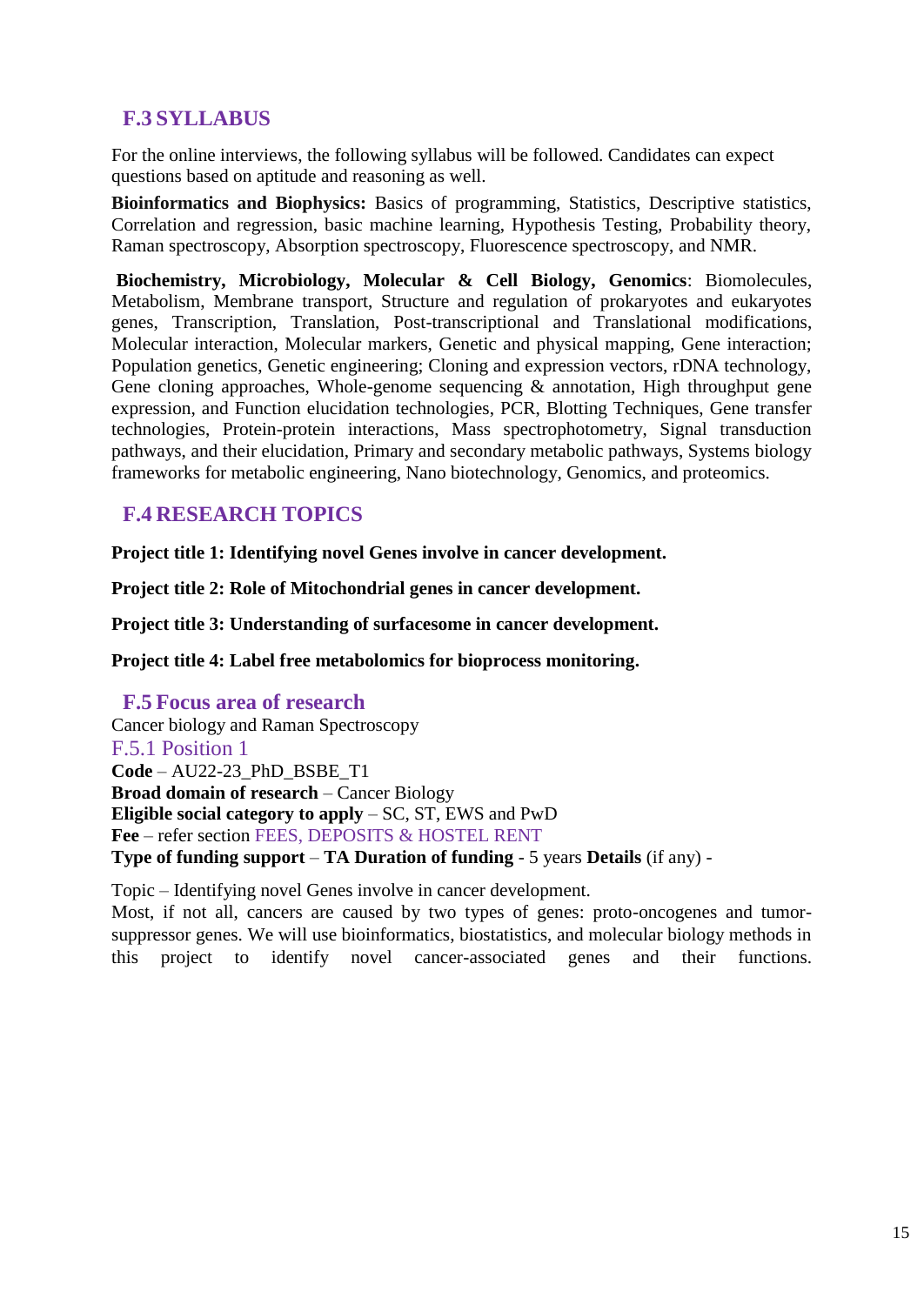#### <span id="page-15-0"></span>F.5.1 Position 2

**Code** - AU22-23\_PhD\_BSBE\_T2 **2Broad domain of research** – Cancer Biology **Eligible social category to apply** – Not applicable **Fee** – refer section FEES, DEPOSITS & HOSTEL RENT **Type of funding support** – **FA Duration of funding** - 5 years **Details** (if any) -

**Topic –** Role of Mitochondrial genes in cancer development. Mitochondria plays a critical role in cell physiology. The project aims to understand the role of mitochondrial genes in cancer development.

#### <span id="page-15-1"></span>F.5.1 Position 3

**Code** - AU22-23\_PhD\_BSBE\_T2 **2Broad domain of research** – Cancer Biology **Eligible social category to apply** – Not applicable **Fee** – refer section FEES, DEPOSITS & HOSTEL RENT **Type of funding support** – **FA Duration of funding** - 5 years **Details** (if any) -

**Topic –** Understanding of surfacesome in cancer development. Cell membrane proteins play a critical role in cell physiology. The project aims to understand the role of surface proteins in cancer development.

#### <span id="page-15-2"></span>F.5.1 Position 4

**Code** - AU22-23\_PhD\_BSBE\_T3 **2Broad domain of research** – Biophysics **Eligible social category to apply** – Not applicable **Fee** – refer section FEES, DEPOSITS & HOSTEL RENT **Type of funding support** – **FA Duration of funding** - 5 years **Details** (if any) -

**Topic** – Label free metabolomics for bioprocess monitoring

Large scale production of proteins and biopharmaceuticals within bioreactor systems requires continuous monitoring of product formation and microbial growth. Three different types of monitoring methods are inline, online, and at line. These are often real time but involve destructive approaches. Main objective of this work will be to assess the potential of different optical sensing methods for their prospective application in monitoring production of different biochemical.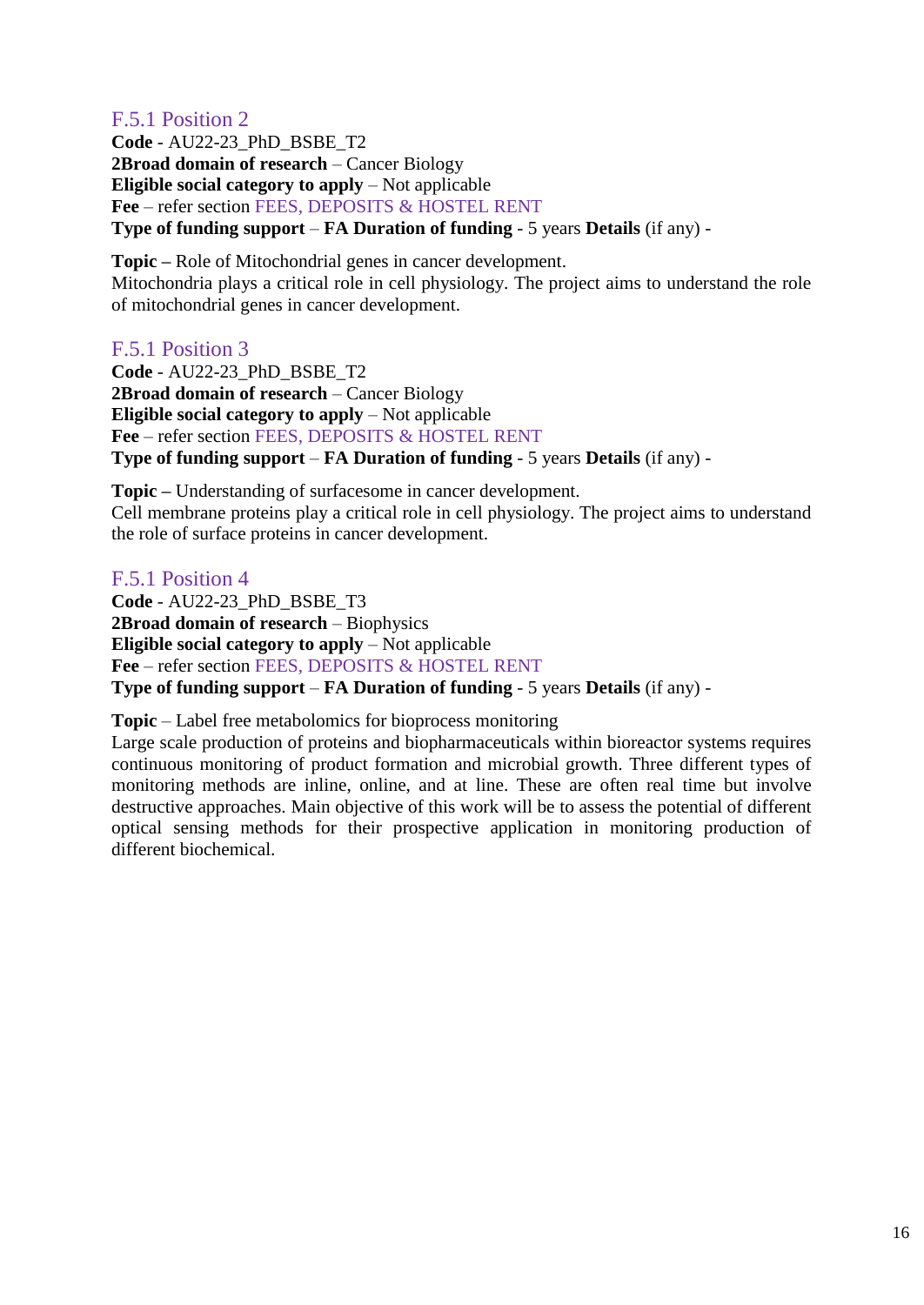## <span id="page-16-0"></span>**G. DEPARTMENT OF CHEMISTRY**

## <span id="page-16-1"></span>**G.1 Eligibility for Admission**

#### <span id="page-16-2"></span>G.1.1 Qualifying Degree

M.Sc. or equivalent degree in any area of Chemistry/Biochemistry/Biotechnology/Microbiology/Pharmacy and/or any other related areas.

The candidates must also fulfill **any one** the following additional requirements:

- **Valid GATE Score** or M.Phil or M.Tech./M.E. or equivalent degree in chemistry (for **TA category**)-applicable to SC, ST, EWS or PWD candidates only for this round
- **Junior Research Fellowship** (JRF) of CSIR/UGC/DST INSPIRE/DBT/MHRD/ICMR or any other relevant funding agencies (**for FA category**)-open to all social categories

#### <span id="page-16-3"></span>G.1.2 Minimum score in the qualifying degree

- 1. For General/OBC category candidates and/or for candidates where no concession in academic performance is called for, the eligibility criteria in the qualifying degree is First Class, as specified by the candidate's Institution/University. If the Institution/University does not specify the division/class, then one of the following will be considered as the eligibility criteria:
	- a minimum of 60% marks (without round off) in aggregate. (OR)
	- a minimum Cumulative Grade Point Average (CGPA) or Cumulative Performance Index (CPI) of 6.0 on the scale of 0-10; with corresponding proportional requirements when the scales are other than on 0-10, (for example, 4.8 on a scale of 0-8).
- **2. For SC/ST/PwD category candidates, a relaxation of 5% in the qualifying degree is applicable.**

#### <span id="page-16-4"></span>G.1.3 Eligibility of applicants in the final phase of getting the qualifying degree

Students who are in the final phase of receiving above mentioned qualifying degree and who are likely to graduate before commencement of Autumn 2022-23 semester of IIT Dharwad are also eligible to apply. However, if offered, the admission to those candidates would be provisional. To join academic program at IIT Dharwad, such candidates need to furnish necessary documents regarding completion of the degree on the date of joining mentioned in the SectionA above. They need to meet the criteria specified in section above considering updated score in the qualifying degree. In the meanwhile, the aggregate academic performance announced bythe respective university till the last date for submission mentioned in above section should beused to determine eligibility for application and same to be reported in the online application.

#### <span id="page-16-5"></span>**G.2 Modality of the Selection Process**

Only the eligible applicants are permitted to participate in the selection process.

• The selection process consists of **one round** of online interview.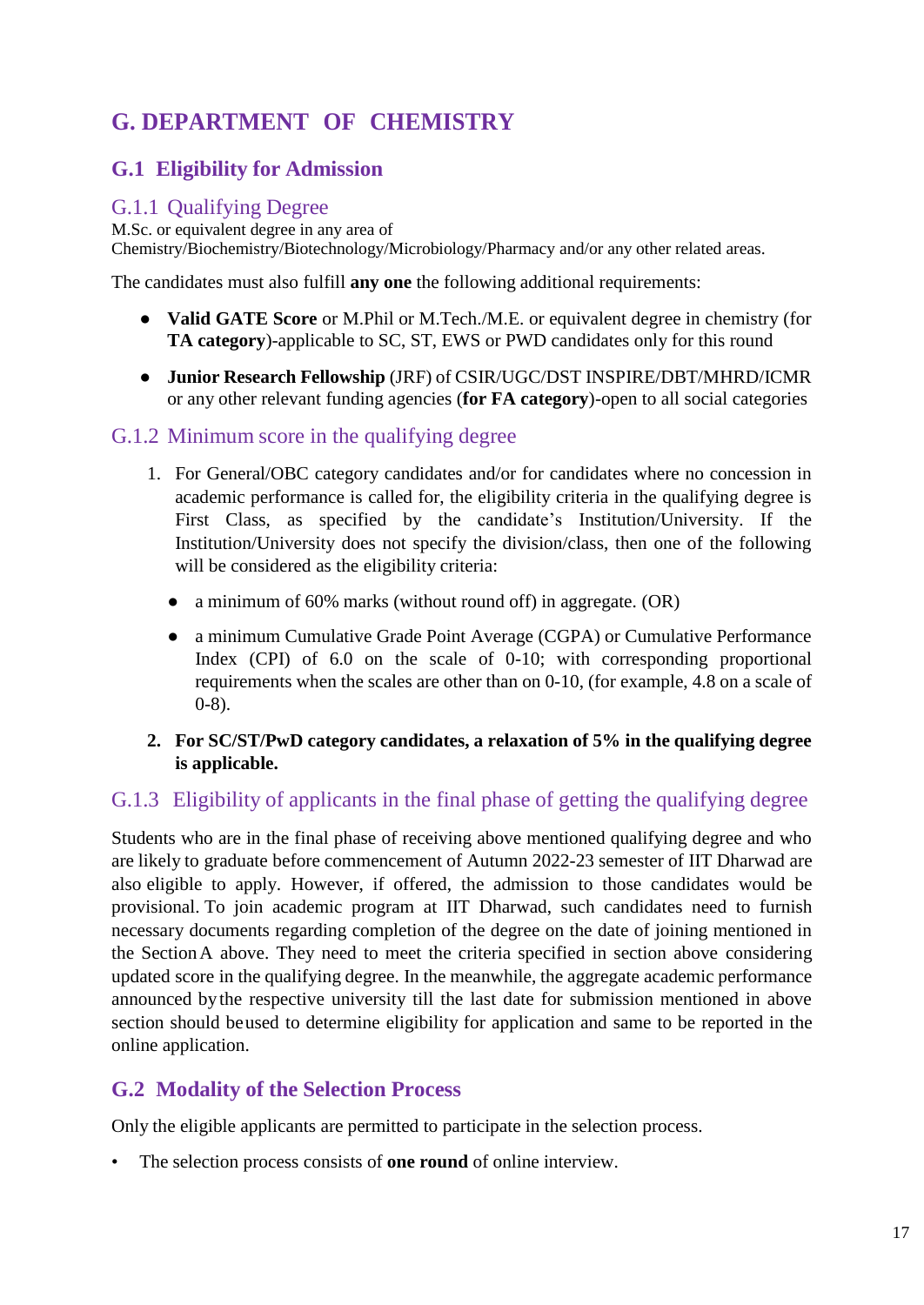## <span id="page-17-0"></span>**G.3 Syllabus**

- Fundamental principles of chemistry Recommended textbooks: J. Clayden, L. G. Wade, J. D. Lee and P. Atkins
- Spectroscopy: NMR spectroscopy and mass spectrometry Recommended textbooks: C. N. Banwell, D. L. Pavia, Silverstein and H. Gunther
- Organic name reactions: Reactions and their mechanisms Recommended textbooks: W. Carruthers and J. Clayden
- Basic biochemistry: Biomolecules (proteins, carbohydrates, nucleic acids and fatty acids) and their chemistry, biomimetic chemistry, metabolic pathways, biosynthesis of biomolecules, enzymes mechanisms, metalloenzymes, central dogma of life, medicinal chemistry

Recommended textbooks: Voet and Voet, Lehninger, Hermann Dugas

#### <span id="page-17-1"></span>**G.4 Focus area of research**

The broad areas of research will include organic chemistry, biochemistry, and chemical biology. Students will have exposure to different interdisciplinary areas of chemistry and protein biochemistry. The Department of Chemistry admits Ph.D. candidates under the Teaching Assistantship (TA) and Fellowship Assistantship (FA) category for this round of admissions in the following focused areas given below. Applicants have to choose at least one of these topics and mention those in application form with appropriate order of preference under the relevant question.

#### <span id="page-17-2"></span>G.4.1 Position 1

**Code** - AU22-23\_PhD\_CY\_OCB1

**Broad domain of research** – Organic chemistry and chemical biology

**Eligible social category to apply** – SC, ST, EWS and PWD

**Fee** – refer section FEES, DEPOSITS & HOSTEL RENT

**Type of funding support** – TA (as per the institute guidelines)

**Duration of funding** - 5 years

**Details:** Brief outline of the topic is given below:

#### **1. Organic chemistry of the enzyme catalysed reactions in antibiotic compounds:**

Enzymes are nature's organic chemists that carry out remarkable chemical reactions, particularly in the synthesis of antibiotics and other important drug compounds. To study the enzyme reaction mechanisms, one requires sound knowledge of chemistry and biochemistry**.** One particular area of interest is the ribosomally synthesized and post-translationally modified (RiPP) peptide natural products which show unique antibiotic properties. In today's world, the emergence of antibiotic resistance in bacteria is proving to be a serious and increasing threat to human health. Therefore, discovery of new structural motifs with novel antibacterial targets exhibiting activity against multi-drug resistant pathogens is of utmost importance. RiPP natural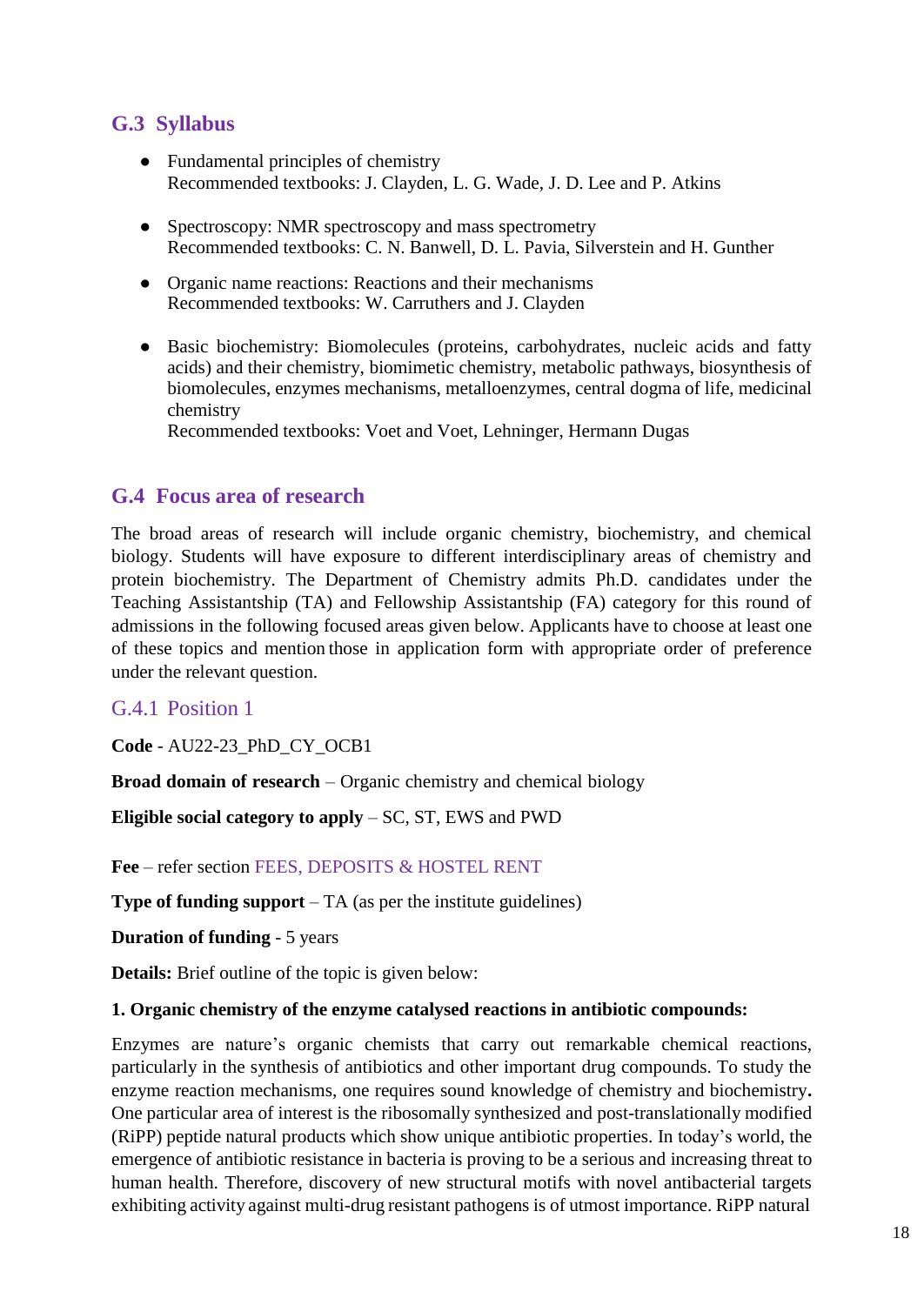products, produced by bacteria, are an emerging class of peptide derived compounds with diverse structural features exhibiting wide array of bioactivities ranging from antibacterial to anticancer properties. RiPP precursor peptides are direct ribosomal gene products that undergo various post-translational modifications (PTMs) by enzymes to synthesize the mature, structurally complex antibiotics. We would like to study the chemistry of the enzyme mechanisms (such as C-H activation, C-C bond formation, molecular rearrangement, amide bond activation etc.) involved in synthesizing these natural products. One class of enzymes involved is called radical S-Adenosylmethionine (rSAM) enzymes that contain [4Fe-4S] clusters and carry out fascinating transformations using organic radical mediated chemistry. Recently, they were shown to catalyze reactions via an organometallic (Fe-C) intermediate as well. We would employ interdisciplinary techniques from chemistry (synthetic organic chemistry, physical organic chemistry, spectroscopic techniques, inorganic chemistry and anaerobic techniques), biochemistry/chemical biology, protein chemistry, and molecular biology/microbiology during these studies and suitable collaborations (such as for protein crystallography, complex synthesis, EPR techniques, proteomics, and synthetic biology etc.) will be initiated to gain insights into the molecular details of these mechanisms. In addition, analog generation for medicinal chemistry, enzyme inhibitors development and structurefunction elucidation of new compounds will also be undertaken in the future. Students will get exposure to synthesis, biochemistry, molecular biology, and various spectroscopic techniques.

#### **2. Synthetic, mechanistic, and biotechnological studies on promysalin biosynthesis**

Promysalin is a novel antibiotic, isolated from *Pseudomonas putida* which exhibits potent antibacterial activity particularly against Gram-negative *P. aeruginosa*, a notorious opportunistic human pathogen. The biological target of promysalin is succinate dehydrogenase, an enzyme involved both in the TCA cycle and in cellular respiration. Recently, it was shown to be active against several drug resistant Gram-positive pathogens as well with a mode of action involving cell membrane damage. This amphipathic molecule, composed of salicylic acid and 2,8-dihydroxymyristamide bridged by a unique 2-pyrroline-5 carboxyl moiety, is proposed to be synthesized by a hybrid NRPS-PKS pathway. This project is aimed at organic synthesis, biochemical and mechanistic characterization of intriguing biosynthetic enzymes that activate and assemble salicylic acid, proline, and myristic acid fragments to synthesize this broad-spectrum antibiotic. This will provide a strong foundation for performing combinatorial biosynthesis to generate antibiotic analogs and engineering of the fatty acid hydroxylases for potential biotechnological applications. Students will get exposure to synthesis, biochemistry, molecular biology, and various spectroscopic techniques (NMR/MS/UV-Vis) in this project.

#### <span id="page-18-0"></span>G.4.2 Position 2

**Code** - AU22-23\_PhD\_CY\_OCB2

**Broad domain of research** – Organic chemistry and chemical biology

**Eligible social category to apply** – Not Applicable (All categories are eligible)

**Fee** – refer section FEES, DEPOSITS & HOSTEL RENT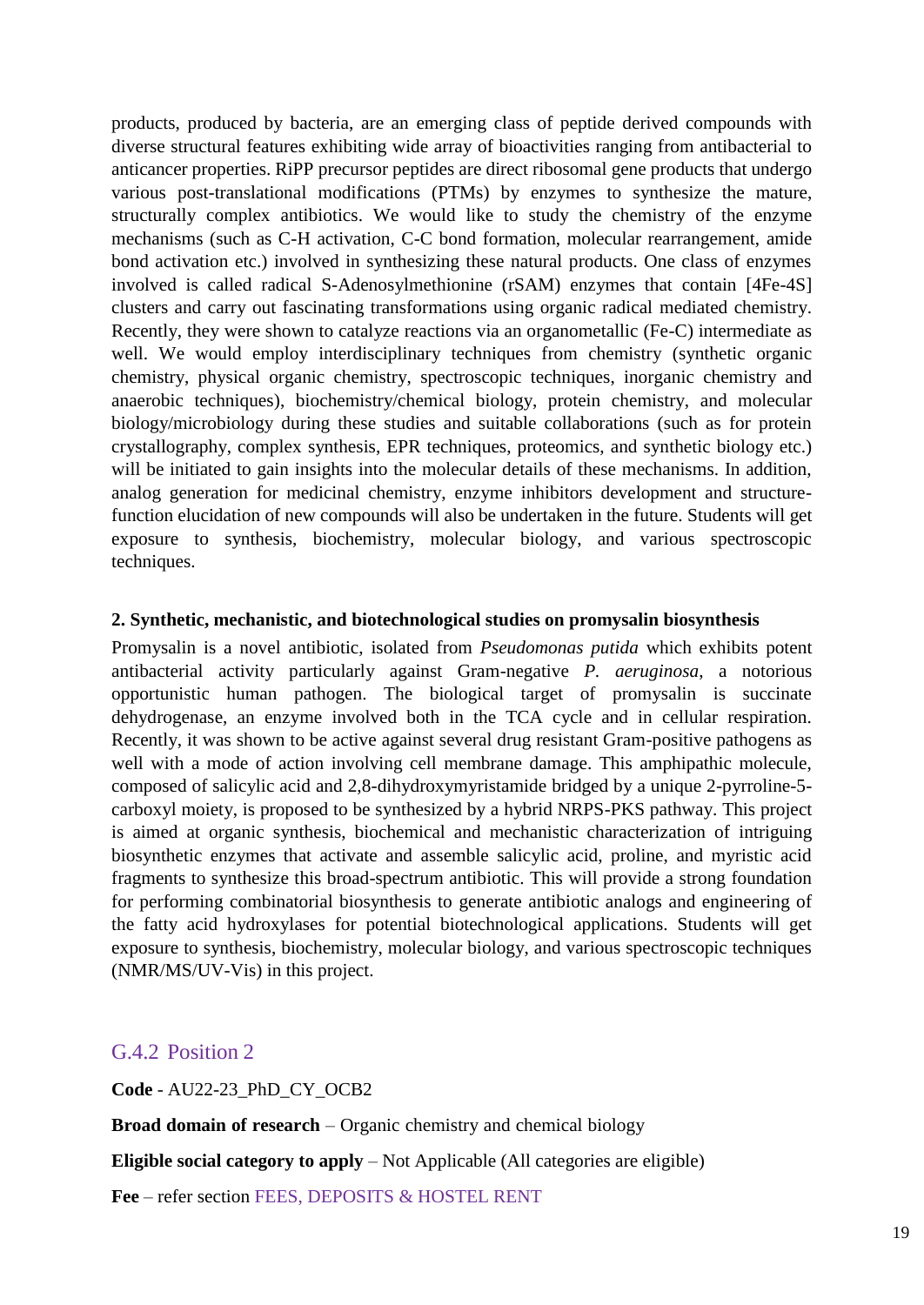#### **Type of funding support** – FA (as per the funding agency guidelines)

#### **Duration of funding** - 5 years

**Details:** Brief outline of the topic is given below:

#### **2. Tryptophan derived bioactive compounds: Chemistry of the biosynthetic pathways**

Tryptophan, the most chemically complex and the least abundant of the 20 common proteinogenic amino acids, is a biosynthetic precursor to many complex microbial natural products (such as antibiotic pyrrolnitirin), which are promising scaffolds for drug discovery and development. The chemical features of tryptophan, including its ability to undergo chemistry at almost every atom makes it a unique biological precursor for the generation of chemical complexity. Recently it was discovered that tryptophan leads to the formation of a few novel anticancer compounds of highly functionalized alkaloid family which were shown to induce DNA single and double strand breaks and metal dependent DNA complex formation. Moreover, they also cause several chromosomal aberrations, and blocks the synthesis of DNA and RNA by inhibiting topoisomerase II. Our goal would be to study the chemistry of the biosynthetic machineries (synthesis by enzymes in a biological set up) of such natural products *in-vitro*, understand the fundamental principles of the complex organic/inorganic chemical reactions (they also involve metalloenzymes) and characterize the molecular details of these proteins using various techniques from chemistry (synthetic chemistry, bioorganic/bioinorganic and biophysical chemistry) and biology (protein biochemistry, bioinformatics, molecular and cell biology). This investigation will also enable us to create variants of such compounds as potential anticancer agents by using chemo-enzymatic methods. Students will get exposure to synthesis, biochemistry, molecular biology, and various spectroscopic techniques (NMR/MS/HPLC/UV-Vis) in this project.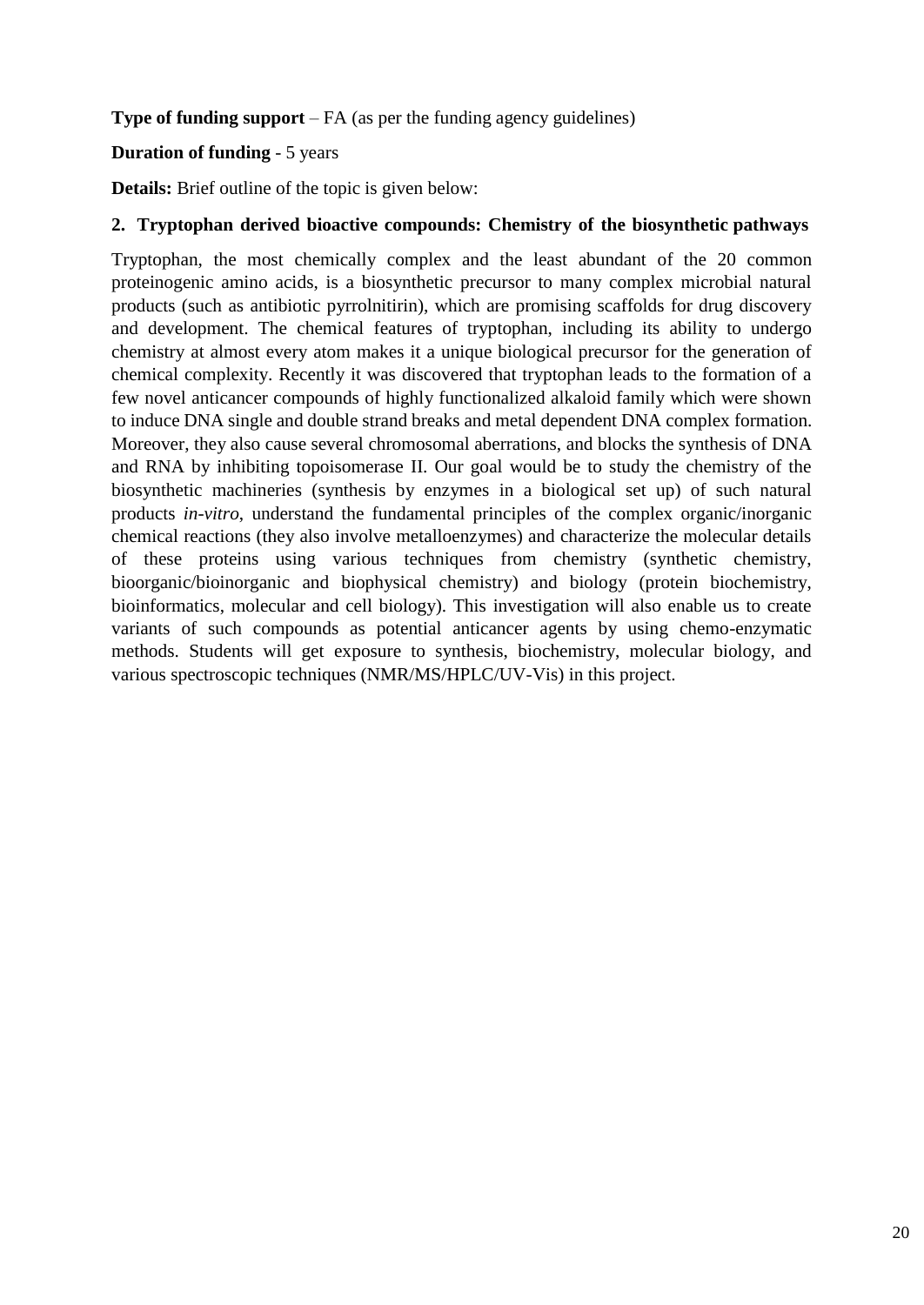## <span id="page-20-0"></span>**H. DEPARTMENT OF CIVIL ENGINEERING**

## <span id="page-20-1"></span>**H.1 Qualifying Degree**

M.Tech. or equivalent degree in Civil Engineering with the specialization of Geotechnical Engineering, Transportation Engineering, Structural Engineering, Water Resource Engineering and Environmental Engineering (or any other equivalent PG specialization in Civil Engineering)

#### <span id="page-20-2"></span>H.1.1. Minimum score required in the qualifying degree and GATE Qualification

For General/OBC category candidates and/or for candidates where no concession in academic performance is called for, the eligibility criteria in the qualifying degree (M.Tech./M.E.):

- 1. a minimum of 60% marks (without round off) in aggregate, OR,
- 2. a minimum Cumulative Grade Point Average (CGPA) or Cumulative Performance Index (CPI) of 6.0 on the scale of 0-10; with corresponding proportional requirements when the scales are other than on 0-10, (for example, 4.8 on a scale of 0-8).
- 3. Candidate must qualify in GATE at least once (Candidate need not to have a valid GATE score)

#### **For SC/ST category candidates and differently abled candidates (PwD), a relaxation of 5% (or CPI/CGPA of 0.5 on the scale of 0-10) in the qualifying degree is applicable. However, candidate qualify in GATE at least once (Candidate need not to have a valid GATE score)**

#### **H.1.2. Eligibility of applicants in the final phase of getting the qualifying degree**

Students who are in the final phase of receiving the above-mentioned qualifying degree and who are likely to graduate before commencement of Autumn 2022 semester of IIT Dharwad are also eligible to apply. However, if offered, the admission to those candidates would be provisional. To join an academic program at IIT Dharwad, such candidates need to furnish necessary documents regarding completion of the degree on the date of joining mentioned in the Section A above. They need to meet the criteria specified in the section above considering updated score in the qualifying degree. In the meanwhile, the aggregate academic performance announced by the respective university till the last date for submission mentioned in section A should be used to determine eligibility for application and same to be reported in the online application.

#### <span id="page-20-3"></span>**H.2. Modality of selection process**

Only the eligible applicants are permitted to participate in the selection process. The selection process would involve two rounds; Round-1: An online interview to test the fundamentals of all the broad areas in Civil Engineering. The shortlisted candidates will be called for interview by the respective panel based on the research area preference mentioned in the admission form. The candidates are encouraged to check the Institute Website from time to time. Selection committee decisions are final in all matters including any disciplinary matters/malpractice.

#### <span id="page-20-4"></span>**H.3. Focus area of research**

Geotechnical Engineering: Unsaturated soils, Energy Geotechnics, Geotechnical Earthquake Engineering, Slopes and Landslides, Ground Improvement Techniques, Geosynthetics, Retaining Walls and Deep Excavations, Pavement Geotechnics, Buried Pipelines.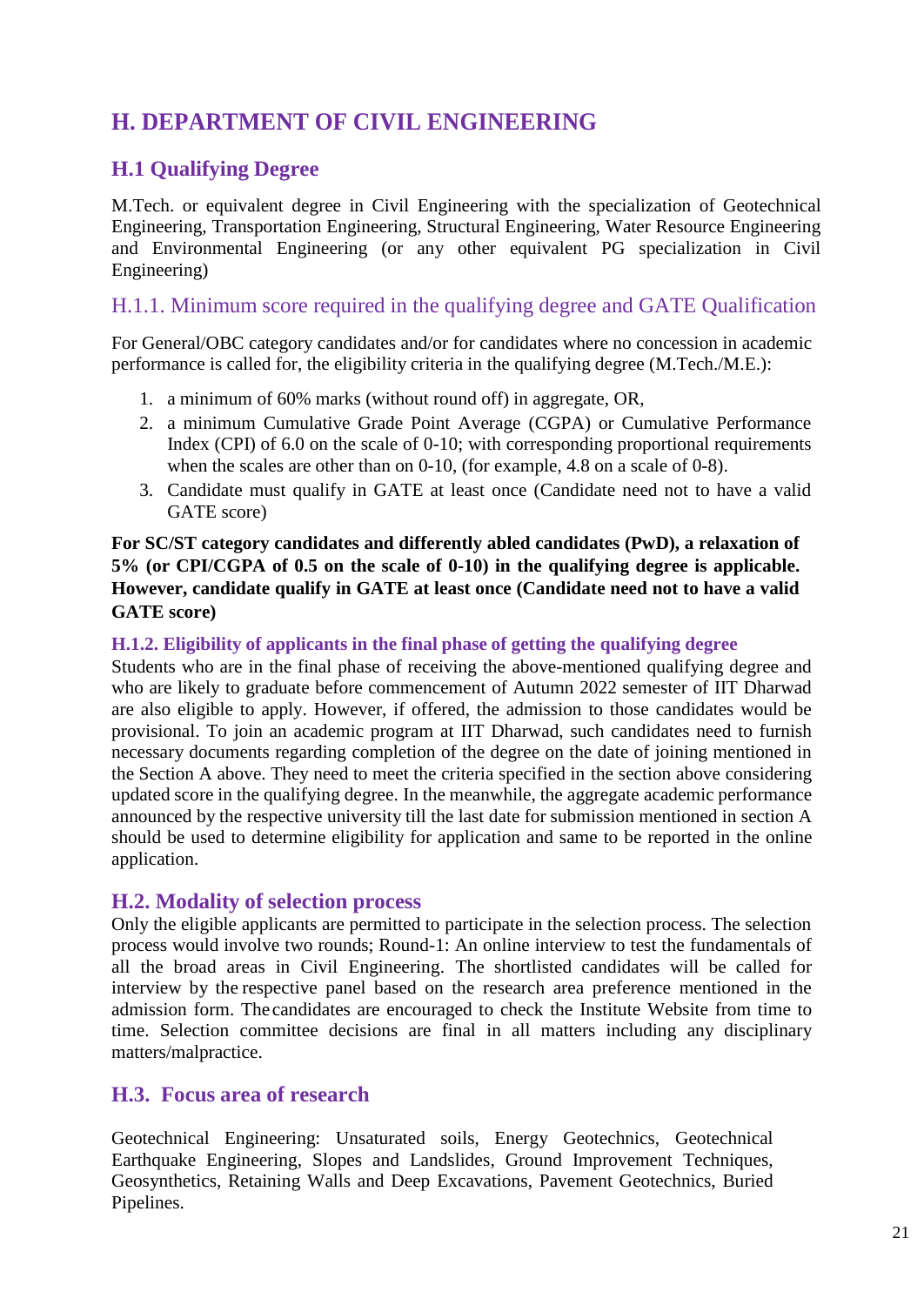Pavement Engineering: Pavement Materials, Hot Mix Asphalt, Warm Mix Asphalt, Asphalt Binder Rheology, Pavement Evaluation, Pavement Management System.

#### <span id="page-21-0"></span>**H.4. Interview Syllabus**

#### **Engineering Mathematics**:

Linear Algebra: Matrix algebra; Systems of linear equations; Eigen values and Eigen vectors.

Calculus: Functions of single variable; Limit, continuity, and differentiability; Mean value theorems, local maxima and minima; Taylor series; Evaluation of definite and indefinite integrals, application of definite integral to obtain area and volume; Partial derivatives; Total derivative; Gradient, Divergence and Curl, Vector identities; Directional derivatives; Line, Surface and Volume integrals.

Ordinary Differential Equation (ODE): First order (linear and non-linear) equations; higher order linear equations with constant coefficients; Euler-Cauchy equations; initial and boundary value problems.

Partial Differential Equation (PDE): Fourier series; separation of variables; solutions of one-

dimensional diffusion equation; first and second order one-dimensional wave equation and twodimensional Laplace equation.

Probability and Statistics: Sampling theorems; Conditional probability; Descriptive statistics – Mean, median, mode and standard deviation; Random Variables – Discrete and Continuous, Poisson and Normal Distribution; Linear regression.

Numerical Methods: Error analysis. Numerical solutions of linear and non-linear algebraic equations; Newton's and Lagrange polynomials; numerical differentiation; Integration by trapezoidal and Simpson's rule; Single and multi-step methods for first order differential equations

#### **Structural Engineering**:

Engineering Mechanics: System of forces, free-body diagrams, equilibrium equations; Internal forces in structures; Frictions and its applications; Centre of mass; Free Vibrations of undamped SDOF system.

Solid Mechanics: Bending moment and shear force in statically determinate beams; Simple stress and strain relationships; Simple bending theory, flexural and shear stresses, shear centre; Uniform torsion, Transformation of stress; buckling of column, combined and direct bending stresses.

Structural Analysis: Statically determinate and indeterminate structures by force/ energy methods; Method of superposition; Analysis of trusses, arches, beams, cables and frames; Displacement methods: Slope deflection and moment distribution methods; Influence lines; Stiffness and flexibility methods of structural analysis.

Construction Materials and Management: Construction Materials: Structural Steel – Composition, material properties and behaviour; Concrete - Constituents, mix design, short-term and long-term properties. Construction Management: Types of construction projects; Project planning and network analysis - PERT and CPM; Cost estimation.

Concrete Structures: Working stress and Limit state design concepts; Design of beams, slabs, columns; Bond and development length; Prestressed concrete beams.

#### **Geotechnical Engineering**:

Soil Mechanics: Three-phase system and phase relationships, index properties; Unified and Indian standard soil classification system; Permeability - one dimensional flow, Seepage through soils –two - dimensional flow, flow nets, uplift pressure, piping, capillarity, seepage force; Principle of effective stress and quicksand condition; Compaction of soils; One- dimensional consolidation, time rate of consolidation; Shear Strength, Mohr's circle, effective and total shear strength parameters, Stress-Strain characteristics of clays and sand; Stress paths.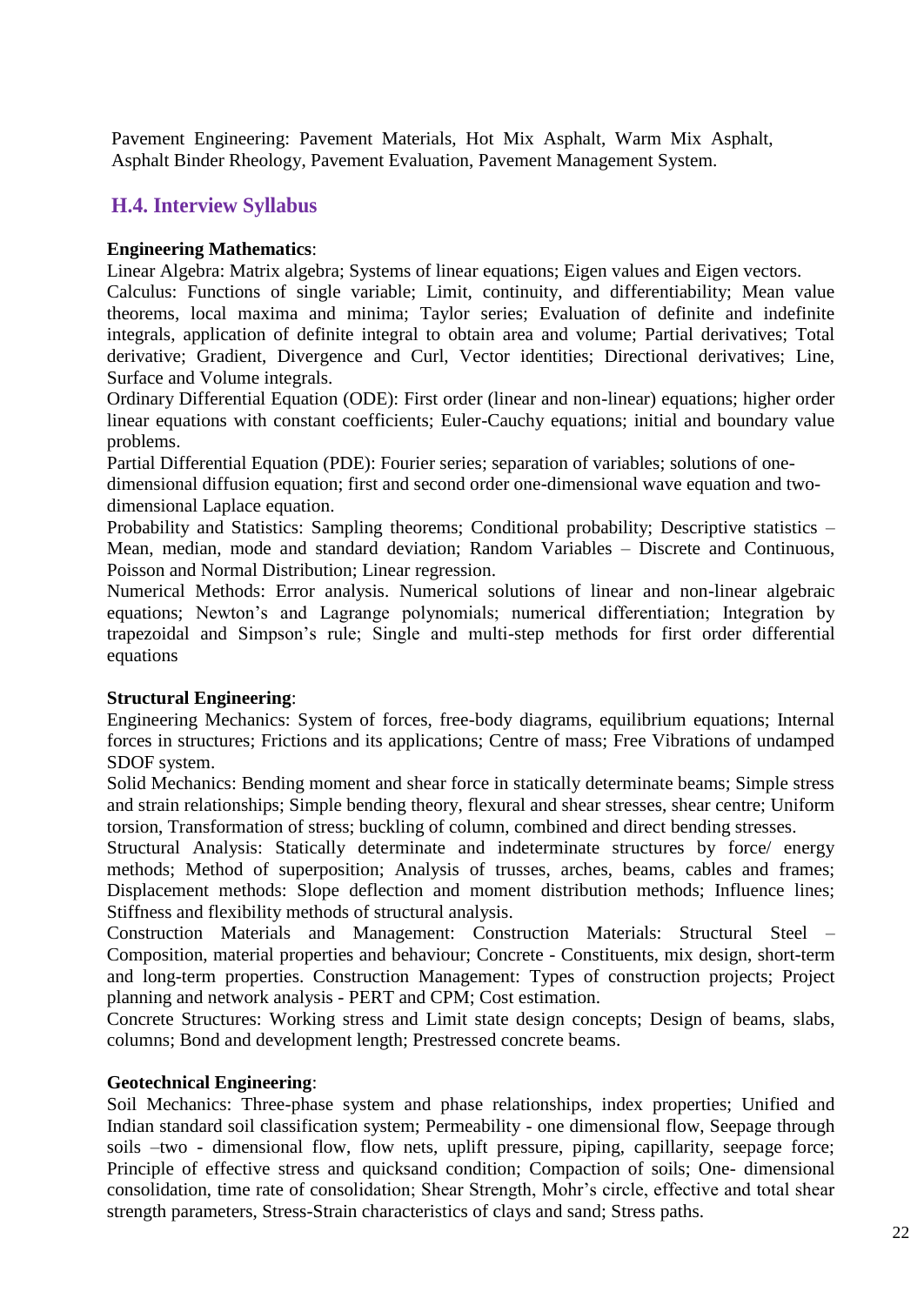Foundation Engineering: Sub-surface investigations - Drilling bore holes, sampling, plate load test, standard penetration and cone penetration tests; Earth pressure theories - Rankine and Coulomb; Stability of slopes – Finite and infinite slopes, Bishop's method; Stress distribution in soils –Boussinesq's theory; Pressure bulbs, Shallow foundations – Terzaghi's and Meyerhoff's bearing capacity theories, effect of water table; Combined footing and raft foundation; Contact pressure; Settlement analysis in sands and clays; Deep foundations – dynamic and static formulae, Axial load capacity of piles in sands and clays, pile load test, pile under lateral loading, pile group efficiency, negative skin friction.

#### **Water Resources Engineering**:

Fluid Mechanics: Properties of fluids, fluid statics; Continuity, momentum and energy equations and their applications; Potential flow, Laminar and turbulent flow; Flow in pipes, pipe networks; Concept of boundary layer and its growth; Concept of lift and drag.

Hydraulics: Forces on immersed bodies; Flow measurement in channels and pipes; Dimensional analysis and hydraulic similitude; Channel Hydraulics - Energy-depth relationships, specific energy, critical flow, hydraulic jump, uniform flow, gradually varied flow and water surface profiles.

Hydrology: Hydrologic cycle, precipitation, evaporation, evapo-transpiration, watershed, infiltration, unit hydrographs, hydrograph analysis, reservoir capacity, flood estimation and routing, surface run-off models, ground water hydrology - steady state well hydraulics and aquifers; Application of Darcy's Law.

Irrigation: Types of irrigation systems and methods; Crop water requirements - Duty, delta, evapo-transpiration; Gravity Dams and Spillways; Lined and unlined canals, Design of weirs on permeable foundation; cross drainage structures

#### **Transportation Engineering**:

Transportation Infrastructure: Geometric design of highways - cross-sectional elements, sight distances, horizontal and vertical alignments.

Geometric design of railway Track – Speed and Cant.

Concept of airport runway length, calculations and corrections; taxiway and exit taxiway design. Highway Pavements: Highway materials - desirable properties and tests; Desirable properties of bituminous paving mixes; Design factors for flexible and rigid pavements; Design of flexible and rigid pavement using IRC codes

Traffic Engineering: Traffic studies on flow and speed, peak hour factor, accident study, statistical analysis of traffic data; Microscopic and macroscopic parameters of traffic flow, fundamental relationships; Traffic signs; Signal design by Webster's method; Types of intersections; Highway capacity.

#### **Environmental Engineering:**

Water and Waste Water Quality and Treatment: Basics of water quality standards – Physical, chemical and biological parameters; Water quality index; Unit processes and operations; Water requirement; Water distribution system; Drinking water treatment. Sewerage system design, quantity of domestic wastewater, primary and secondary treatment. Effluent discharge standards; Sludge disposal; Reuse of treated sewage for different applications. Air Pollution: Types of pollutants, their sources and impacts, air pollution control, air quality standards, Air quality Index and limits. Municipal Solid Wastes: Characteristics, generation, collection and transportation of solid wastes, engineered systems for solid waste management (reuse/ recycle, energy recovery, treatment and disposal)

*In this call, applications are invited under TA category only*. **Number of openings**: 2 Position Code: AU22-23\_Civil\_PhD\_TA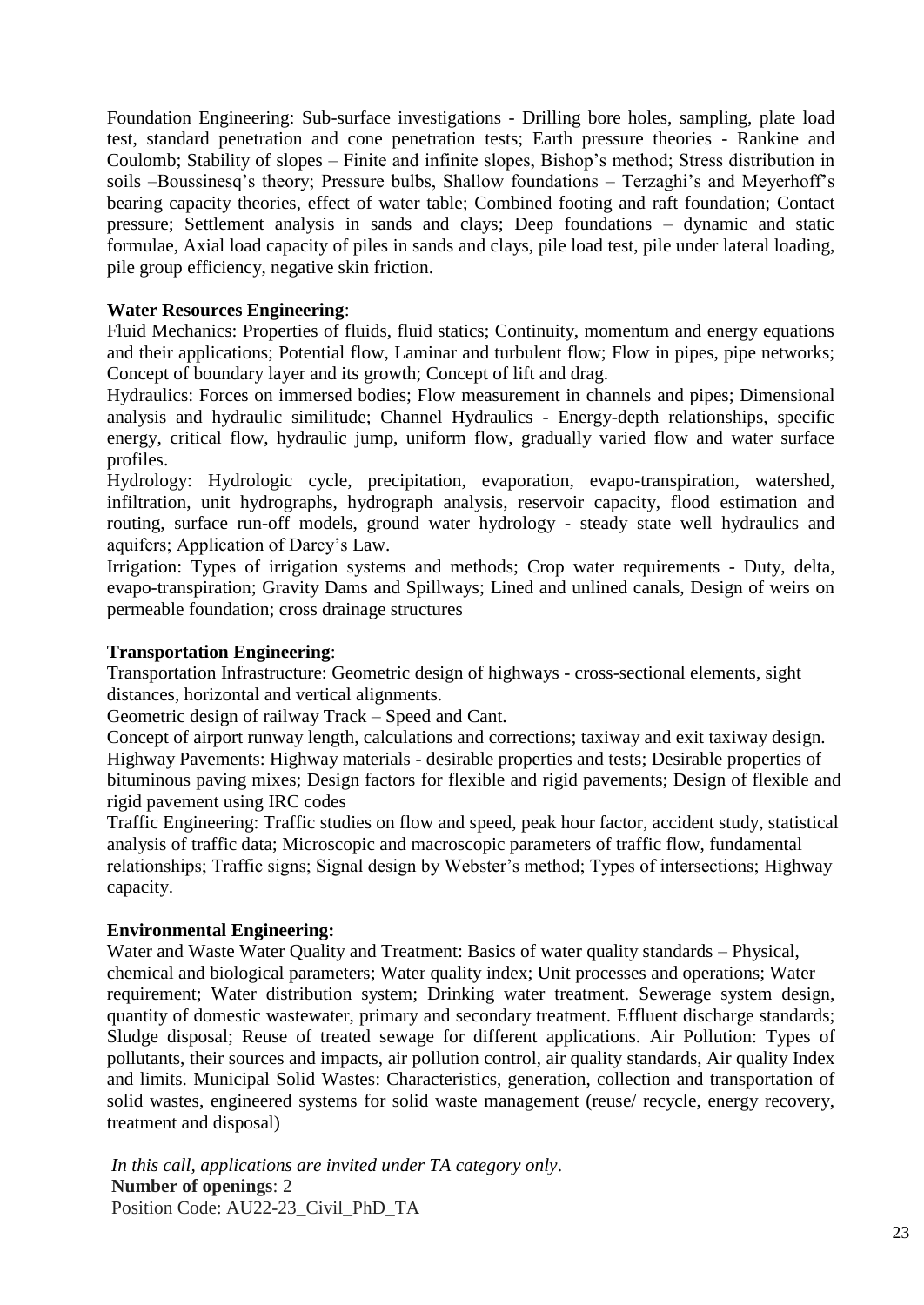## <span id="page-23-0"></span>**I. DEPARTMENT OF COMPUTER SCIENCE AND ENGG.**

## <span id="page-23-1"></span>**I.1. Qualifying Degree**

M.Tech. or equivalent degree in Computer Science and Engineering or any related stream.

#### <span id="page-23-2"></span>I.1.1 Minimum score in the qualifying degree

For General/OBC category candidates and/or for candidates where no concession in academic performance is called for, the eligibility criteria in the qualifying degree (M.Tech./M.E.):

- 1. a minimum of 60% marks (without round off) in aggregate, OR,
- 2. a minimum Cumulative Grade Point Average (CGPA) or Cumulative Performance Index (CPI) of 6.0 on the scale of 0-10; with corresponding proportional requirements when the scales are other than on 0-10, (for example, 4.8 on a scale of 0-8).

#### **For SC/ST category candidates and differently abled candidates (PwD), a relaxation of 5% (or CPI/CGPA of 0.5 on the scale of 0-10) in the qualifying degree is applicable.**

#### <span id="page-23-3"></span>I.1.2 Eligibility of applicants in the final phase of getting the qualifying degree

Students who are in the final phase of receiving the above-mentioned qualifying degree and who are likely to graduate before commencement of Autumn 2022 semester of IIT Dharwad are also eligible to apply. However, if offered, the admission to those candidates would be provisional. To join an academic program at IIT Dharwad, such candidates need to furnish necessary documents regarding completion of the degree on the date of joining mentioned in the Section A above. They need to meet the criteria specified in the section above considering updated score in the qualifying degree. In the meanwhile, the aggregate academic performance announced by the respective university till the last date for submission mentioned in section A should be used to determine eligibility for application and same to be reported in the online application.

#### <span id="page-23-4"></span>**I.2. Modality of selection process**

Only the eligible applicants are permitted to participate in the selection process. The selection process would involve two rounds; round-1: An online interview to test the aptitude, programming skills and knowledge of discrete structures, data structures and algorithms of the candidate; round-2: The shortlisted candidates from round-1 will be called for interview by the respective panel based on the research area preference mentioned in the admission form. The candidates are encouraged to check the Institute Website from time to time. Selection committee decisions are final in all matters including any disciplinary matters/malpractice.

#### <span id="page-23-5"></span>**I.3. Focus area of research**

The research topics are broadly classified as given below. The applicant may be asked to indicate the choice of the research topics in the order of preference.

**1. Data Science and Artificial Intelligence (DSAI):** Machine Learning (ML), Deep Learning (DL), Reinforcement Learning (RL), Stochastic Control and Optimisation, Bayesian Optimization, Text Mining, Speech and Audio Processing, Handwriting and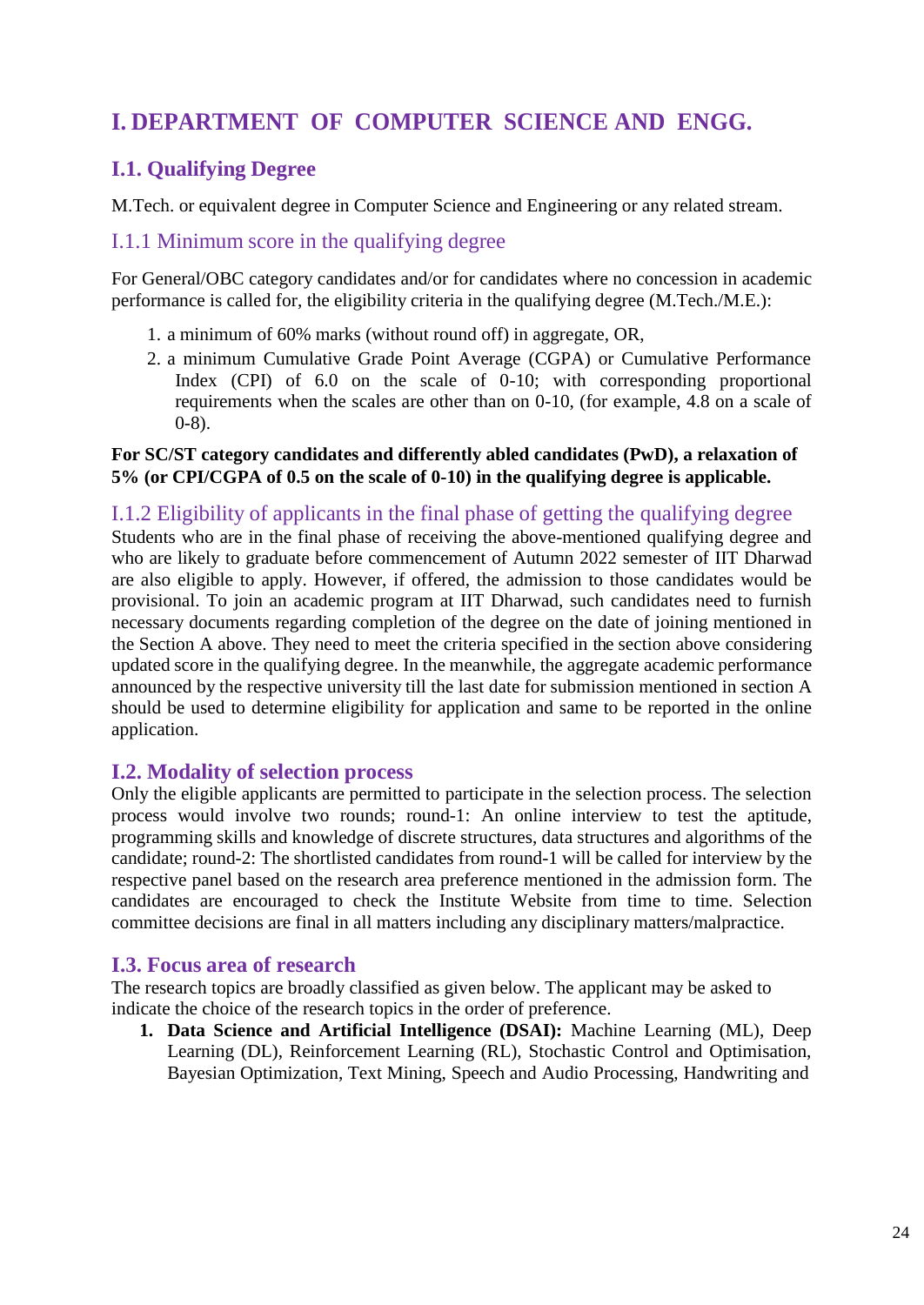Document Processing, ML for Cyber Physical Systems, Mining large data streams, ML for Cyber Security, Big Data Analytics, Distributed data processing.

- **2. Computer/Communication Networks (CN):** 5G/IoT Networks, AI Driven Networking, Network Virtualization, Network/Cyber Security, Blockchains, Software Defined Networks, Network Function Virtualization, Data Center Networking.
- **3. Embedded systems and Computer Architecture (ESCA):** Application of neural networks on Edge devices, Reliability and Security of Autonomous vehicles, Modeling and characterization of heterogeneous processors, Efficient Computer Architectures, Runtime Verification of Hardware.
- **4. Theoretical Computer Science (TCS):** Algorithms, Concurrency, Formal Verification, and Graph Theory.
- **5. High Performance Computing and Programming Languages (HPCPL):** Parallel Computing, Compilers and Translation Systems, Programming models and runtime systems.

#### <span id="page-24-0"></span>**I.4. Teaching Assistantship (TA)**

In this call, applications are invited under TA category only for research areas (1)-(3). The applicant may be asked to indicate the choice of the research topics in the order of preference.

Position Code: Au22\_CSE\_PhD\_TA

#### <span id="page-24-1"></span>**I.5. Externally Sponsored (EX)**

In this call, applications are invited under EX category for all research areas (1) -(5).

#### <span id="page-24-2"></span>**I.6 Project Assistantship (PA)**

Details of the PA positions are given below.

#### <span id="page-24-3"></span>I.6.1. Position 1

**Code**: Au22\_PhD\_CSE\_DSAI1 / Au22\_PhD\_EE\_CSML1

**Project Title:** Speech Technologies in Indian Languages - Speaker Recognition

**Description**: This project involves development of artificial intelligence and deep learning based systems for speaker recognition.

**Broad domain of research**: Speech Processing, Natural Language Processing, machine learning and deep learning.

**Requirement:** The candidate should have exposure to the basics of probability, signal processing and good programming skills in python.

**Type of funding support** – PA (Rs. 35000/-; additional HRA applicable if staying outside campus; it may vary as per the policy applicable from time to time)

**Duration of funding** – 3 years

**Number of openings**: 1

#### <span id="page-24-4"></span>I.6.2. Position 2

**Code –** Au22\_PhD\_CSE\_DSAI2 / Au22\_PhD\_EE\_CSML2

**Project Title:** Standalone Domain Specific Speech to Speech Translator for Hindi, English and Tamil Languages

**Description:** This project involves development of artificial intelligence and deep learning based systems for speaker recognition.

**Broad domain of research:** Speech Processing, Natural Language Processing, machine learning and deep learning.

**Requirement:** The candidate should have exposure to the basics of probability, signal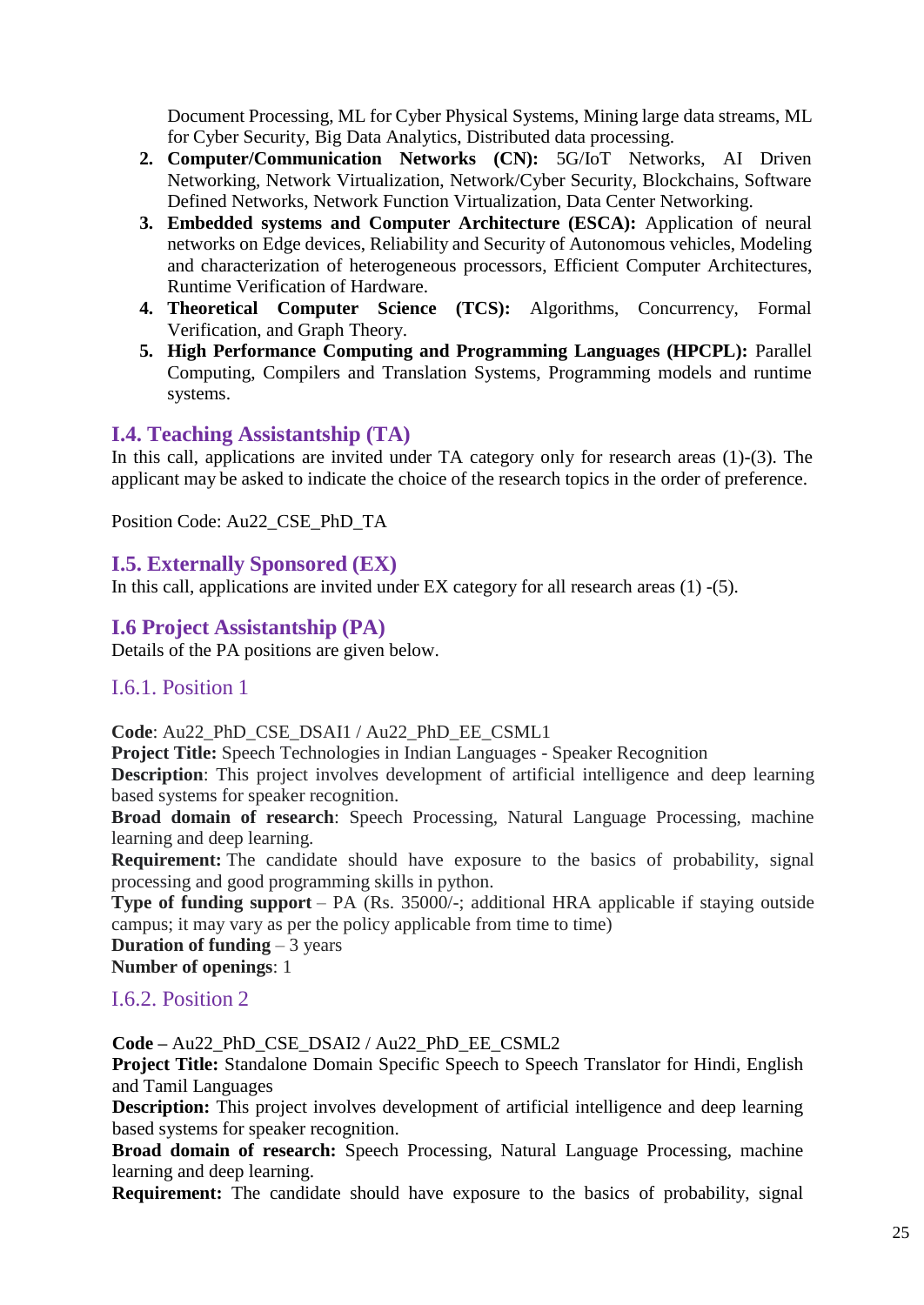processing and good programming skills in python.

**Type of funding support** – PA (Rs. 35000/-; additional HRA applicable if staying outside campus; it may vary as per the policy applicable from time to time)

**Duration of funding –** 3 years **Number of openings:** 1

#### <span id="page-25-0"></span>**I.7. Syllabus**

- **Discrete Mathematics:** Propositional and first order logic. Sets, relations, functions, partial orders and lattices. Groups. Graphs: connectivity, matching, coloring. Combinatorics: counting, recurrence relations, generating functions, Linear Algebra: Matrices, determinants, system of linear equations, eigenvalues and Eigenvectors, LU decomposition. Calculus: Limits, continuity and differentiability. Maxima and minima. Mean value theorem. Integration. Probability: Random variables. Uniform, normal, exponential, poisson and binomial distributions. Mean, median, mode and standard deviation. Conditional probability and Bayes theorem.
- **Computer Organization and Architecture:** Machine instructions and addressing modes. ALU, data‐path and control unit. Instruction pipelining. Memory hierarchy: cache, main memory and secondary storage; I/O interface (interrupt and DMA mode).
- **Programming and Data Structures:** Programming in C. Recursion. Arrays, stacks, queues, linked lists, trees, binary search trees, binary heaps, graphs.
- **Algorithms:** Searching, sorting, hashing. Asymptotic worst case time and space complexity. Algorithm design techniques: greedy, dynamic programming and divideand‐conquer. Graph search, minimum spanning trees, shortest paths.
- **Theory of Computation:** Regular expressions and finite automata. Context-free grammars and push-down automata. Regular and context-free languages, pumping lemma. Turing machines and undecidability.
- **Compiler Design:** Lexical analysis, parsing, syntax-directed translation. Runtime environments. Intermediate code generation.
- **Operating System:** Processes, threads, inter-process communication, concurrency and synchronization. Deadlock. CPU scheduling. Memory management and virtual memory. File systems.
- **Computer Networks:** Concept of layering. LAN technologies (Ethernet). Flow and error control techniques, switching. IPv4/IPv6, routers and routing algorithms (distance vector, link state). TCP/UDP and sockets, congestion control. Application layer protocols (DNS, SMTP, POP, FTP, HTTP). Basics of Wi-Fi. Network security: authentication, basics of public key and private key cryptography, digital signatures and certificates, firewalls.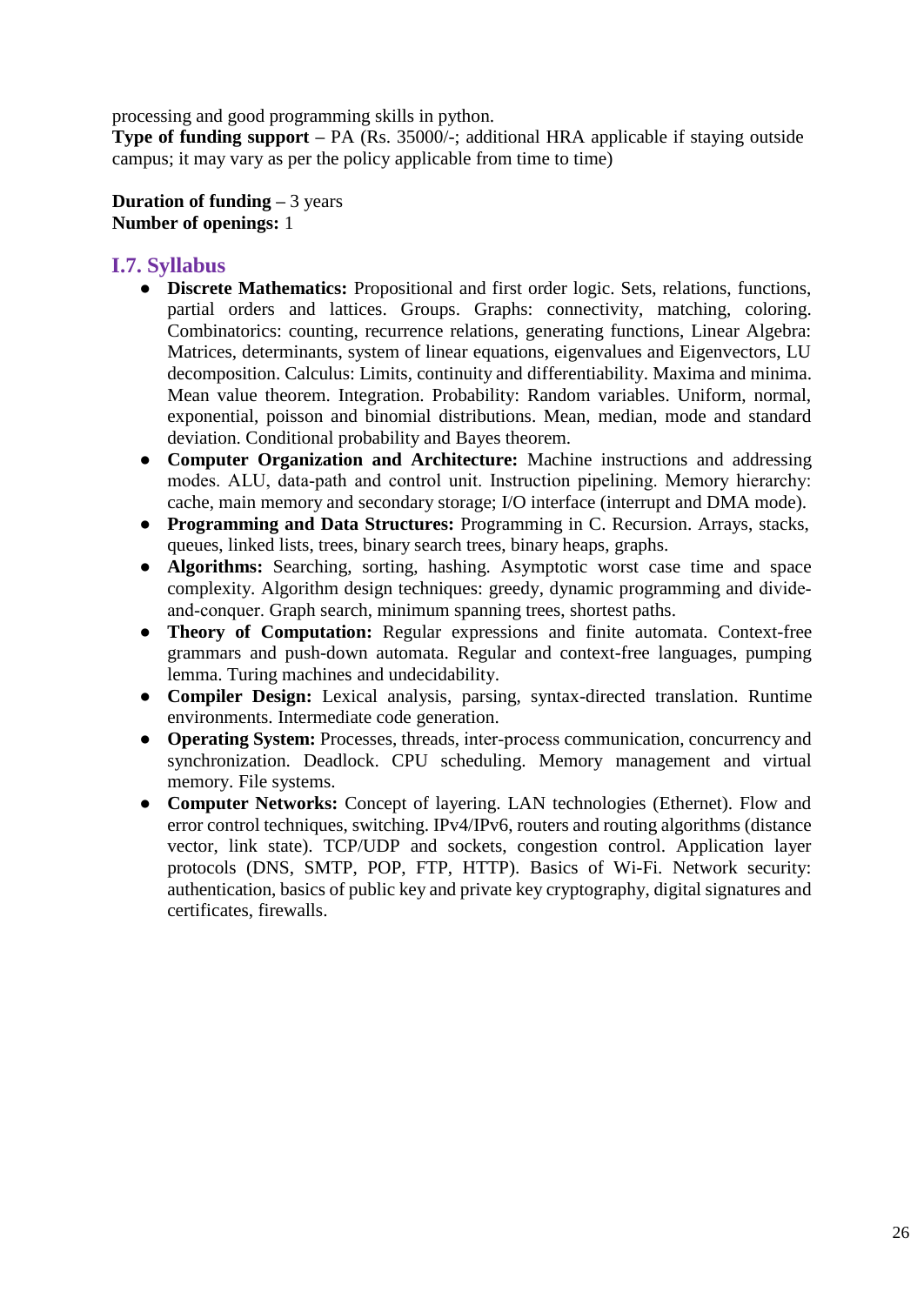## <span id="page-26-0"></span>**J. DEPARTMENT OF ELECTRICAL ENGINEERING**

## <span id="page-26-1"></span>**J.1. Eligibility Criterion**

#### <span id="page-26-2"></span>J.1.1. Qualifying Degree

M.Tech., MS, ME or equivalent degree in Electrical Engineering, Electronics and Communication Engineering, Electrical and Electronics Engineering, Instrumentation Engineering, Computer Science and Engineering, or any related stream.

#### OR

MSc in Mathematics and Statistics with valid GATE or NET scores, or any related stream.

#### <span id="page-26-3"></span>J.1.2. Minimum score in the qualifying degree

For General/OBC category candidates and/or for candidates where no concession in academic performance is called for, the eligibility criteria in the qualifying degree (M.Tech./M.E/MSc):

- 1) a minimum of 60% marks (without round off) in aggregate, OR,
- 2) a minimum Cumulative Grade Point Average (CGPA) or Cumulative Performance Index (CPI) of 6.0 on the scale of 0-10; with corresponding proportional requirements when the scales are other than on 0-10, (for example, 4.8 on a scale of 0-8).

#### **For SC/ST category candidates and differently abled candidates (PwD), a relaxation of 5% (or CPI/CGPA of 0.5 on the scale of 0-10) in the qualifying degree is applicable.**

## <span id="page-26-4"></span>J.1.3. Eligibility of applicants who are in the final phase of getting the

#### qualifying degree

Students who are in the final phase of receiving the above-mentioned qualifying degree and who are likely to graduate before commencement of Autumn 2022 semester of IIT Dharwad are also eligible to apply. However, if offered, the admission to those candidates would be provisional. To join an academic program at IIT Dharwad, such candidates need to furnish necessary documents regarding completion of the degree on the date of joining at IIT Dharwad. They need to meet the criteria specified in sectionabove considering an updated score in the qualifying degree. In the meanwhile, the aggregate academic performance announced by the respective university till the last date for submission should be used to determine eligibility for application and same to be reported in the online application.

#### <span id="page-26-5"></span>J.1.4. Application Categories and Financial Support

The Department of Electrical Engineering offers admission to PhD program under TA, PA, FA, and EX categories. The details of each application category are given in Section APPLICATION CATEGORIES & FINANCIAL SUPPORT of this document.

Note: In TA category, the vacancies available in different social categories are mentioned along with the research areas in Section Department. **The PA, EX, and FA category vacancies are unreserved.**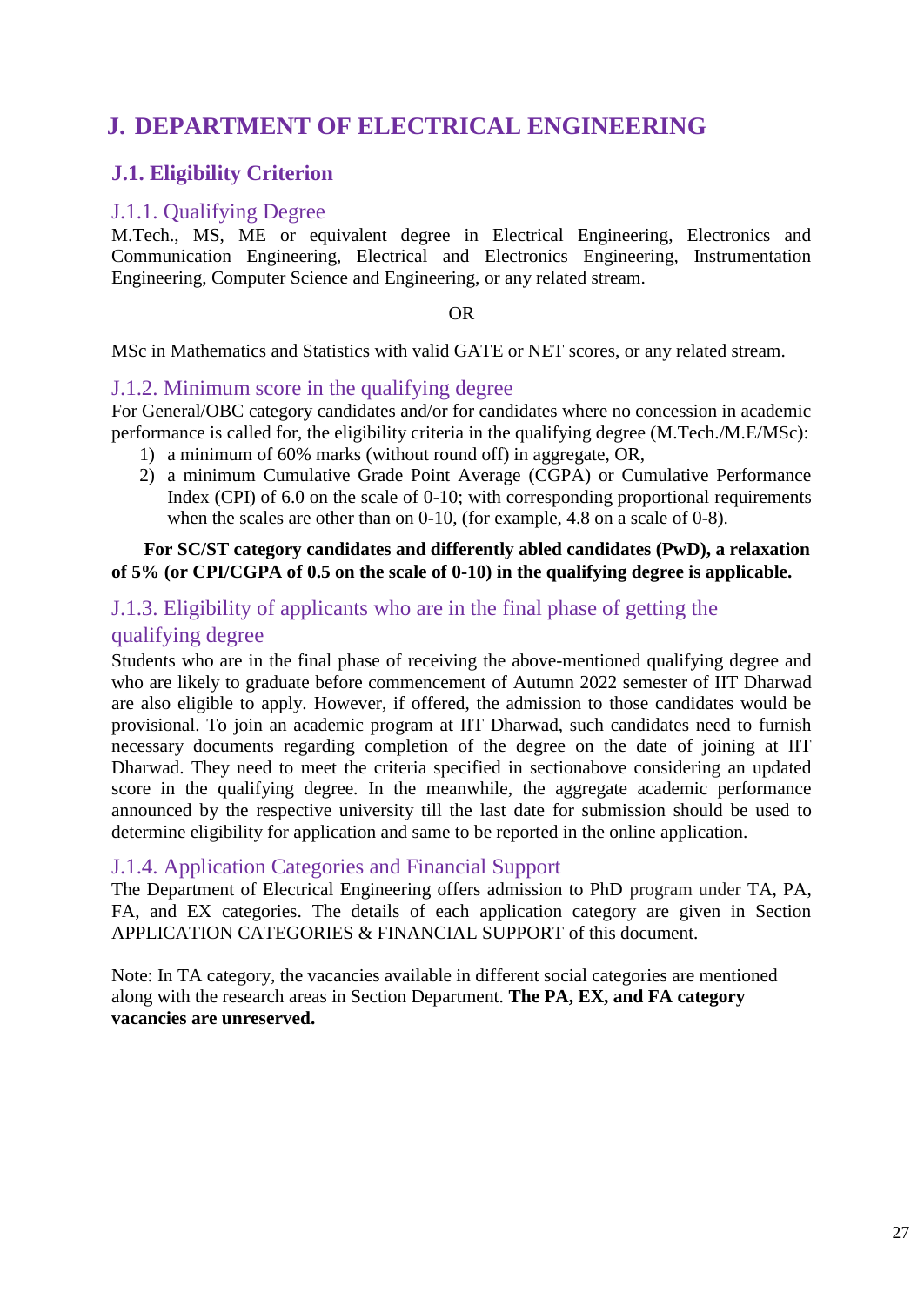### <span id="page-27-0"></span>**J.2. Guidelines for Shortlisted Candidates**

#### <span id="page-27-1"></span>J.2.1. Modality of Selection Process

All the eligible candidates are invited for the first round of interviews via video conferencing. After the first-round interviews, another shortlist will be announced for the second round of interviews. The shortlisted candidates will be asked to attend the second round of interview via video conferencing. Syllabus for the interview is given Section I.4 of this document.

The interview slot (date and starting time) specific to each candidate will be communicated online at https:/[/www.iitdh.ac.in/academics\\_phd.php.](http://www.iitdh.ac.in/academics_phd.php.)

Selection committee decision is final in all matters including any disciplinary matters/malpractice.

#### <span id="page-27-2"></span>**J.3. Research Areas**

#### <span id="page-27-3"></span>J.3.1. For TA, FA, and EX categories

The research areas are broadly classified in five streams as described below. **The applicant MUST indicate the choice of the research topics in an order of preference**.

**1. Microelectronics and VLSI:** Including but not limited to, Analog / Mixed signal / RF Integrated Circuits and Systems, Power management and Energy harvesting circuits

**Eligible social category to apply for TA position: - GEN, OBC, SC, ST and PwD**

**2. Communication Technologies:** Including but not limited to, physical and medium access control (MAC) layer technologies in Next Generation Wireless Systems (5G and beyond), Internet of Things (IoT), novel multiple access methods like nonorthogonal multiple access (NOMA), massive multi-input multi-output (MIMO) systems, millimeter wave (mmWave) communications, energy harvesting based communications and low-latency communications, Machine Learning (ML) and Blockchain (BC) oriented resource allocation in 6G, Quantum Communication etc.

**Eligible social category to apply for TA position: - GEN, OBC, SC, ST and PwD**

**3. Control and Robotics:** Including but not limited to Control of Robots through Speech Signals, Autonomous Vehicles, Control for Differential Games, Control of Structures etc.

**Eligible social category to apply for TA position: - SC, ST and PwD**

**4. Electronic Devices:** Including but not limited to Gas sensors, Nano-electronics, GaN-based High-electron mobility transistors (HEMTs), Silicon Carbide (SiC) Power Diodes.

**Eligible social category to apply for TA position: - GEN, OBC, SC, ST and PwD**

**5. Power & Energy Systems:** Power system stability and control; cyber security in smart grid, synchrophasor applications to power systems protection, monitoring and control; microgrid; game theory based incentives for ancillary services, Impact of renewables, battery energy storage and Electric Vehicles on Grid; Smart Grid; Power Electronics and converters for Electric Vehicle; Power Electronics and converters for Renewable Energy; Medium voltage hybrid DC circuit breakers; Grid connected multilevel inverters; high voltage power electronics and control; Electrical drives for Electrical Vehicles.

**Eligible social category to apply for TA position: - GEN, OBC, SC, ST and PwD**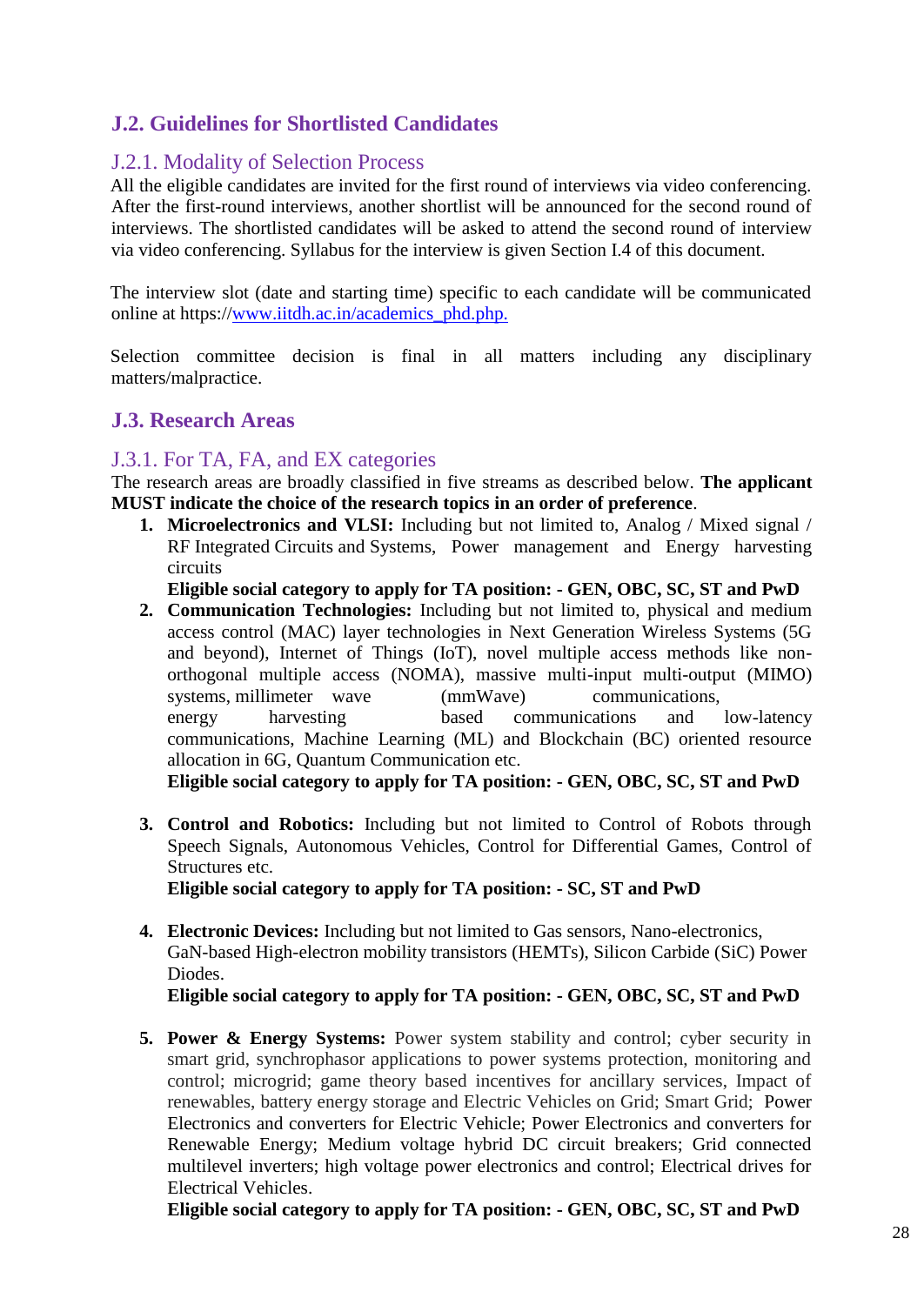### <span id="page-28-0"></span>J.3.2. For PA category (Project Funded Positions)

No reservation is applicable for PA category.

#### J.3.2.1. Position 1

#### **Code**-**Au22\_PhD\_EE\_CSML1/Au22\_PhD\_CSE\_DSAI1**

 **Project Title:** Speech Technologies in Indian Languages - Speaker Recognition

Description: This project involves development of artificial intelligence and deep learning based systems for speaker recognition.

**Broad domain of research**: Speech Processing, Natural Language Processing, machine learning and deep learning.

**Requirement:** The candidate should have exposure to the basics of probability, signal processing and good programming skills in python.

**Type of funding support** – PA (Rs. 35000/-; additional HRA applicable if staying outside campus; it may vary as per the policy applicable from time to time)

 **Duration of funding** - 3 years  **Number of openings**: 1.

#### J.3.2.1. Position 2

#### **Code**-**Au22\_PhD\_EE\_CSML2/Au22\_PhD\_CSE\_DSAI2**

**Project Title:** Standalone Domain Specific Speech to Speech Translator for Hindi, English and Tamil Languages

Description: This project involves development of artificial intelligence and deep learning based systems for speaker recognition.

**Broad domain of research:** Speech Processing, Natural Language Processing, machine learning and deep learning.

**Requirement:** The candidate should have exposure to the basics of probability, signal processing and good programming skills in python.

**Type of funding support** – PA (Rs. 35000/-; additional HRA applicable if staying outside campus; it may vary as per the policy applicable from time to time)

 **Duration of funding** - 3 years

 **Number of openings**: 1.

#### J.3.2.1. Position 3

#### **Code - CRG/2021/003827**

**Broad domain of research** – Power Systems, Cyber Security Smart Grid & Machine Learning

**Fee** – refer Section FEES, DEPOSITS & HOSTEL RENT

**Type of funding support** – PA (Rs. 31000/-; additional HRA applicable if staying outside campus; it may vary as per the policy applicable from time to time)

**Duration of funding** - 3 years

**Desired Knowledge** - Good exposure to power systems analysis, power systems stability and power system protection (UG level).

**Topic -**Cyber Security in Smart Grid. The main purpose of this project is to model different typesof false data injection attacks that can possibly destabilize the grid or make the power systeminsecure, and to develop algorithms to detect the cyber-attacks.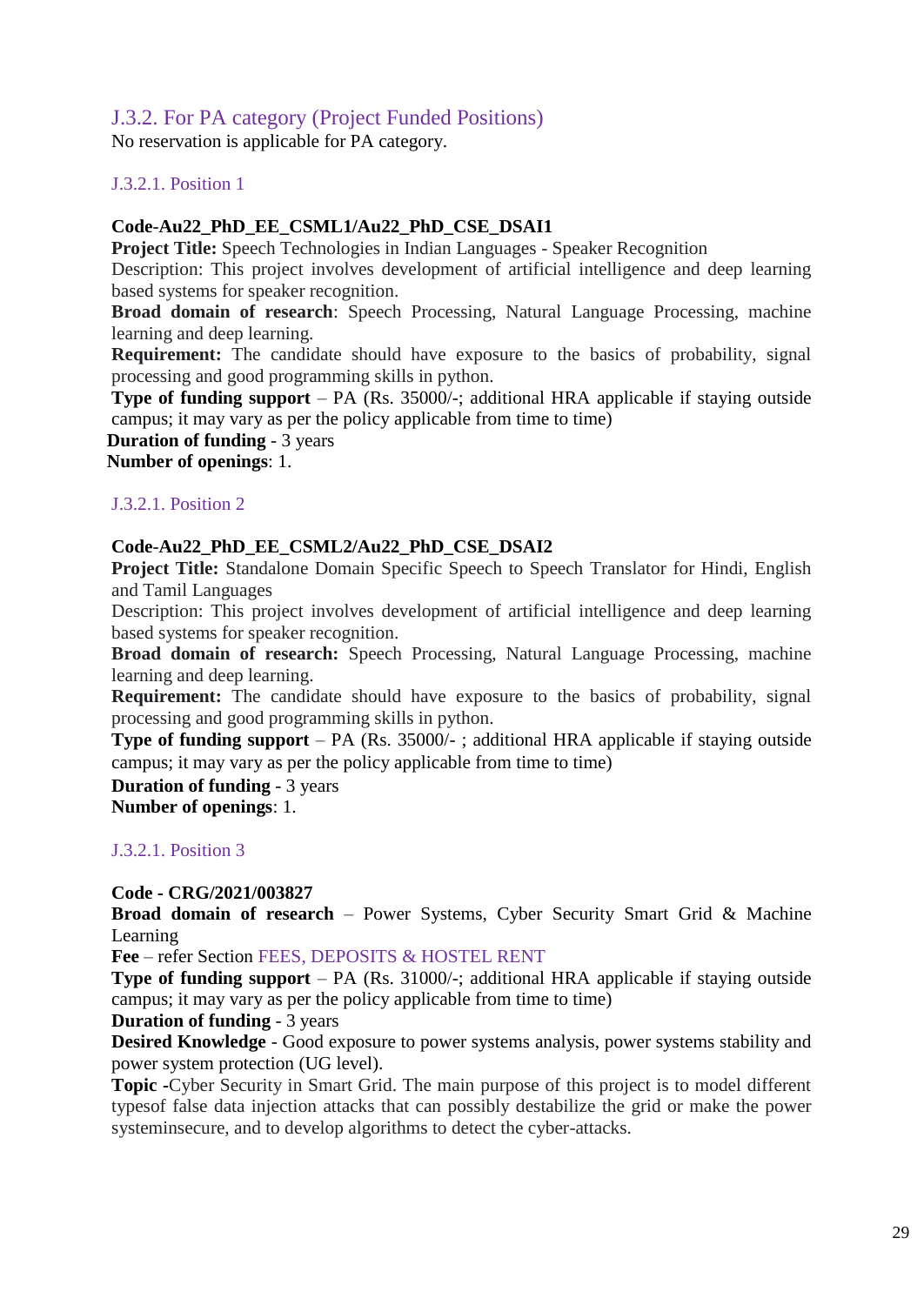#### J.3.2.1. Position 4

#### **Code - CRG/2020/004611**

**Broad domain of research** – VLSI Circuits, Network Theory, and Analog Electronics. **Fee** – refer Section FEES, DEPOSITS & HOSTEL RENT

**Type of funding support** – PA (Rs. 31000/-; additional HRA applicable if staying outside campus; it may vary as per the policy applicable from time to time)

#### **Duration of funding** - 2 years

**Details** (if any) - Good exposure to VLSI Circuits, Network theory and Analog Electronics with good background in circuit simulation tools.

**Topic** - Powering the Ultra-Low-Power Wireless System/IoT Node by Scavenging Multi-Band Radio Frequency (RF) Energy. The scope of this project is to develop an on-chip energy processing unit for powering an ultra-low-power wireless sensor/IoT node by scavenging multi-band RF energy.

#### J.3.2.1. Position 5

#### **Code - EEQ/2020/000047**

**Broad domain of research** – Wireless Communication and Network Designing.

**Fee** – refer Section FEES, DEPOSITS & HOSTEL RENT

**Type of funding support** – PA (Rs. 31000/-; additional HRA applicable if staying outside campus; it may vary as per the policy applicable from time to time)

#### **Duration of funding** - 2 years

**Details (if any)** - Exposure to the basics digital communication systems and wireless communication networks.

**Topic:** The project is focused on developing Deep learning-oriented, Block chain-enabled resource allocation strategies for next-generation (6G) wireless networks. The candidates will explore the area of basics digital communication systems and advanced wireless communication

networks.

#### J.3.2.1. Position 6

#### **Code - Au22\_PhD\_EE\_SEN**

**Broad domain of research** – Gas sensors.

**Fee** – refer Section FEES, DEPOSITS & HOSTEL RENT

**Type of funding support** – PA (Rs. 31000/-; for first 2 years, Rs. 35000/-; for  $3<sup>rd</sup>$  and  $4<sup>th</sup>$ year, additional HRA applicable if staying outside campus; it may vary as per the policy applicable from time to time)

#### **Duration of funding** - 4 years

**Details (if any)** – Funding is from Technology Innovation Hub. This project is on developing resistive sensors for vapors which indicate stresses in crops. This will require synthesis of sensing materials characterizing them, exhaustively testing the material for the vapors. The work will also include assembling interfacing electronics for the prototype development.

**Requirement:** Candidate should be keen to do experimental work as it requires experience in Cleanroom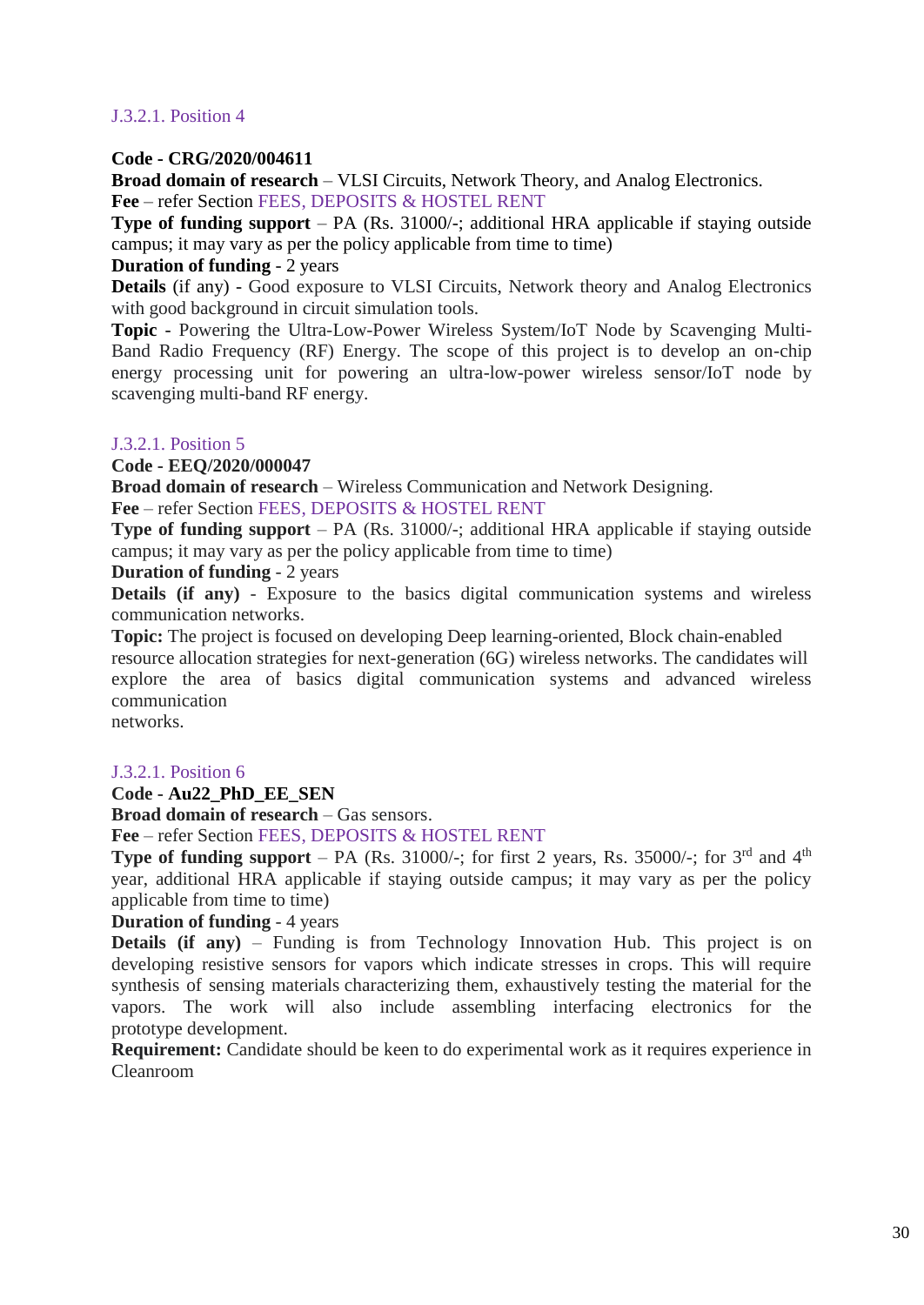#### J.3.2.1. Position 7

#### **Code - Au22\_PhD\_EE\_DECI**

**Project Title**: Developing Efficient Communication Infrastructure - Connecting Ground Sensors and Satellites/Drones to Cloud and Cloud to Actuators

#### **Brief Project Description:**

In farms-of-the-future, which we expect to be smart and technology-driven, data based decision making is critical. This makes the task of data collection, analysis, and generation of actionable insights and their communication to actuators extremely important. In this project, our goal is to develop a framework and infrastructure for data collection and actuator signaling. The main motivation for this is that it is not feasible to directly adopt existing wireless networks, such as the 4G/5G cellular network, for arriving at a low-cost solution as an enormous number of nodes need to be planted in farms, which are usually energyconstrained. Hence, this work aims to obtain a wireless network powered from energy harvesters such as solar cells/micro windmills to achieve timely collection of data and their storage in a cloud platform, and connecting cloud to actuators.

**Broad domain of research:** Wireless communication, Embedded systems for Communications

**Candidate Requirement**: M. Tech./M.E. degree in Electrical Engineering or Computer Science and Engineering or equivalent area.

**Type of funding support** – PA - 1 (Rs. 31000.00 per month + 16% HRA) **Duration of funding** - 4 years **Number of openings:** 2

#### J.3.2.1. Position 8

**Code -Au22\_PhD\_EE\_TiH\_ Farm Produce/ Au22\_PhD\_MMAE\_TiH\_FarmProduce Project Title:** Grading of farm produce quality using computer vision and machine learning

**Brief Project Description:** The project will focus on applied research to translate computer vision and machine learning techniques for classification of the farm produce. Major focus will be on the assessment of various techniques to capture the scene appropriately and algorithms to efficiently and effectively provide automated inferences using low cost hardware. This project is funded by IIT Dharwad SPOKE for the BITS BioCyTiH Foundation.

**Broad domain of research:** Computer Vision, AI in Agriculture, 3D modeling

**Candidate Requirement:** This research would need interdisciplinary skill sets - specifically computational geometry, image processing, and computer vision. Candidates should be interested in algorithmic thinking and coding skills across various platforms. This project will also involve instrumentation work and field visits for conducting surveys and field testing to ensure that the project remains relevant for the various stakeholders. Prior relevant experience in industry or productization will be valuable.

**Type of funding support** – PA (Rs. 36000/-; additional HRA applicable if staying outside the campus; it may vary as per the policy applicable from time to time)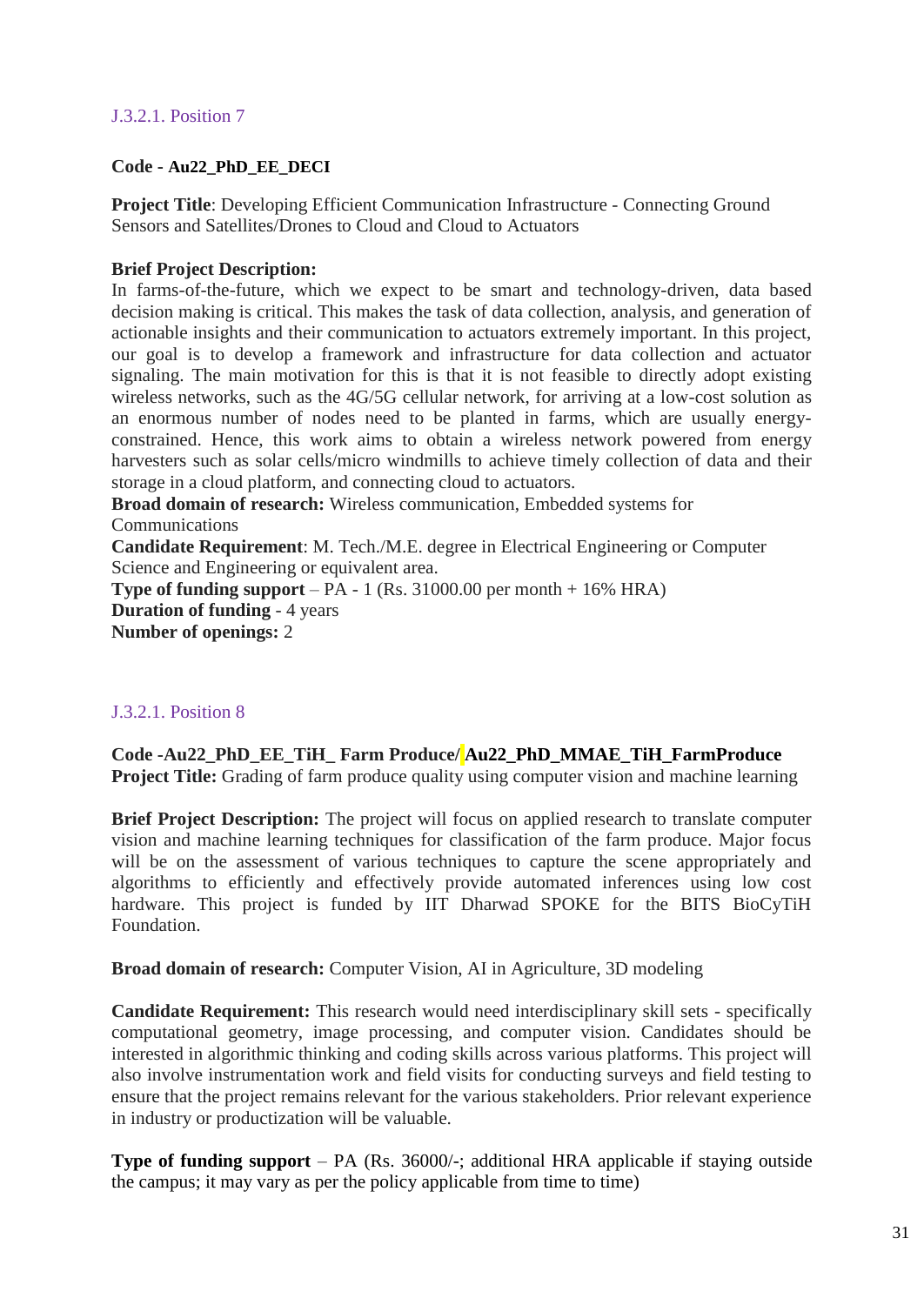**Duration of funding** - 36 months' maximum

**Number of openings**: 1

#### <span id="page-31-0"></span>**J.4. Interview Syllabus**

All applicants should choose one stream for the interview while submitting the online application form.

#### **Common for all the streams**

- **1. General aptitude, reasoning and comprehension**
- **2. Engineering Mathematics:** Matrix Algebra, Systems of linear equations, Eigenvalues, Eigenvectors, Concepts from integration and differentiation, Fourier Transform and Laplace Transform.

#### **Stream 1: Communication and Signal Processing**

- **1. Basic Electrical Networks:** KCL, KVL, Node and Mesh analysis, Network theorems etc.
- **2. Signals and Systems:**
	- a. **Continuous-time signals:** Fourier series and Fourier transform representations, sampling theorem and applications;
	- b. **Discrete-time signals:** discrete-time Fourier transform (DTFT), DFT, FFT, ztransform and sampling theorem
	- c. **LTI systems:** definition and properties, causality, stability, impulse response, convolution, poles and zeros and frequency response.
	- d. **Random processes:** basics of probability, random variables, CDF, PDF, random processes, mathematical expectation, conditional probability and conditional expectation.

#### **3. Communication:**

- a. **Random processes:** Basics of probability, random variables, CDF, PDF, random processes, mathematical expectation, conditional probability and conditional expectation.
- b. **Digital communications:** Digital modulation schemes, MAP and ML decoding, notions of bandwidth, SNR and BER for digital modulation, fundamentals of error correction codes (e.g.: Linear Block Codes like Hamming code).

#### **Stream 2: Control and Robotics**

**1. Basic Electrical Networks:** KCL, KVL, Node and Mesh analysis, Network theorems etc.

**2.** Mathematical modeling and representation of systems, Basic control system components, Feedback principle, Transfer function, Block diagram representation, Transient and steady -state analysis of LTI systems, Frequency response, Stability analysis, Routh-Hurwitz, Bode plots, and root-loci, P, PI and PID controllers. Statespace representation, State-transition matrix, and solution of state equation of LTI systems, Controllability and Observability, Design of state-feedback controllers, principle of optimality, dynamic programming, Pontryagin's Maximum Principle.

#### **Stream 3: Electronic Devices and Mixed signal ASIC Design**

**1. Basic Electrical Networks:** KCL, KVL, Node and Mesh analysis, Network theorems etc.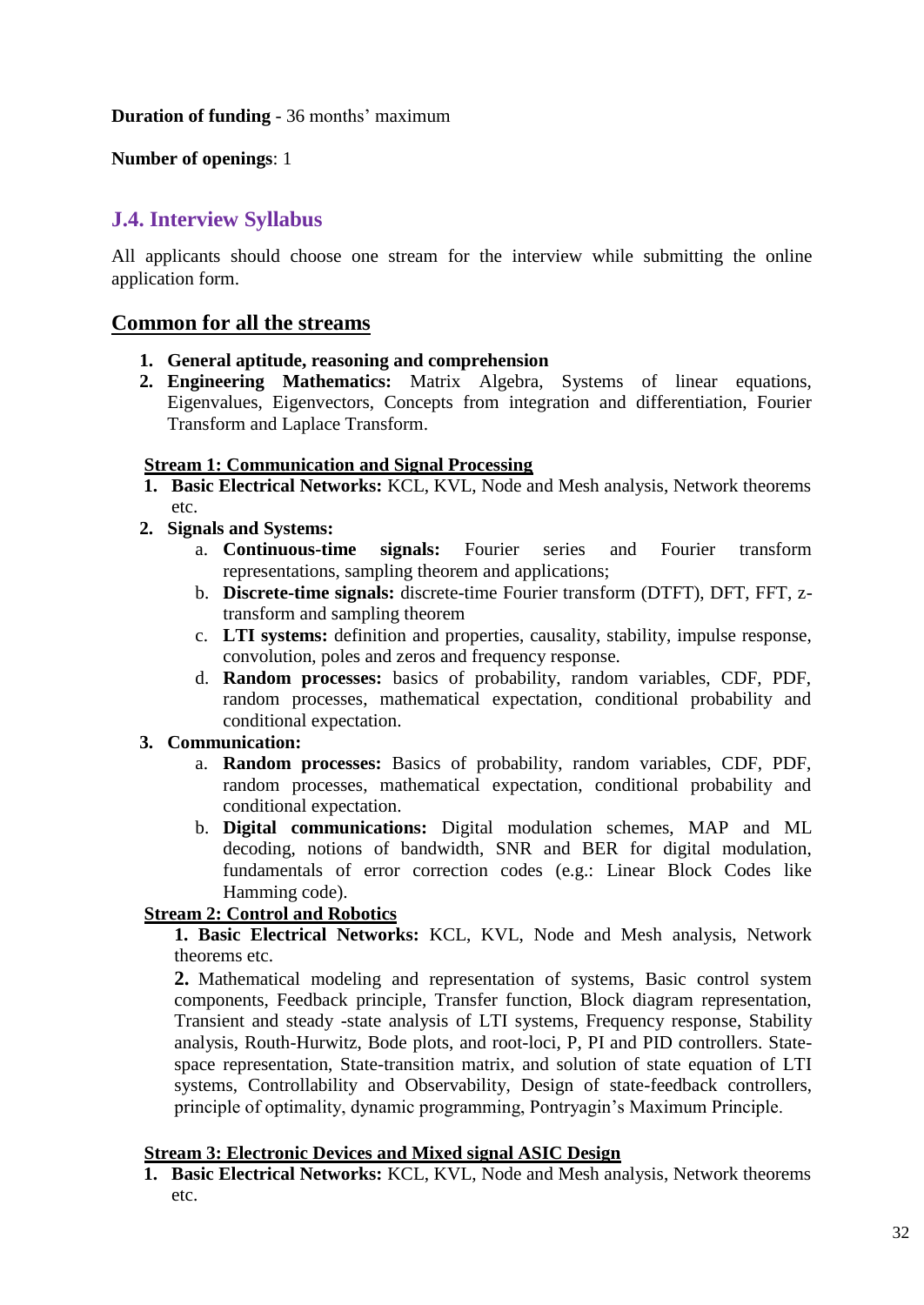- **2. Electronic Devices:** Energy bands in intrinsic and extrinsic silicon; Carrier transport: diffusion current, drift current, mobility and resistivity; Generation and recombination of carriers; Poisson and continuity equations; P-N junction, Zener diode, BJT, MOS capacitor, MOSFET, LED, photo diode and solar cell; Integrated circuit fabrication process: oxidation, diffusion, ion implantation, photolithography and twin-tub CMOS process.
- **3. Analog Circuits:** Basics of Analog circuits.
- **4. Digital Systems:** Number systems; Combinatorial circuits; Sequential circuits.

#### **Stream 4: Power and Energy Systems**

- **1. Electric Circuits:** KCL, KVL, Node and Mesh analysis, Transient response of dc and ac networks, Sinusoidal steady‐state analysis, Resonance, Ideal current and voltage sources, Thevenin's theorem, Norton's theorem, Superposition theorem, Maximum power transfer theorem, Three phase circuits, Power and power factor in ac circuits.
- **2. Power Electronics:** characteristics of MOSFET, IGBT and diode, DC to DC conversion: Buck, Boost and Buck-Boost converters; Single and three phase configuration of uncontrolled rectifiers, Line commutated thyristor based converters.
- **3. Power Systems:** Per‐unit quantities, Newton-Raphson load flow methods, Voltage and Frequency control, Power factor correction, Symmetrical components and fault analysis, Power System Stability, Power System Protection.
- **4. Electrical Machines:** Single phase transformer: equivalent circuit, phasor diagram, open circuit and short circuit tests, regulation and efficiency; Three phase transformers: connections, parallel operation; Three phase induction motors: principle of operation, types, performance, torque-speed characteristics, no-load and blocked rotor tests, equivalent circuit, starting and speed control; Synchronous machines: cylindrical and salient pole machines, performance, regulation, starting of synchronous motor, characteristics, P&Q Control.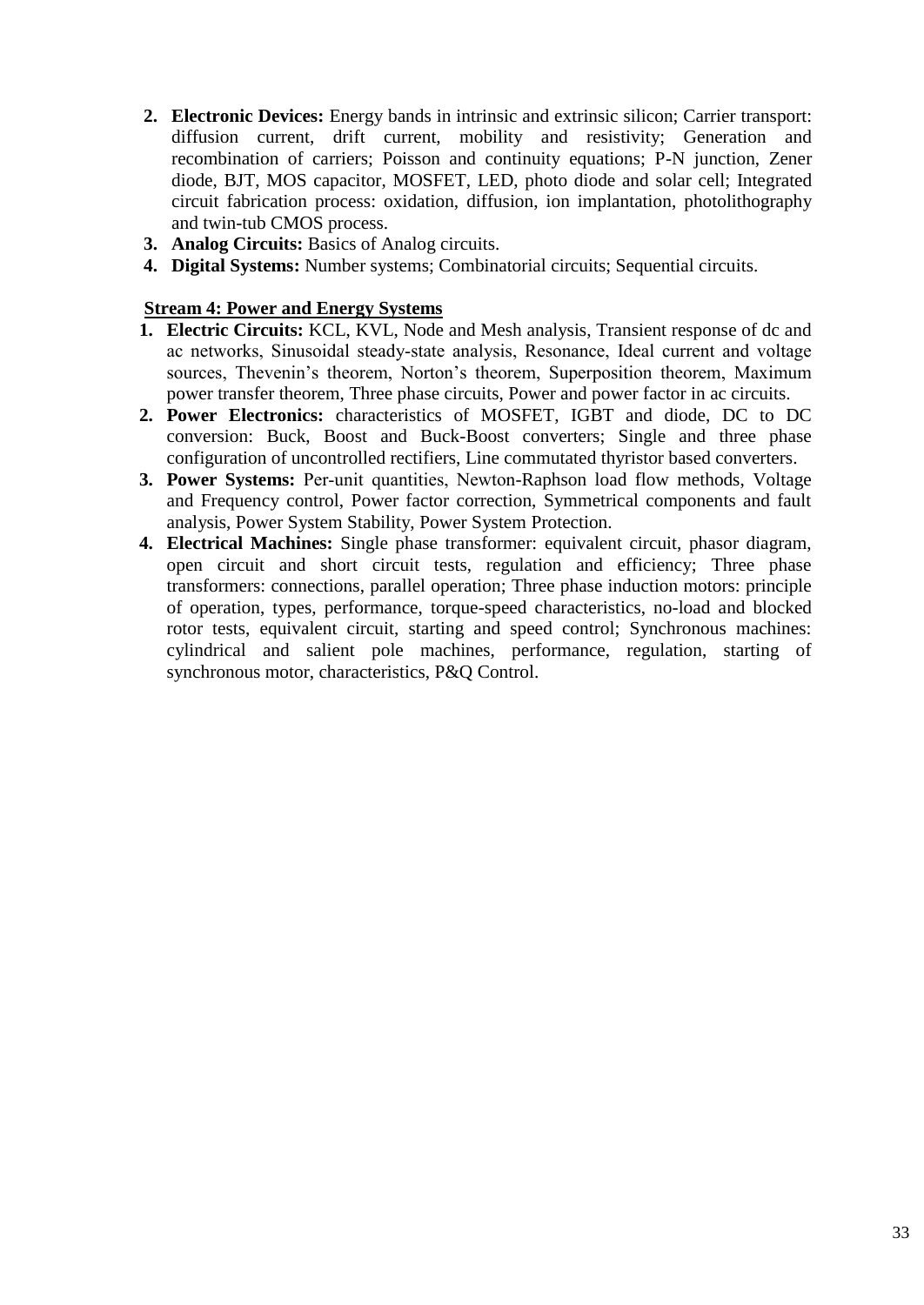## <span id="page-33-0"></span>**K. DEPARTMENT OF HUMANITIES AND SOCIALSCIENCES**

Online Applications are invited for admission into the Ph.D. Programme **(in Economics and English)** in the Department of Humanities & Social Sciences (HSS). The minimum eligibility criteria are as follows:

### <span id="page-33-1"></span>**K.1 Eligibility for Admission**

#### <span id="page-33-2"></span>**K.1.1 Qualifying Degree (Economics)**

- 1. Master's Degree in Economics / Engineering / Science/ Commerce / Business Administration
- 2. UGC-NET/GATE Qualified or M.Phil. in Economics

UGC-NET/JRF Qualified Candidates are encouraged to apply

#### Qualifying Degree **(English)**

- 1. M.A. in English
- 2. UGC-NET Qualified or M.Phil. in English
	- UGC-NET/JRF Qualified Candidates are encouraged to apply

#### <span id="page-33-3"></span>K.1.2 Minimum score in the qualifying degree

| Category   | <b>Minimum Eligibility</b>                                                                      |
|------------|-------------------------------------------------------------------------------------------------|
| General    | 55% aggregate overall in Master's Degree,<br>(without round off), or CPI 5.5 on the scale of 10 |
| <b>OBC</b> | 55% aggregate overall in Master's Degree,<br>(without round off), or CPI 5.5 on the scale of 10 |
| <b>SC</b>  | 50% aggregate overall in Master's Degree,<br>(without round off), or CPI 5 on the scale of 10   |
| <b>ST</b>  | 50% aggregate overall in Master's Degree,<br>(without round off), or CPI 5 on the scale of $10$ |
| PwD        | 50% aggregate overall in Master's Degree,<br>(without round off), or CPI 5 on the scale of $10$ |

**Please Note**: Corresponding proportional requirements are applicable when the scales are other than on 0-10 (for example, 4.8 on a scale of 0-8 for General Category Candidates). For SC/ST/PwD category candidates, a relaxation of 5% in the qualifying degree is applicable.

#### <span id="page-33-4"></span>K.1.3 Eligibility of applicants in the final phase of getting the qualifying degree

Students who are in the final phase of receiving above mentioned qualifying degree and who are likely to graduate before commencement of Autumn 2022 semester of IIT Dharwad are also eligible to apply. However, if offered, the admission to those candidates would be provisional. To join academic program at IIT Dharwad, such candidates need to furnish necessary documents regarding completion of the degree on the date of joining mentioned in the Section A above. They need to meet the criteria specified in section above considering updated score in the qualifying degree. In the meanwhile, the aggregate academic performance announced by the respective university till the last date for submission mentioned in above section should be used to determine eligibility for application and same to be reported in the online application.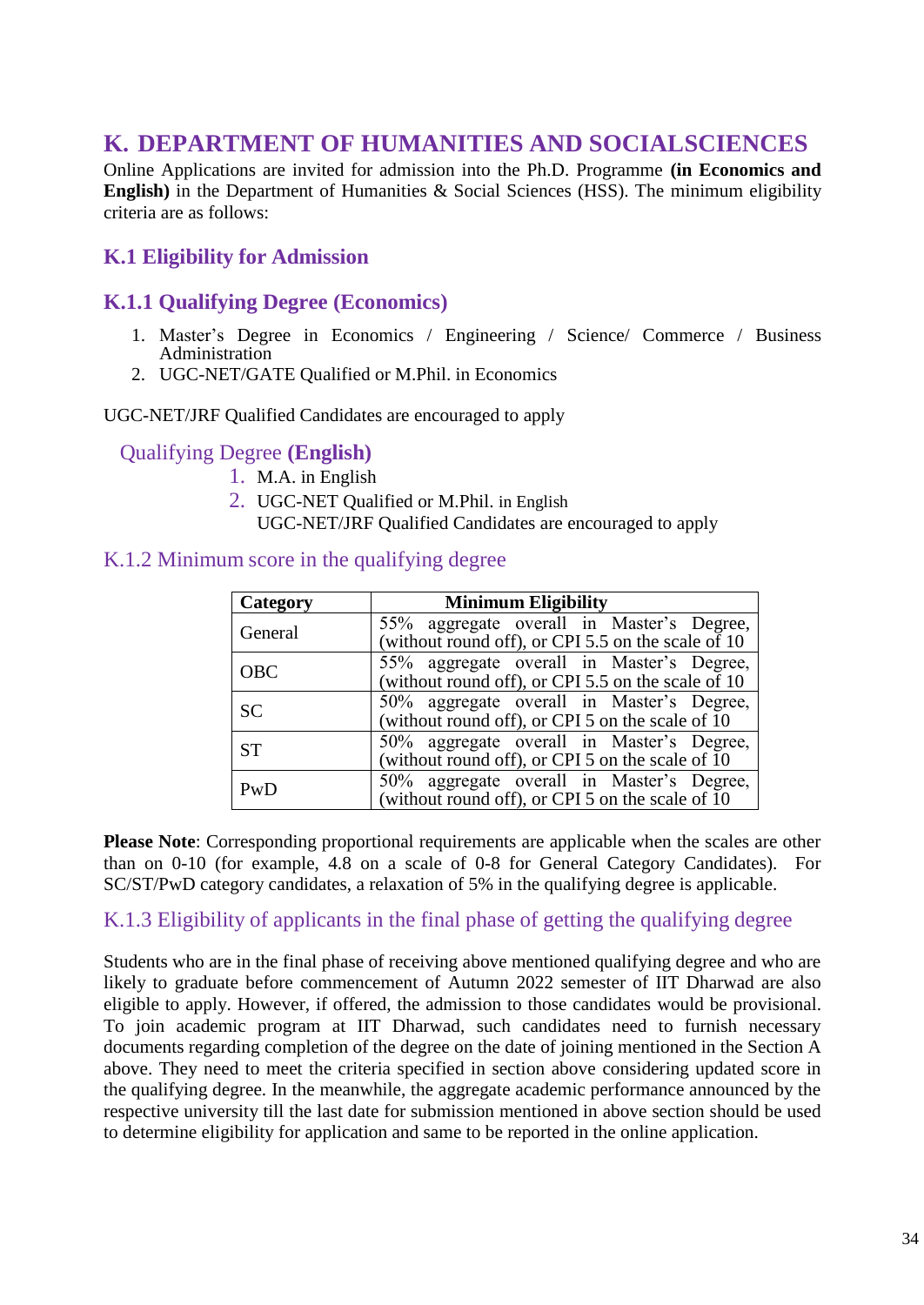#### <span id="page-34-0"></span>**K.2 Modality of the Selection Process**

**Only the short-listed applicants are permitted to participate in the selection process.** 

**The applicant needs to submit a Research Proposal (Word Limit: 1500-2000).**

**The selection process consists of either online screening tests and/or interviews.**

**Candidates will be offered a PhD position based on their performances in the selection process.**

#### <span id="page-34-1"></span>**K.3 Focus Area of Research**

#### **Economics: International Finance, Open Economy Macroeconomics, Monetary Economics, Applied Econometrics, and International Trade.**

<span id="page-34-2"></span> **K.3.1 Position 1**

**Code** – Au22\_PhD\_HSS\_ECO\_TA/FA

**Broad Domain of Research** – International Finance, Open Economy Macroeconomics, Monetary Economics, Applied Econometrics, and International Trade.

**Eligible Social Category to Apply for TA Positions – Not Applicable (All Categories are Eligible) i.e., GEN/OBC(NC)/SC/ST/PwD/EWS.**

**Eligible Social Category to Apply for Fellowship Awardees** – All categories **Fee** – refer section FEES, DEPOSITS & HOSTEL RENT

**Type of Funding Support** – FA/TA (Please find the funding related details in Section B) **Duration of Funding** - Please find the funding related details in Section B

#### **English: Digital Humanities, South Asian Literature, Gender and Feminist Theories, Literature and the Environment**

<span id="page-34-3"></span> **K.3.2 Position 2**

**Code** – Au22\_PhD\_HSS\_ENG\_TA/FA

**Broad Domain of Research** – Literary Theory and Criticism, Important Movements, Schools, Ideas in Critical Thought and Literature, Analysis/Appreciation of 'texts'.

**Eligible Social Category to Apply for TA Positions – SC/ST/PwD/EWS.**

**Eligible Social Category to Apply for Fellowship Awardees** – All categories **Fee** – refer section FEES, DEPOSITS & HOSTEL RENT

**Type of Funding Support** – FA/TA (Please find the funding related details in Section B)

**Duration of Funding** - Please find the funding related details in Section B

#### <span id="page-34-4"></span>**K.4 Syllabus**

**Economics:** Consumer Behaviour, Production and Costs, Market Environments –Perfect Competition, Monopoly, Monopolistic Competition, Oligopoly.

National Income Accounting Methods, Classical Model, Keynesian Model, IS-LM Model, Fiscal and Monetary Policies, Solow Growth Model, Inflation, Index Numbers, Indian Money Market and RBI's Monetary Policy.

Vectors and matrices, matrix operations, determinants. Functions, limits, continuity, differentiation of functions of one or more variables. Unconstrained optimization, definite and indefinite integrals, integration by parts and integration by substitution. Constrained and Unconstrained Optimization: First and Second order conditions.

Elementary probability theory, conditional probability, Bayes' theorem, probability distributions –Binomial, Poisson, Uniform and Normal, measures of central tendency,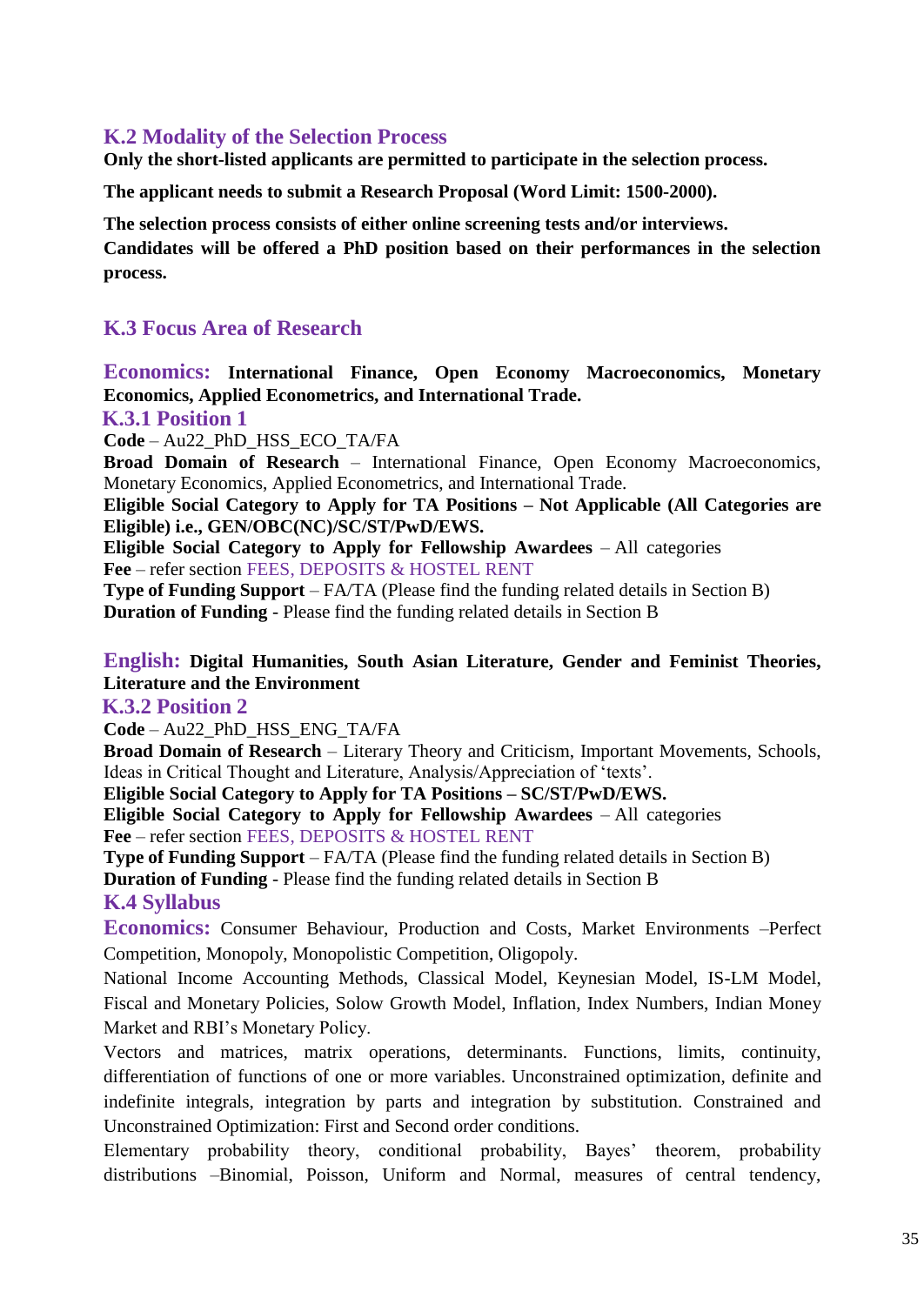skewness, kurtosis, dispersion, correlation and regression, Assumptions of the CLRM and properties of the estimators, OLS, Violations of CLRM assumptions.

The Standard Theory of International Trade, Offer Curves and the Terms of Trade, The Heckscher - Ohlin Theory, Economies of Scale, Imperfect Competition and International Trade, Trade Restrictions: Tariffs and Nontariff Trade Barriers, Economic Integration, The Balance of Payments, Foreign Markets and Exchange Rate Determination, The International Monetary System and Macroeconomic Policy Coordination, Economic Crises.

#### **Suggested Readings:**

- 1. Intermediate Microeconomics by Hal R. Varian
- 2. Microeconomic Analysis by Hal R. Varian
- 3. Macroeconomics by Rudiger Dornbusch & Stanley Fischer
- 4. Principles of Macroeconomics by N. Gregory Mankiw
- 5. Fundamental Methods of Mathematical Economics by Alpha C. Chiang
- 6. John E. Freund's Mathematical Statistics with Applications
- 7. Introductory Econometrics: A Modern Approach by Jeffrey Wooldridge
- 8. Basic Econometrics by Damodar N. Gujarati
- 9. International Economics by Dominick Salvatore

**English: Literary Theory and Criticism, Important Movements, Schools, Ideas in Critical Thought and Literature, Analysis/Appreciation of 'texts'.** 

**Shortlisting process will also involve a defence of the research proposal shared by the candidate.**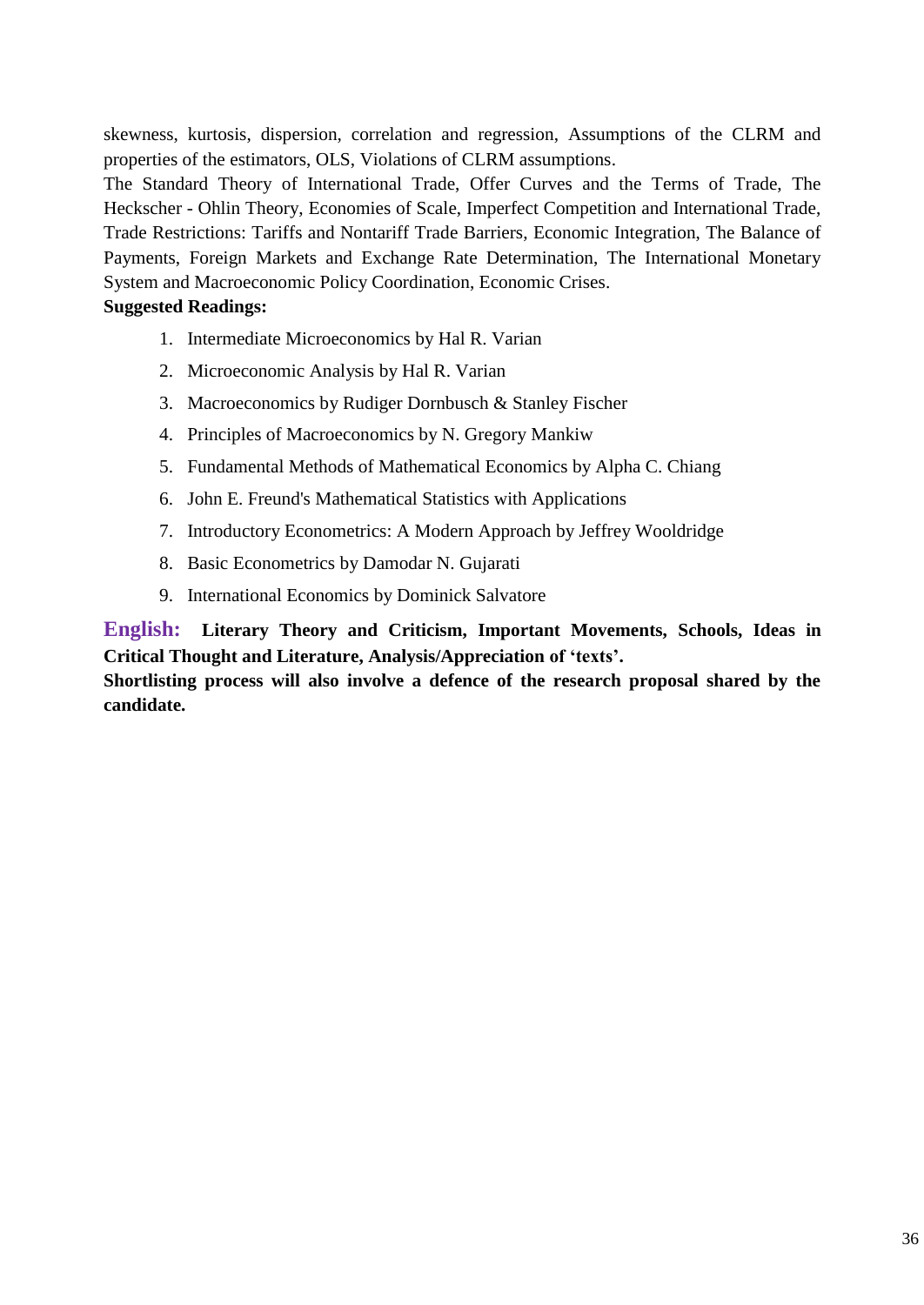## <span id="page-36-1"></span><span id="page-36-0"></span>**L. DEPARTMENT OF MATHEMATICS L.1. Eligibility Criteria**

#### <span id="page-36-2"></span>L.1.a Qualifying degree

M.Sc. Mathematical Science, M.Phil in Mathematical Science (or equivalent degree).

| Category  | <b>Educational qualification</b>                           |
|-----------|------------------------------------------------------------|
|           | The eligibility criteria in the qualifying degree is First |
|           | by<br>the<br>candidate's<br>specified<br>Class,<br>as      |
|           | Institution/University. If the Institution/University does |
|           | not specify the division/class, then one of the following  |
| General/  | will be considered as the eligibility criteria:            |
| General   | (1) A minimum of 60% marks (withoutround off) in           |
| (EWS)     | aggregate or                                               |
|           | (2) a minimum Cumulative Grade Point Average               |
|           | (CGPA)                                                     |
|           | or Cumulative Performance Index (CPI) of 6.0on the         |
|           | scale of 0-10; with corresponding proportional             |
|           | requirements when the scales are other than on 0-10, (for  |
|           | example, 4.8 on a scale                                    |
|           | of $0-8$ ).                                                |
| OBC (NC)  | Same as general                                            |
| SC/ST/PWD | A relaxation of 5% in the qualifying degree is applicable  |

<span id="page-36-3"></span>L.1.b. Minimum score required in the qualifying degree

<span id="page-36-4"></span>L.1.c. The candidates who do not have M. Phil. degree must also fulfill ONE of thefollowing additional requirements:

- Valid GATE score.
- Junior Research Fellowship in Mathematical Sciences from CSIR, UGC, DST (INSPIRE fellowship), NBHM and other externally funded candidates are encouraged to apply and they are exempted from possessing a valid GATE score.

#### <span id="page-36-5"></span>L.1.d. Eligibility of applicants in the final phase of getting the qualifying degree

Students who are in the final phase of receiving above mentioned qualifying degree and who are likely to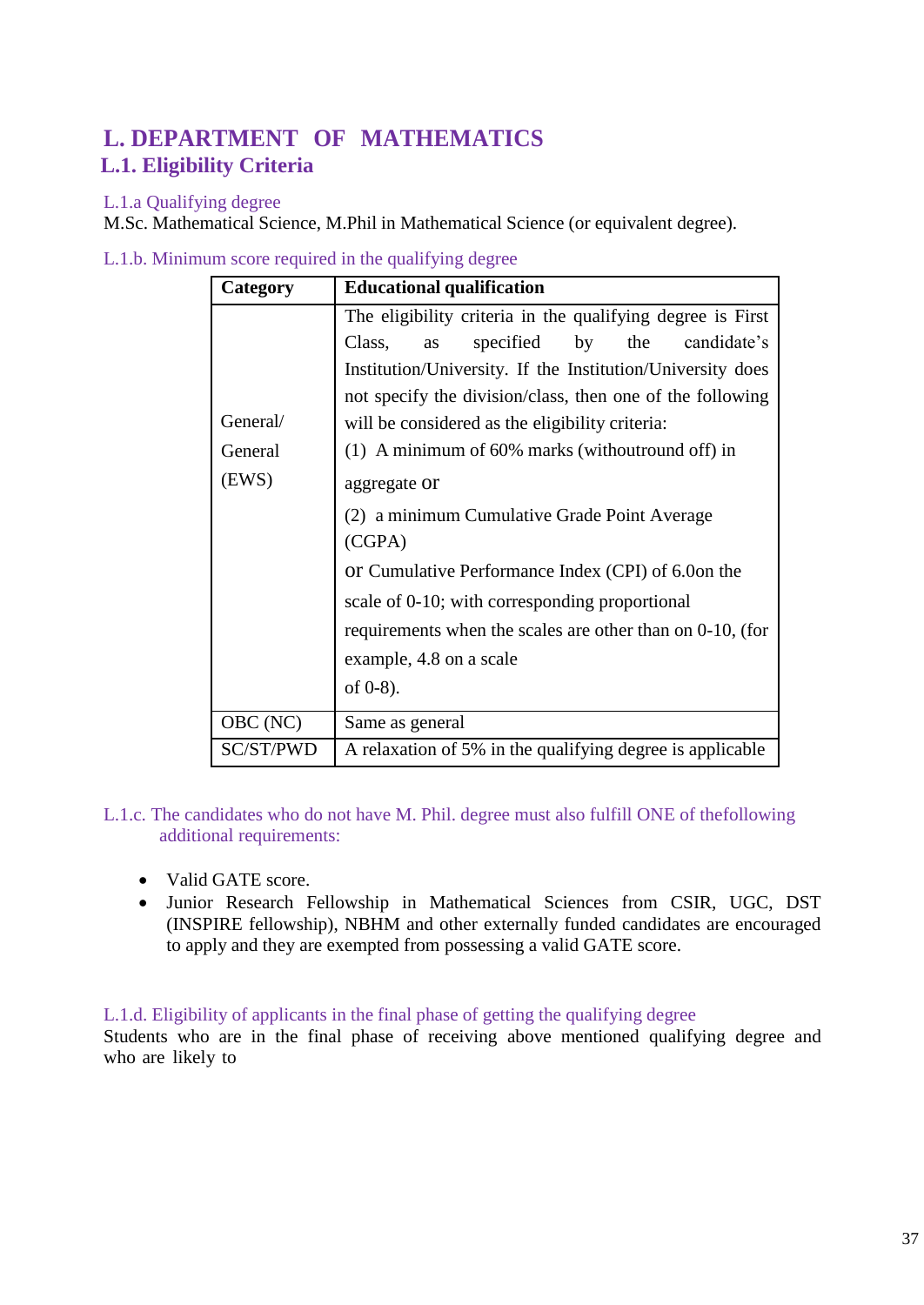graduate before commencement of Autumn 2022-23 semester of IIT Dharwad are also eligible to apply. However, if offered, the admission to those candidates would be provisional. To join an academic program at IIT Dharwad, such candidates need to furnish necessary documents regarding completion of the degree on the date of joining mentioned in the Section A above. They need to meet the criteria specified in the section above considering an updated score in the qualifying degree. In the meanwhile, the aggregate academic performance announced by the respective university till the last date for submission mentioned in section A should be used to determine eligibility for application and same to be reported in the online application.

#### <span id="page-37-0"></span>L.1.e. Application categories and Financial Support

The Department of Mathematics admits Ph.D. candidates under the full time research scholarship - TeachingAssistantship (TA) and Fellowship Award (FA).

#### <span id="page-37-1"></span> **L.2. Guidelines for shortlisted applicants**

#### <span id="page-37-2"></span>L.2.a Modality of the selection process

Only the short-listed applicants are permitted to participate in the selection process. The selection process willhave two rounds (round 1 and round 2) of tests in the form of interviews or written exams.

Round 1 is compulsory for everyone.

Candidates qualifying in round 1, will be invited for round 2.

Dos:

- Ensure that you have participated in a mock call session before the actual round for the applicant to ensurethe audio-video set up is ready. You may skip this session. However, in case of any issue during the actual online interview time slot, IIT Dharwad will not consider a plea for any extra time or chance to again appear for the interview.
- Accessing any technical resource (notes, book, internet, including peers or mentors) is not allowedduring interview unless explicitly mentioned by the committee
- Have paper and pen or pencil calculators handy for any rough work.
- Keeping a glass of water ready may be a good idea.
- In case your area has scheduled power outages please alert us ahead of time in case your interviewtime slot coincides with that.
- Ensure that equipment is charged to avoid power issues.
- It is recommended to have at least 2 GB of internet data available in your plan. Also, try to locate yourself in a place with good internet speed (at least 1.5 Mbps) for a good quality video interaction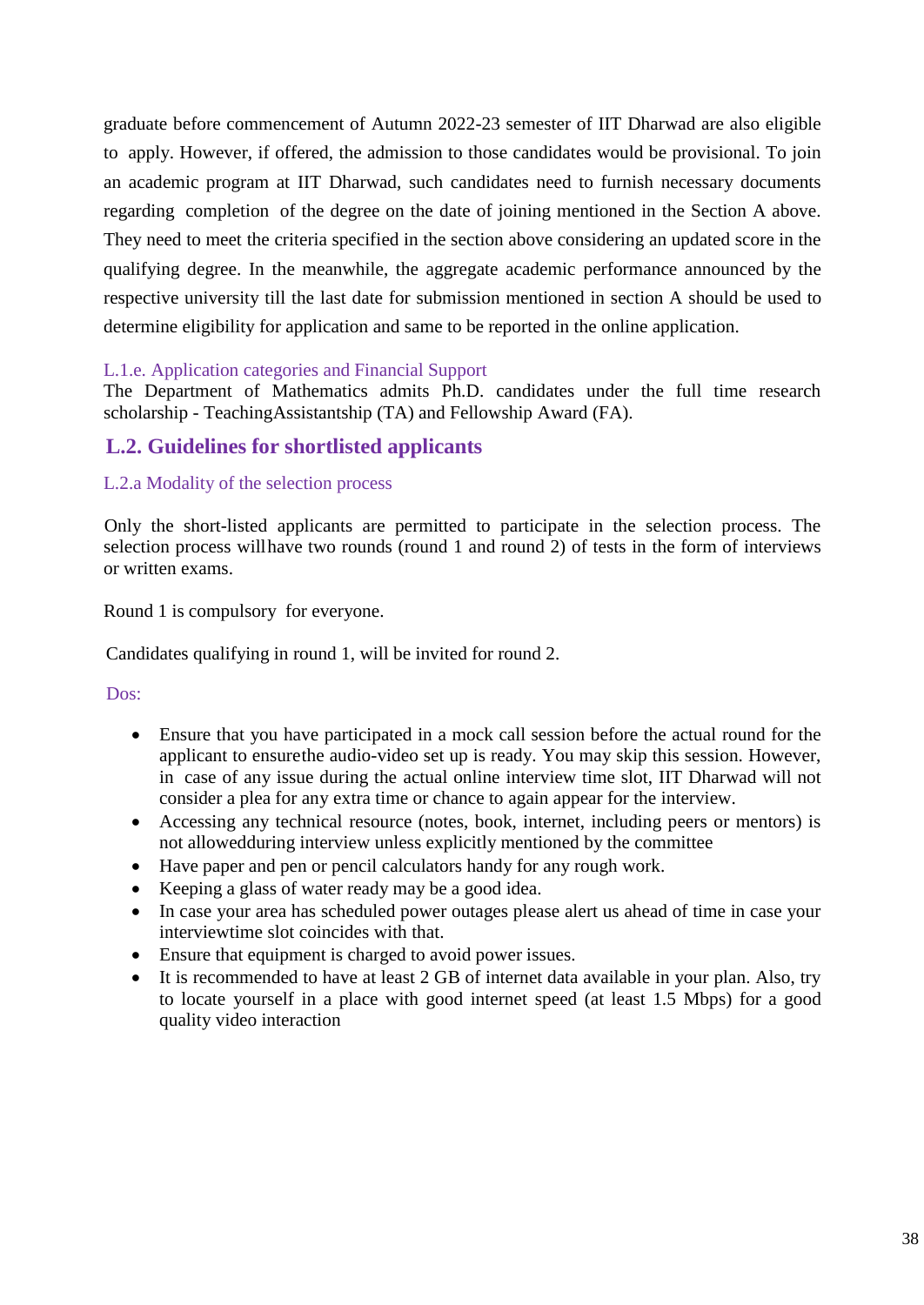- In case you have requested any application modification requests post submission of the application, quickly (within 20-30 secs) remind the interview panel about the change.
- Ensure that the place from where you are attending the interview is conducive for effective interactiononline. Best Practices while in online meetings:
- Sign in to the online client 10-15 minutes ahead of scheduled meeting time and stay signed in
- Turn your camera on and have your camera at eye level
- Stay muted unless you're talking to reduce background noise
- Make sure you sit in a well-lit and quiet place
- Be mindful of what's going on behind you. Think about having a solid wall/nice curtain behindyou or turning on the virtual background (if available).
- Put your microphone on the mute when examiner(s) speak.

Don'ts:

- Avoid windy noisy surroundings during interview
- Do not record interviews in any form. Any such act will be considered as violation of the pledgeyou signed online and may invite punitive action from IIT Dharwad.
- Do not ask about the schedule of the results. It is better to use interview time for other better inquiriesas the results will be declared online as soon as possible.
- Do not leave your place in front of the camera for the entire duration of the interview. Take necessary care to avoid interruptions in the interview process e.g. rest-room breaks.

#### <span id="page-38-0"></span>**L.3. Research Topics**

Functional Analysis

#### <span id="page-38-1"></span>**L.4. Syllabus**

#### Topics for round 1 Analysis

Elementary set theory, finite, countable and uncountable sets, Real number system as a complete ordered field, Archimedean property, supremum, infimum. Sequences and series, convergence, limsup, liminf. Bolzano Weierstrass theorem, Heine Borel theorem. Continuity, uniform continuity, differentiability, mean value theorem. Sequences and series of functions, uniform convergence. Riemann sums and Riemann integral, Improper Integrals. Monotonic functions, types of discontinuity, functions of bounded variation, Functions of several variables, directional derivative, partial derivative, derivative as a linear transformation, inverse and implicit function theorems. Metric spaces, compactness, connectedness. Normed linear Spaces. Spaces of continuous functions as examples.

#### Linear Algebra

Vector spaces, subspaces, linear dependence, basis, dimension, algebra of linear transformations. Algebra of matrices, rank and determinant of matrices, linear equations. Eigenvalues and eigenvectors, Cayley Hamilton theorem. Matrix representation of linear transformations. Change of basis, canonical forms, diagonal forms, triangular forms, Jordan forms. Inner product spaces, orthonormal basis. Quadratic forms, reduction and classification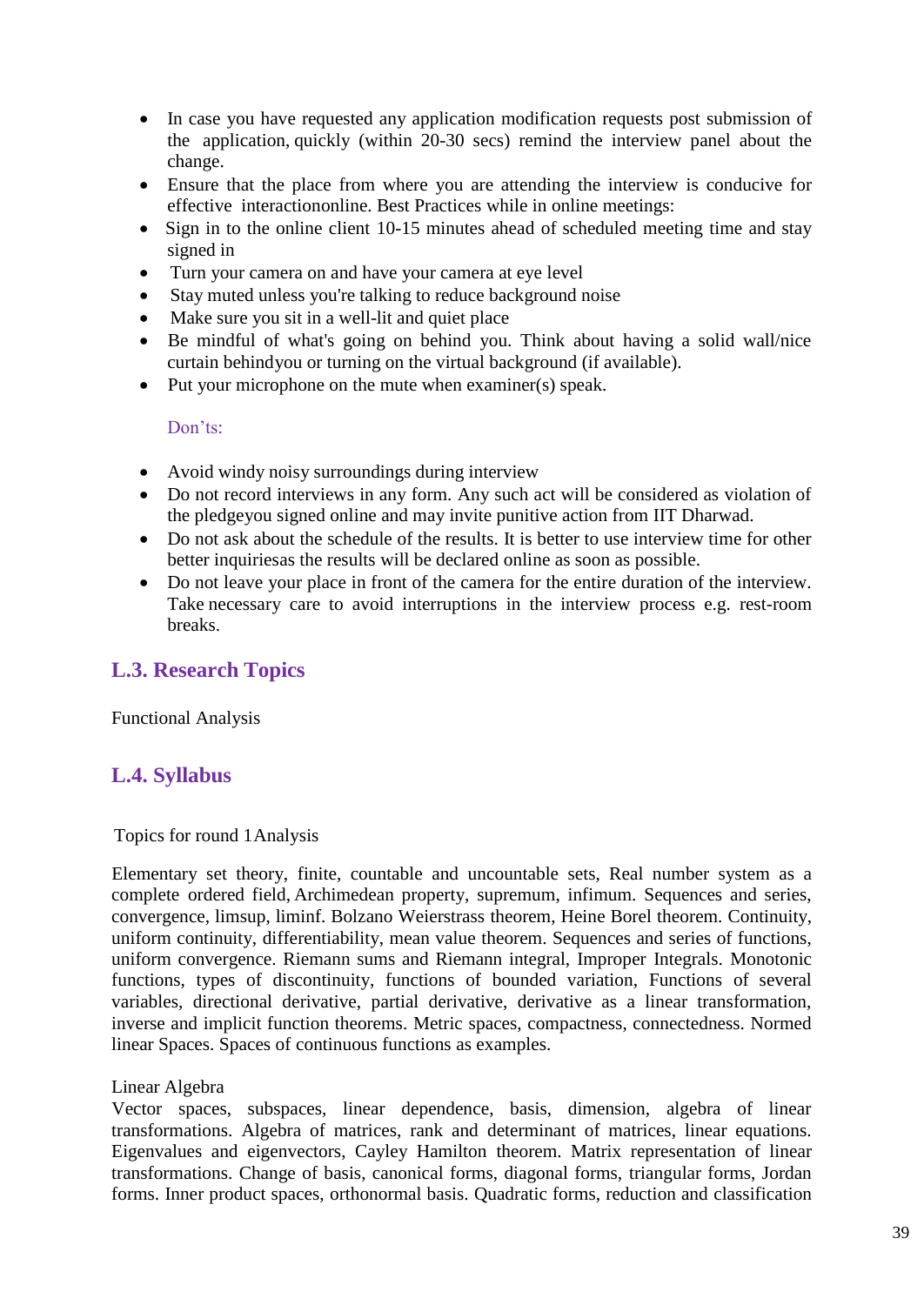#### of quadratic forms.

#### Complex Analysis

Algebra of complex numbers, the complex plane, polynomials, power series, transcendental functions such as exponential, trigonometric and hyperbolic functions. Analytic functions, Cauchy-Riemann equations. Contourintegral, Cauchy's theorem, Cauchy's integral formula, Liouville's theorem,

Maximum modulus principle, Schwarz lemma, Open mapping theorem. Taylor series, Laurent series, calculusof residues. Conformal mappings, Mobius transformation.

#### Discrete Mathematics

Counting, the pigeon-hole principle, principle of inclusion exclusion, derangements, recurrence relations, Ramsey theory, trees, matching, connectivity, planar graphs, coloring and chromatic number, cliques, independent sets, regular graphs, bipartite graphs.

#### Algebra

Fundamental theorem of arithmetic, divisibility in Z, congruences, Chinese Remainder Theorem, Euler's phi-function.

Groups, subgroups, normal subgroups, quotient groups, homomorphisms, cyclic groups, permutation groups,Cayley's theorem, class equations, Sylow theorems.

Rings, ideals, prime and maximal ideals, quotient rings, unique factorization domain, principal ideal domain,Euclidean domain, Chinese Remainder Theorem.

#### Topics for Round 2:

Apart from the topics mentioned above, candidates selected for the second round of interview can be asked questions from some advanced topics related to their area of interest. For example, a candidate interested to pursue research in functional analysis is expected to have some knowledge in some of the following topics:

Lebesgue measure on real line, Radon Nikodym theorem, atomic measure, singular continuous measure, probability measure on real line and its distribution function.

Stone-Weierstrass theorem, L^p spaces, Banach spaces, Bounded linear functionals and dual spaces, Hahn- Banach theorem. Bounded linear operators, open-mapping theorem, closed graph theorem, uniform boundedness principle. Hilbert spaces, Riesz representation theorem. Bounded operators on a Hilbert space. The spectral theorem for compact, self-adjoint, normal (including unbounded) operators.

Similarly, a candidate interested in Algebra should be able to answer questions from some of the followingtopics in the second round:

Fields, Finite extensions of fields, Algebraic extensions, algebraically closed field, Splitting fields, elementaryGalois Theory

#### <span id="page-39-0"></span>**L.5. Focus area of research**

Following topics are floated in the Department of MATHEMATICS for the PhD program thissemester. Applicants have to choose at least one of these topics and fill in the application form.

P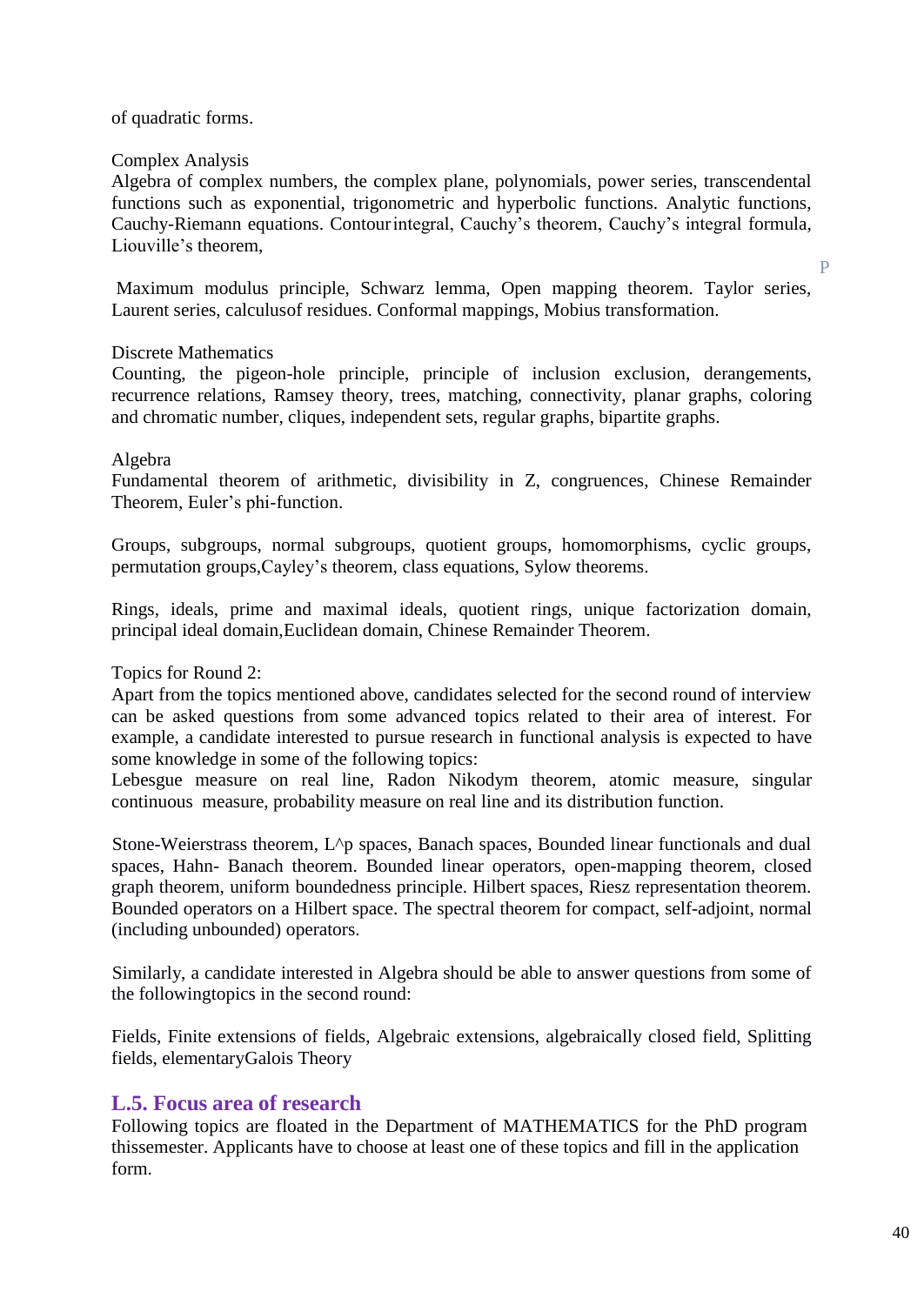#### <span id="page-40-0"></span>L.5.1 Position 1

**Code** – 2022A\_PhD\_Math\_01

**Broad domain of research** – Functional Analysis

**Eligible social category to apply** – for Fellowship Awardees - All categories; For TeachingAssistant - Gen, OBC, SC, ST

**Fee** – refer section FEES, DEPOSITS & HOSTEL RENT

**Type of funding support** – FA/TA (Please find the funding related details in Section B) **Duration of funding** - Please find the funding related details in Section B

**Details-** Candidates should be highly motivated to perform theoretical research in topics related to the spectral theory of random operators, more specifically random Schrodinger operators. Prior knowledge of functional analysis, measure theory and probability theory is desirable.

**Topic-** Random Schrodinger Operators.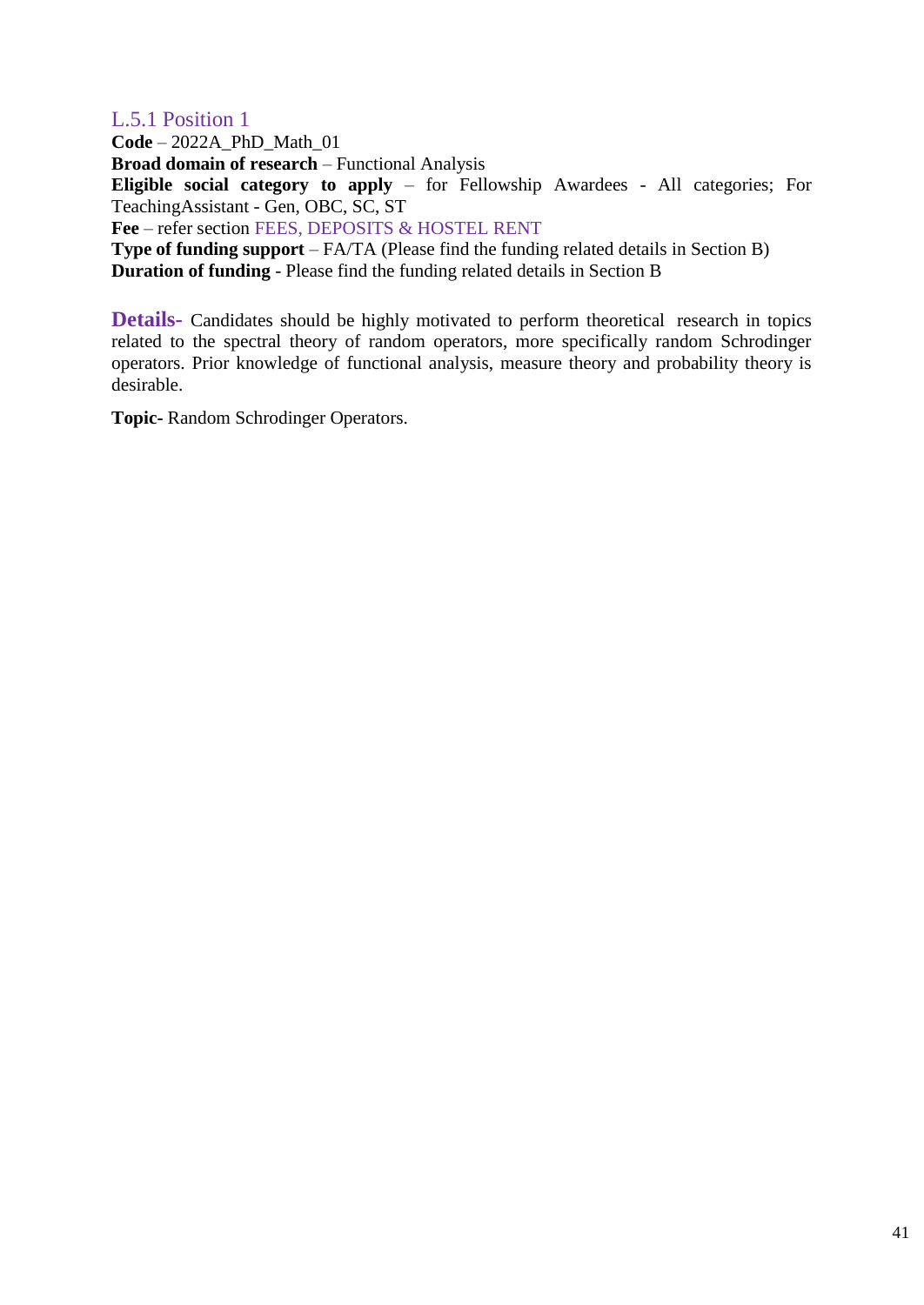## <span id="page-41-0"></span>**M. DEPARTMENT OF MECHANICAL MATERIALS AND AEROSPACE ENGINEERING**

#### <span id="page-41-1"></span>**M.1 Eligibility for Admission**

<span id="page-41-2"></span>M.1.1. Qualifying Degree

M.Tech./M.E./M.Sc.(Engg.) or equivalent degree in Mechanical Engineering or Materials and Metallurgical Engineering or AerospaceEngineering or equivalent stream

#### <span id="page-41-3"></span>M.1.2. Minimum score in the qualifying degree

For General/OBC category candidates and/or for candidates where no concession in academic performance is called for, the eligibility criteria in the qualifying degree (M.Tech./M.E.):

- 1. a minimum of 60% marks (without round off) in aggregate, OR,
- 2. a minimum Cumulative Grade Point Average (CGPA) or Cumulative Performance Index (CPI) of 6.0 on the scale of 0-10; with corresponding proportional requirements when the scales are other than on 0-10, (for example, 4.8 on a scale of 0-8).

#### **For SC/ST category candidates and differently abled candidates (PwD), a relaxation of 5% (or CPI/CGPA of 0.5 on the scale of 0-10) in the qualifying degree is applicable.**

<span id="page-41-4"></span>M.1.3. Eligibility of applicants in the final phase of getting the qualifying degree Students who are in the final phase of receiving above mentioned qualifying degree and who are likely to graduate before commencement of Autumn 2022-23 semester of IIT Dharwad are also eligible to apply. However, if offered, the admission to those candidates would be provisional.To join an academic program at IIT Dharwad, such candidates need to furnish necessary documents regarding completion of the degree on the date of joining mentioned in the SectionA above. They need to meet the criteria specified in the section above considering an updated score in the qualifying degree. In the meanwhile, the aggregate academic performance announced by the respective university till the last date for submission mentioned in section Ashould be used to determine eligibility for application and same to be reported in the online application.

#### <span id="page-41-5"></span>**M.2. Modality of selection process**

**Only the eligible and confirmed applicants are permitted to participate in the selection process.** The selection process consists of online interviews. There are two rounds in the selection process. Based on the performance of the first round of interview the candidates will be shortlisted for second round.

**First round:** An online interview based on prior experience/MTech Project will be conducted to access the basic understanding related to project and overall Mechanical Engineering. The duration of this will be 20-30 min. You will be given a time-slot window (about 1–3 hours) during which we may connect with you anytime. The interaction must be taken on a desktop or laptop PC with a webcam, a speaker and a microphone. The candidates are not allowed to refer to their books and any online material during the test. The candidates are not permitted to communicate with any person during the test. The candidates may be remotely proctored via the webcam andscreen-sharing options.

**Second round Interview:** Each applicant short-listed in first round will undergo an interview, with technical questions, for a duration of approximately 45 minutes. Access to books and online material is not permitted in this round, unless allowed by the interview panel.

You will be given a time-slot window (about 1–3 hours) during which we may connect with you anytime. Your specific time-slot will be communicated to you.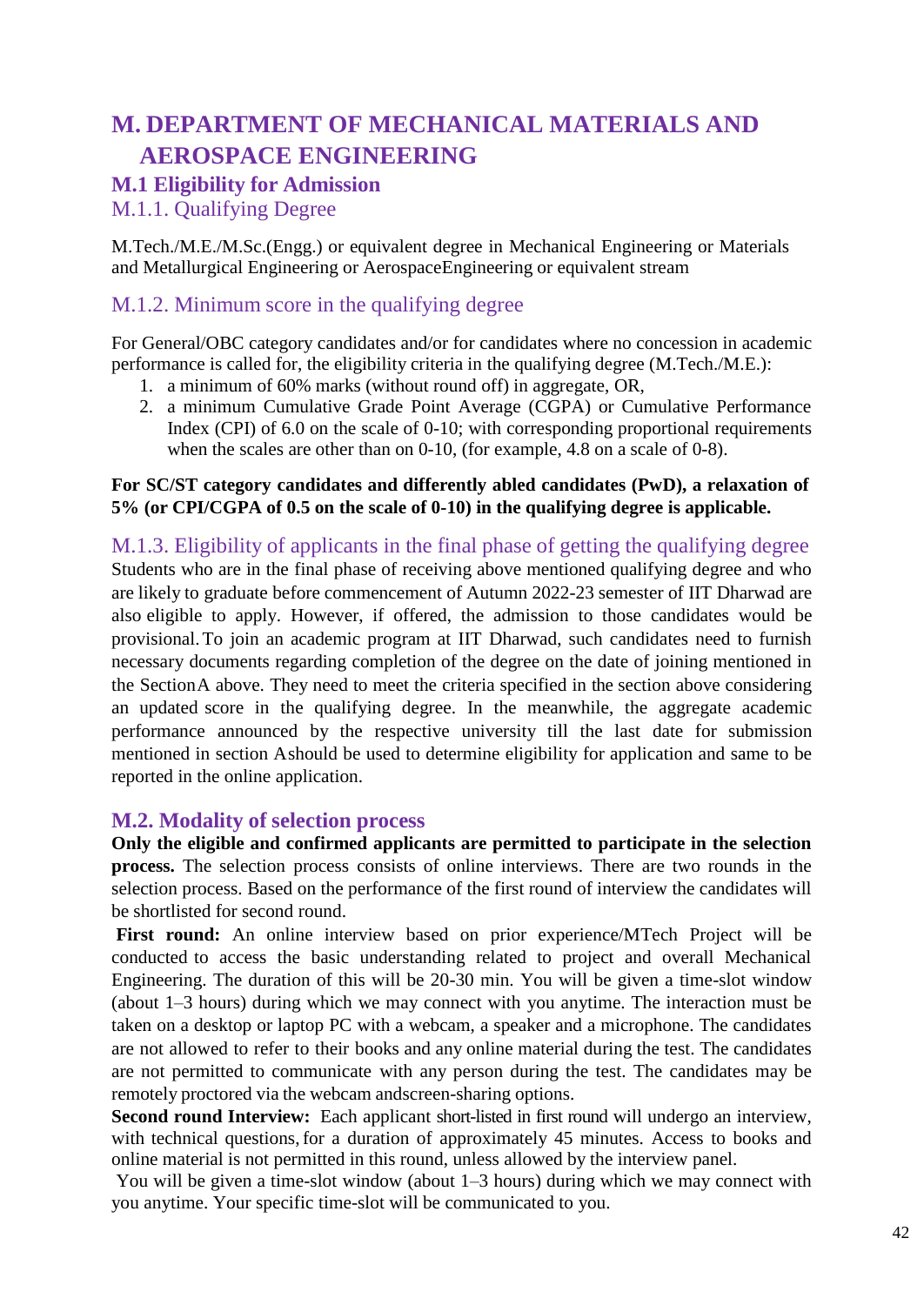The interactions in the above rounds may be recorded by IIT Dharwad. Any suspicious activity indicating cheating during the first or second rounds of selection will be grounds for disqualification of candidature.

#### <span id="page-42-0"></span>**M.3. Dos and Don'ts**

**Dos:**

- Please participate in a mock call session before the actual interview to ensure the audiovideo set up is ready. Example, a pre-lunch slot mock call starts at 9:00 am.
- Please plan to have at least 2GB of data with you before the meeting. Also, try to locate yourself in a place with good internet speed (at least1.5Mbps) for a good quality video interaction. Laptops/tablets are preferred for video conferencing.
- Have paper and pen or pencil calculators handy for any rough work.
- Keeping a glass of water ready may be a good idea.
- Ensure that equipment is charged to avoid power issues.
- Ensure that the place from where you are attending the interview is conducive for effective interaction online.
- Best Practices while in online meetings:
	- Sign in to the online client (Google Meet App/Desktop) 10-15 minutes ahead ofscheduled meeting time and stay signed in
	- Turn your camera on and have your camera at the eye level
	- Stay muted unless you're talking to reduce background noise
	- Make sure you sit in a well-lit and quiet place
	- Be mindful of what's going on behind you. Think about having a solid wall/nicecurtain behind you or turning on the virtual background (if available).

#### **Don'ts:**

- Avoid windy noisy surroundings during interview
- Do not record interviews in any form. Any such act will be considered as violation of the pledge you signed online and may invite punitive action from IIT Dharwad.
- Do not ask about the schedule of the results. It is better to use interview time for other better inquiries as the results will be declared online as soon as possible.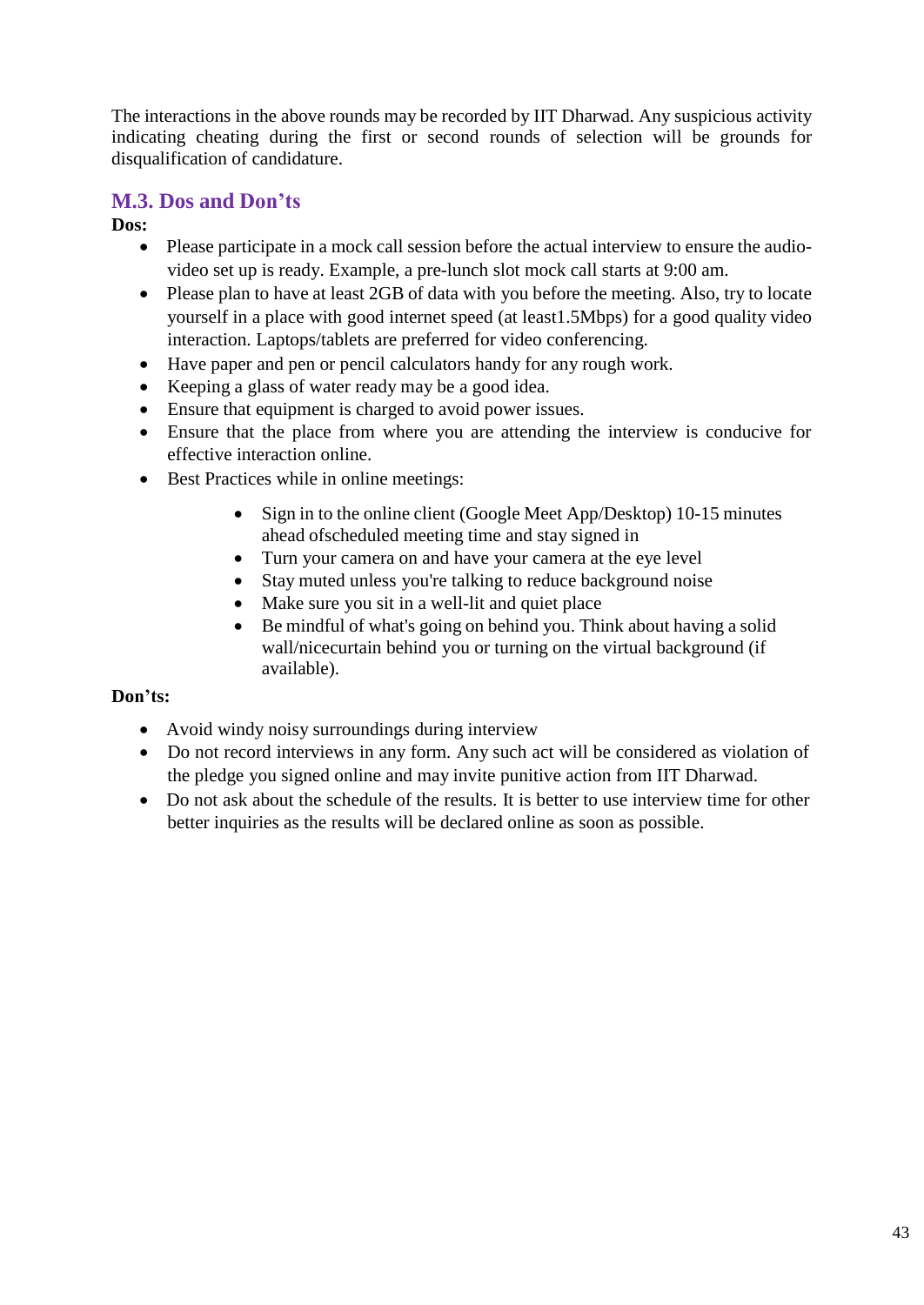- Do not leave your place in front of the camera for the entire duration of the interview.
- Prepare yourself to avoid any kind of break during interview, including restroom-break
- Do not have anyone else around you. Any interaction with someone else other than the interview panel during the interview will be considered as a suspicious activity.

Note - For any matter related to the selection process, the decision of the selection committee would be considered as the final decision.

#### <span id="page-43-0"></span>**M.4. Focus area of research**

Following topics are floated in the Department of Mechanical Engineering for the PhD program this semester. Applicants have to choose at least one of these topics and fill in the application form.

#### <span id="page-43-1"></span>M.4.1. Position 1

**Code** – Au22\_PhD\_MMAE\_M1

**Broad domain of research** – Material Science and Solid Mechanics

Eligible social category to apply – **Open to all**

**Fee** – refer section FEES, DEPOSITS & HOSTEL RENT

**Type of funding support** – TA (\*presently Stipend Rs. 31000/- ; additional HRA applicable if staying outside campus; it may vary as per the policy applicable from time to time) **Duration of funding** - 5 years

**Details** - Basics knowledge of materials science and mechanics of materials, experience with any programming language are desirable. Prior knowledge of (any one or more) material modeling, metal plasticity, experimental mechanics, and data analysis will be an added advantage.

**Topic:** Physics based experimentally informed micromechanical modeling of Ni and Cobased superalloys for high temperature applications.

**Brief Description:** In the broader perspective, this project aims at the development of Nibased superalloys with better heat resistance, higher fuel efficiency, and low carbon emission to meet the extraordinary demands of aerospace industries. Under the scope of this project, we plan to simulate the temperature and strain rate dependent uniaxial, fatigue, and creep behavior of the Ni and Co-based superalloys. Modeling and simulation aspect of the project will include utilization of crystal plasticity and discrete dislocation dynamics approaches including some inputs obtained from atomistic simulations. Experimental part of the project will include heat treatment, mechanical testings, and material characterization of the single crystal and polycrystalline superalloys processed using casting, forging, and additive manufacturing. Selected Ph.D Student will have a head start with the conceptualization and macroscopic model developed and published by the research group (Crystal plasticity model for single crystal Ni-based superalloys : capturing orientation and temperature dependence of flow stress, International Journal of plasticity (2021), 137, 102896).

#### <span id="page-43-2"></span>M.4.2. Position 2

**Code** – Au22\_PhD\_MMAE\_M2

**Broad domain of research** – Material Science and Solid Mechanics

Eligible social category to apply – **Open to all**

**Fee** – refer section FEES, DEPOSITS & HOSTEL RENT

**Type of funding support** – TA (\*presently Stipend Rs. 31000/- ; additional HRA applicable if staying outside campus; it may vary as per the policy applicable from time to time) **Duration of funding** - 5 years

**Details** - Basics knowledge of materials science and mechanics of materials, experience with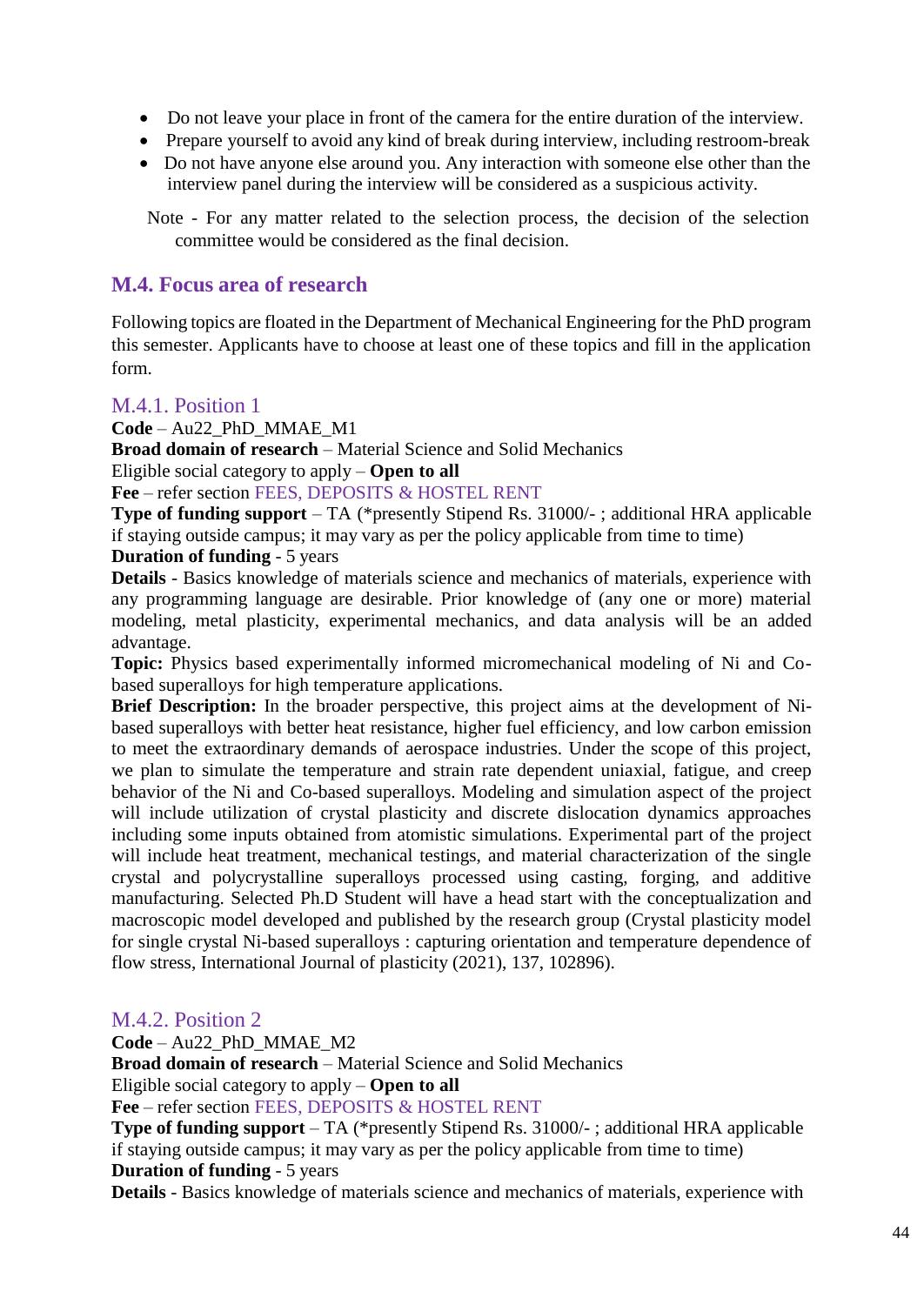any programming language are desirable. Prior knowledge of (any one or more) material modeling, metal plasticity, experimental mechanics, and data analysis will be an added advantage.

**Topic**: Crystal plasticity modeling of discrete evolution of mechanical twinning in HCP metals and alloys based on experimental observations.

**Brief Description:** The ultimate goal of this project is to improve the room temperature formability of the hexagonal (HCP) technological and structural alloys without sacrificing the strength. This is possible by understanding the formation of frequently observed mechanical twinning (both in two and three dimensions), their interaction with dislocation slip, and the consequences of the highly localized deformation caused by them. In this regard, modeling of discrete/binary evolution of mechanical twins within the full-field crystal plasticity framework of DAMASK (open source simulation kit) is far more advantageous as compared to conventional descriptions that are spatially homogenized and show only limited predictive capability. Experimental support including mechanical testing, and two and three dimensional characterization data of mechanical twins obtained from internal or external sources will complement the model development efforts. Selected student will take the advantage of already established experimental and numerical framework developed by the group.

#### <span id="page-44-0"></span>M.4.3. Position 3

**Code** – Au22\_PhD\_MMAE\_M3

**Broad domain of research** – Material Science and Solid Mechanics

Eligible social category to apply – **Open to all**

**Fee** – refer section FEES, DEPOSITS & HOSTEL RENT

**Type of funding support** – TA (\*presently Stipend Rs. 31000/- ; additional HRA applicable if staying outside campus; it may vary as per the policy applicable from time to time)

#### **Duration of funding** - 5 years

**Details** - Basics knowledge of materials science and mechanics of materials, experience with any programming language are desirable. Prior knowledge of (any one or more) material modeling, metal plasticity, experimental mechanics, and data analysis will be an added advantage.

**Topic:** Development of multi-phase advanced high strength steels (AHSS) for automotive application.

#### **Brief Description:**

This project aims to develop a lightweight and crash-worthy multi-phase structural steel using microstructure-property relationship. Experimental activities involve specific heat treatments for adjusting the volume of different phases and grain size, cold rolling or annealing to alter the dislocation density, different mechanical testing and material characterization. Crystal plasticity constitutive model development specific to different phases such as ferrite, austenite and martensite will be complemented by the experimental inputs. For now, the plan is to work on Dual Phase (DP) steels, Martensitic steels, Transformation-Induced Plasticity (TRIP) Steels, and Twinning-Induced Plasticity (TWIP) steels. Past research experience of the group with crystal plasticity modeling of different phases in steels and characterization will be instrumental for the success of this project.

#### <span id="page-44-1"></span>M.4.4. Position 4

**Code** – Au22\_PhD\_MMAE\_M4 **Broad domain of research** –Manufacturing Eligible social category to apply – **SC, ST, PWD, GEN (EWS) Fee** – refer section FEES, DEPOSITS & HOSTEL RENT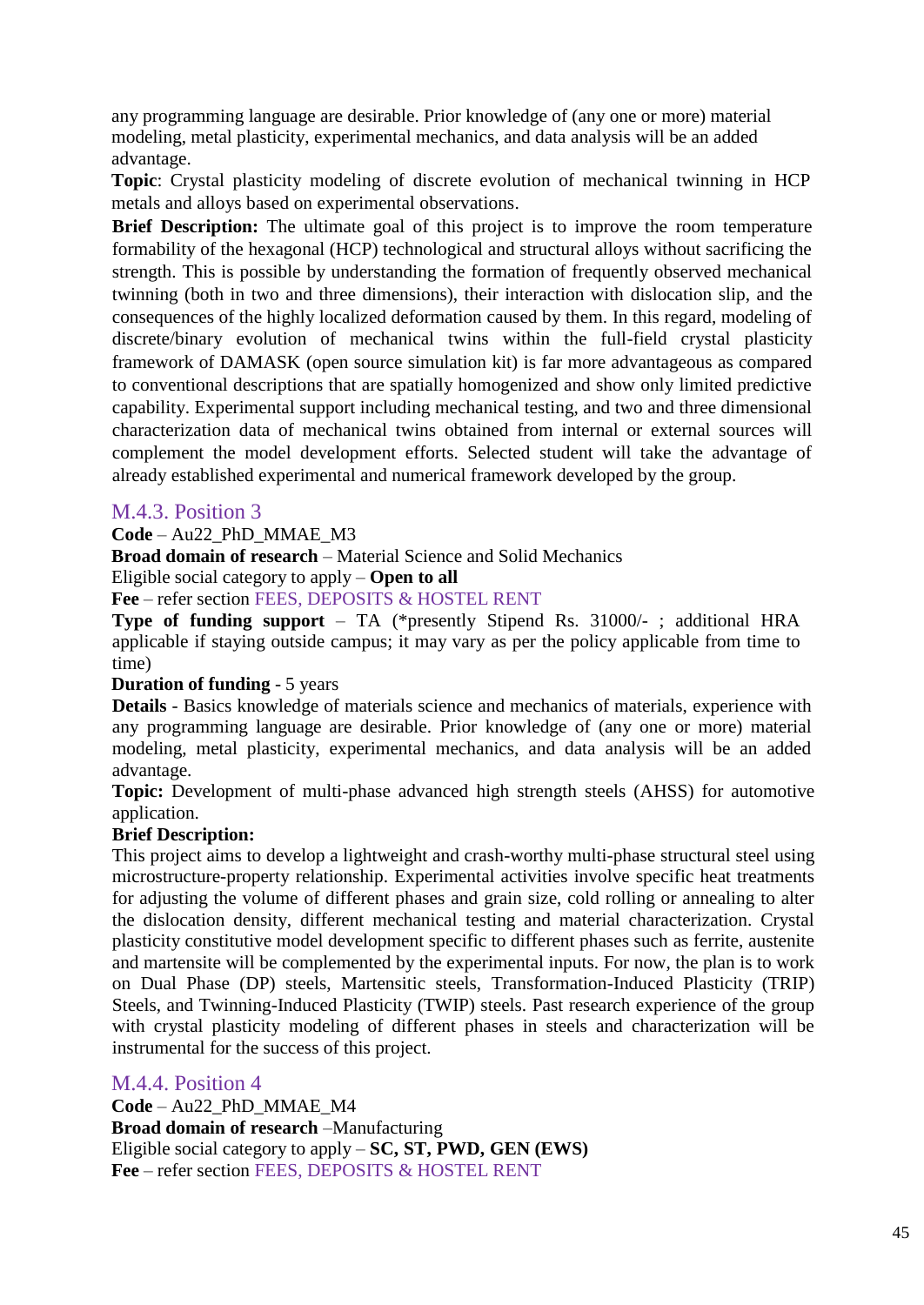**Type of funding support** – TA (\*presently Stipend Rs. 31000/- ; additional HRA applicable if staying outside campus; it may vary as per the policy applicable from time to time)

#### **Duration of funding** - 5 years

**Details** - The candidate is expected to have good knowledge of additive manufacturing, plasticity, CAD/CAM and numerical analysis. Knowledge of crystal structure and microstructure of materials will be an added advantage. The project involves experimental, analytical and numerical simulation works.

**Topic:** Design and Development of Hybrid Metal Additive and Formative Manufacturing process

#### **Brief Description:**

Additive manufacturing is the process of adding materials layer by layer to create 3D objects starting from its CAD model. In formative manufacturing processes part geometry is obtained by plastically deforming the material. Both manufacturing processes have their own advantages and limitations. This project involves integrating metal additive and formative manufacturing processes, a novel methodology to add and deform the material alternatively. The project involves design and development of the novel process, mechanical and material characterization of the parts produced, simulation of the process etc.

#### <span id="page-45-0"></span>M.4.5. Position 5

**Code** – Au22\_PhD\_MMAE\_T1

**Broad domain of rese**arch – Thermal and Fluids

Eligible social category to apply – **OBC (NC), SC, ST**

**Fee** – refer section FEES, DEPOSITS & HOSTEL RENT

**Type of funding support** – TA (\*presently Stipend Rs. 31000/- ; additional HRA applicable if staying outside campus; it may vary as per the policy applicable from time to time)

#### **Duration of funding** - 5 years

**Details** - Good mathematical/analytical skill is desirable. Prior knowledge of computational fluid dynamics and programming skill in C & Bash will be an added advantage.

**Topic**: Drop impact dynamics of yield stress fluids

#### **Brief Description**:

Drop impact process has importance in several industrial applications such as spray coating and painting, ink-jet printing, surface cleaning, cooling, and atomization in internal combustion engines. Rigorous investigation on yield-stress fluid drop impacts has been lacking although such flow conditions and impact configurations are common in industrial processes. Indeed, no comprehensive literature exists that seeks to model, or at least heuristically predict, the outcomes of drop impact of yield-stress fluids on dry and wet surfaces. With the increasing use of 3D printing and additive manufacturing technology, the drop impact and deposition process has become crucial in the fabrication processes. Understanding the role of each fluid property in a decoupled way is very important for the optimization of the flow in industrial applications. Although such decoupling is relatively difficult in experiments, numerical and theoretical studies facilitate such decoupling. In this research, we will perform the direct numerical simulation (DNS) on the impact of viscoplastic drops on dry and wet surfaces using the Basilisk solver (*http://www.basilisk.fr*). One of the main objectives of this research will be to disentangle the effect of yield stress on the drop impact dynamics. The prime focus will be on the drop impact dynamics on wet surfaces; a part of the research will also be allocated to the drop impact on dry surfaces to understand the effect of surface wettability.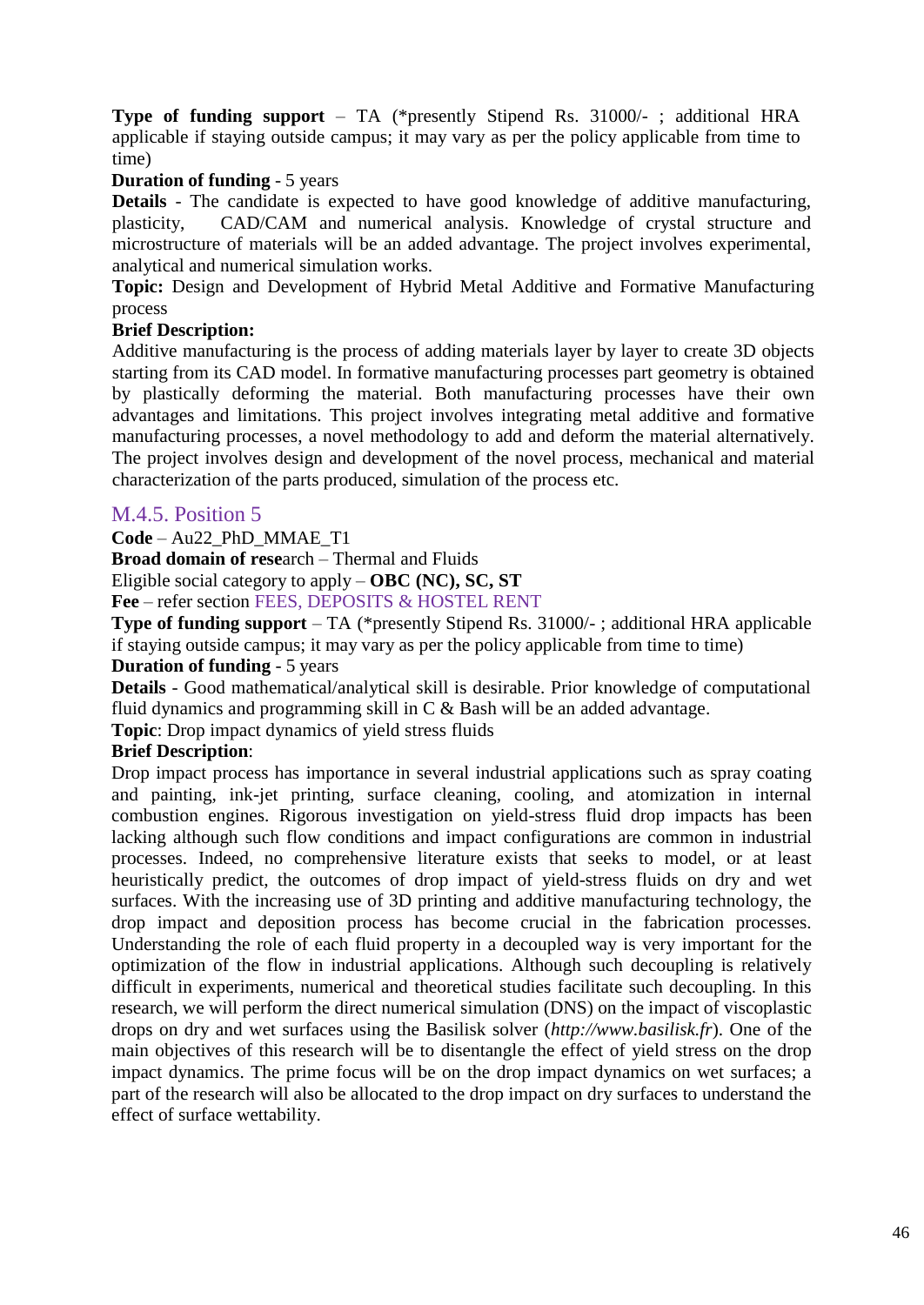#### <span id="page-46-0"></span>M.4.6. Position 6

**Code** – Au22\_PhD\_MMAE\_T2

**Broad domain of rese**arch – Thermal and Fluids

Eligible social category to apply – **OBC (NC), SC, ST**

**Fee** – refer section FEES, DEPOSITS & HOSTEL RENT

**Type of funding support** – TA (\*presently Stipend Rs. 31000/- ; additional HRA applicable if staying outside campus; it may vary as per the policy applicable from time to time)

#### **Duration of funding** - 5 years

**Details** - Good mathematical/analytical skill is desirable. Prior knowledge of computational fluid dynamics and programming skill in C & Bash will be an added advantage.

**Topic**: Fluid dynamics of disease transmission

#### **Brief Description**:

The micro-drops can float in the air for a long time and can carry pathogens with them to a long distance. For example, saliva microdroplets generated by coughing and sneezing were one of the main carriers of coronavirus (COVID-19) from the infected host to the susceptible one. The aerosols formed during the impact of raindrops on contaminated plant leaves can carry the pathogens to thousands of kilometers and is the reason for foliar outbreaks after rainfall. It is extremely important to understand and control the outbreaks from a health as well as economic point of view. However, we continue to struggle to control the outbreaks because of a limited understanding of the flow physics. In this research, we plan to study this complex disease transmission process. Both experimental and numerical simulation tools will be deployed to understand the disease transmission process.

#### <span id="page-46-1"></span>M.4.7. Position 7

Code – Au22\_PhD\_MMAE\_T3

**Broad domain of research** – Thermal and Fluids

Eligible social category to apply – **GEN, GEN (EWS)**

**Fee** – refer section FEES, DEPOSITS & HOSTEL RENT

**Type of funding support** – TA (\*presently Stipend Rs. 31000/- ; additional HRA applicable if staying outside campus; it may vary as per the policy applicable from time to time)

#### **Duration of funding** - 5 years

**Topic**: Emissions and combustion-acoustic oscillations in non-premixed jet flames

#### **Brief Description**:

The research is relevant for the development of low-emissions industrial furnaces. Both experimental and numerical approaches will be implemented in order to assess the dependence of emissions and combustion-generated acoustic oscillations in jet flames.

#### <span id="page-46-2"></span>M.4.8. Position 8

Code – Au22\_PhD\_MMAE\_T4

**Broad domain of research** – Thermal and Fluids

Eligible social category to apply – **GEN, GEN (EWS)**

**Fee** – refer section FEES, DEPOSITS & HOSTEL RENT

**Type of funding support** – TA (\*presently Stipend Rs. 31000/- ; additional HRA applicable if staying outside campus; it may vary as per the policy applicable from time to time)

#### **Duration of funding** - 5 years

**Topic**: Combustion dynamics of turbulent flames having fuel fraction variations

#### **Brief Description**:

The fundamental and application-based investigation of combustion dynamics, thermoacoustic instabilities and flame stabilisation problems that are of interest to the aerospace propulsion. This work will involve both experiments and modelling to develop and test combustion systems operating at different fuel fractions.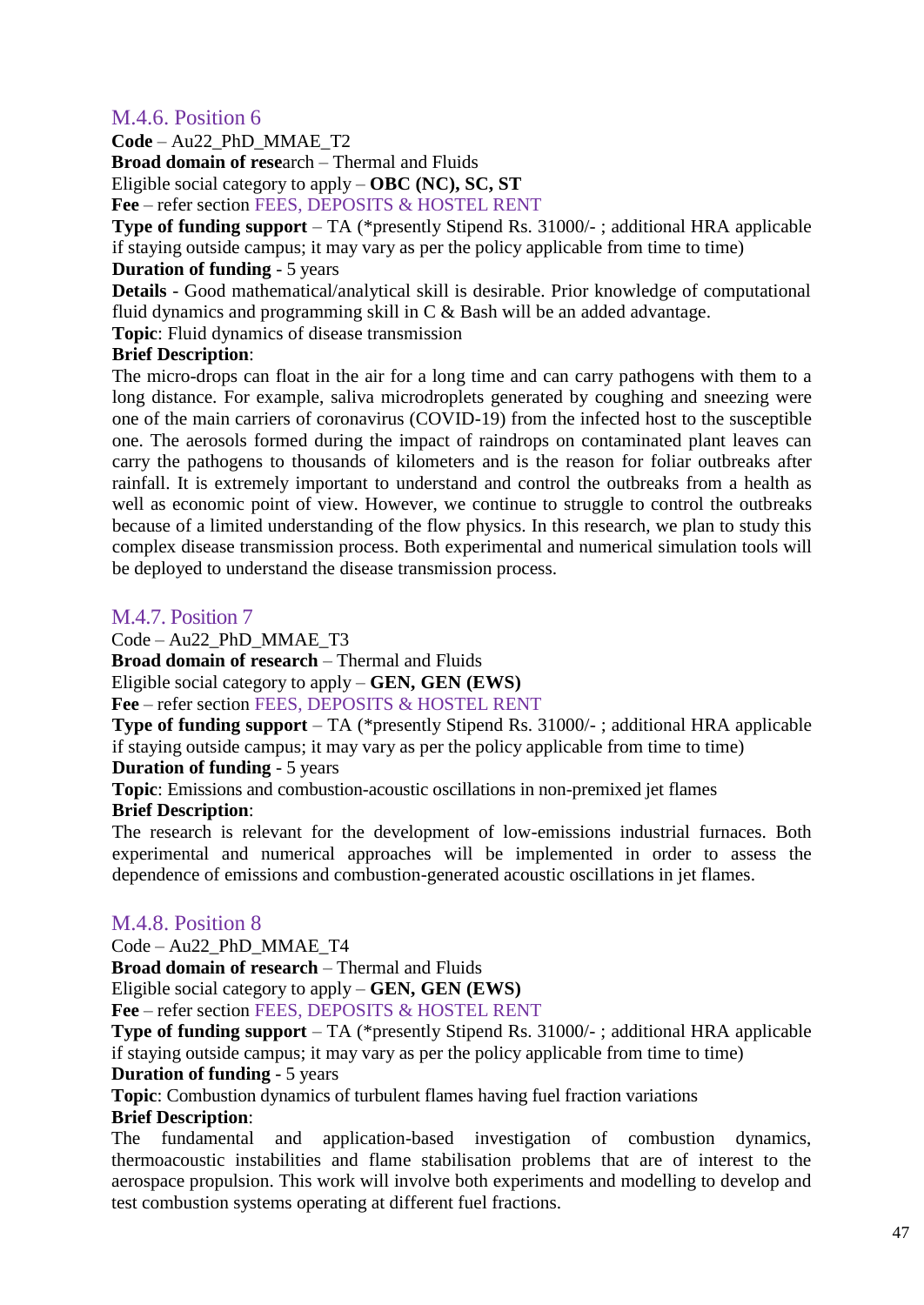#### <span id="page-47-0"></span>M.4.9. Position 9

Code - Au22\_PhD\_MMAE\_T5

**Broad domain of research** – Thermal and Fluids

Eligible social category to apply – **OBC (NC), SC, ST**

**Fee** – refer section FEES, DEPOSITS & HOSTEL RENT

**Type of funding support** – TA (\*presently Stipend Rs. 31000/- ; additional HRA applicable if staying outside campus; it may vary as per the policy applicable from time to time)

#### **Duration of funding** - 5 years

**Details** - Sound knowledge of fluid mechanics, engineering mathematics and an aptitude for conducting experiments and scientific programming.

**Topic**: Performance improvement of turbomachines using flow control

#### **Brief Description**:

Turbomachines such as centrifugal compressors are ubiquitous in several industries. Their performance improvement will lead to significant savings in terms of power consumed and operation hours. Use of flow control in existing systems allows for a wider range of operation, including operation under poor inflow conditions. The study aims to investigate the effect of inflow conditions on the aerodynamic performance of a turbomachine and the effect of flow control using experimental techniques supplanted by numerical studies.

#### <span id="page-47-1"></span>M.4.10. Position 10

Code - Au22\_PhD\_MMAE\_T6

**Broad domain of research** – Thermal and Fluids

Eligible social category to apply – **GEN, GEN (EWS)**

**Fee** – refer section FEES, DEPOSITS & HOSTEL RENT

**Type of funding support** – TA (\*presently Stipend Rs. 31000/-; additional HRA applicable if staying outside campus; it may vary as per the policy applicable from time to time)

#### **Duration of funding** - 5 years

**Details** - Good mathematical/analytical skill is desirable. Prior knowledge of computational fluid dynamics, compressible flow  $\&$  gas dynamics, programming skill in C  $\&$  Matlab will be an added advantage.

**Topic**: Simulation of Compressible Flows with mixing of species

#### **Brief Description**:

The work is related to numerical simulation of compressible fluid flows. For this purpose, extensions to the present in-house developed algorithms in two and three dimensions is envisaged. This research topic is relevant to problems of aerospace engineering, chemical reacting flows at high speeds, physics of solar wind. The goal is to simulate compressible flows, e.g. shear layers, with mixing of species, temperature field and to generate typical scaling laws. The effect of various non-dimensional numbers, e.g. Reynolds number, Mach number, Schmidt number would be assessed.

#### <span id="page-47-2"></span>M.4.11. Position 11

Code - Au22\_PhD\_MMAE\_T7 **Broad domain of research** – Thermal and Fluids Eligible social category to apply – **GEN, GEN (EWS)**

Fee – FEES, DEPOSITS & HOSTEL RENT

**Type of funding support** – TA (\*presently Stipend Rs. 31000/- ; additional HRA applicable if staying outside campus; it may vary as per the policy applicable from time to time) **Duration of funding** - 5 years

**Details** - Good mathematical/analytical and experimental skill is desirable. Prior knowledge of computational fluid dynamics and programming skill in C & Bash will be an added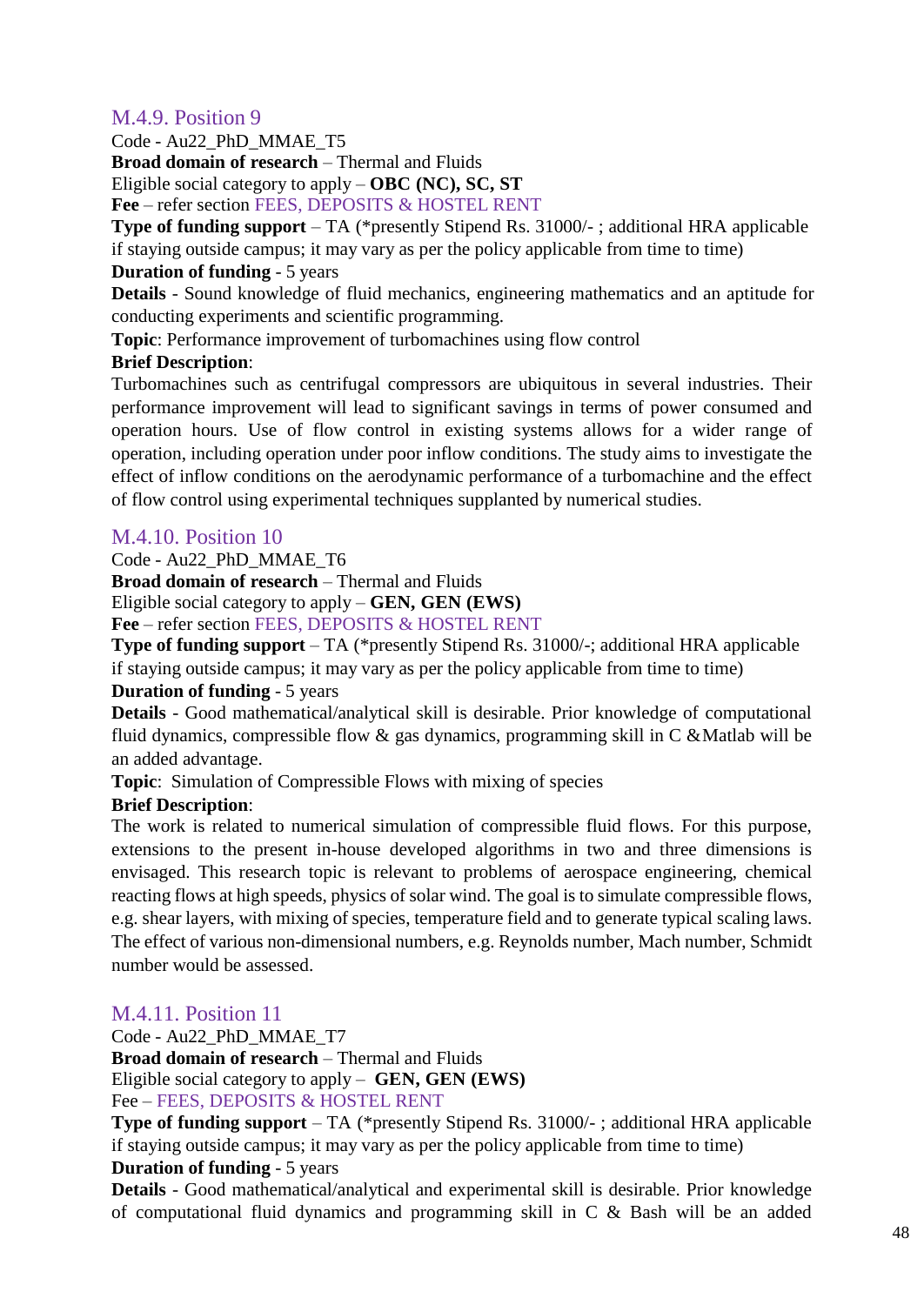advantage.

**Topic**: Experimental and numerical investigations of fluid-solid interactions

#### **Brief Description**

The work is related to the recent work from the group [Experimental insights on the water entry of hydrophobic sphere, Physics of Fluids 33, 102109 (2021); [\[https://doi.org/10.1063/5.0063040\]](https://doi.org/10.1063/5.0063040). For recording of the physical phenomena, a high-speed camera is to be used. The simulations are expected to be carried out using an immersed moving boundary method coupled with a discrete element - lattice Boltzmann method. The accuracy of the method is to be established using various experimental test cases and data from the literature, e.g. single-particle sedimentation, drafting-kissing-tumbling and multi-particle sedimentation.

#### <span id="page-48-0"></span>M.4.12. Position 12

Code - Au22\_PhD\_MMAE\_D1

**Broad domain of research** – Design and 3D modeling Eligible social category to apply – **OBC (NC), SC, ST** Fee – FEES, DEPOSITS & HOSTEL RENT

**Type of funding support** – TA (\*presently Stipend Rs. 31000/- ; additional HRA applicable if staying outside campus; it may vary as per the policy applicable from time to time) **Duration of funding** - 5 years

**Details** - Good mathematical and programming skills is desirable. Prior knowledge of Data structures and algorithms will be an added advantage.

**Topic**: Biomechanical Analysis and Biomedical device design

Brief Description

Techniques leveraging the artificial intelligence (AI) methods especially in using computer vision to create high fidelity 3D geometrical models of the complex anatomical shapes and design of biomedical devices will be explored. This work may use the sophisticated nonlinear computational mechanics simulations to optimize design and performance of biomedical devices as well the interesting and intriguing mysteries of tissue growth and homeostasis. The research work will broadly have the core theme of developing physicsinformed AI techniques to model the life sciences. The research work is expected to be based on Non-linear solid mechanics foundations and simultaneously it will blend the algorithmic aspects typically relevant in the computational geometry and computer graphics, especially to ensure geometrical accuracy in the models.

#### <span id="page-48-1"></span>M.4.13. Position 13

Code - Au22\_PhD\_MMAE\_TiH\_FarmProduce / Au22\_PhD\_EE\_TiH\_ FarmProduce **Broad domain of research** – Computer Vision, AI in Agriculture, 3D modeling Eligible social category to apply – **Open to all**

Fee – FEES, DEPOSITS & HOSTEL RENT

**Type of funding support** – PA (Rs. 36000/-; additional HRA applicable if staying outside the campus; it may vary as per the policy applicable from time to time)

#### **Duration of funding** - 36 months maximum

**Details -** This research would need interdisciplinary skill sets - specifically computational geometry, image processing, and computer vision. Candidates should be interested in algorithmic thinking and coding skills across various platforms. This project will also involve instrumentation work and field visits for conducting surveys and field testing to ensure that the project remains relevant for the various stakeholders. Prior relevant experience in industry or productization will be valuable.

Project Title: Grading of farm produce quality using computer vision and machine learning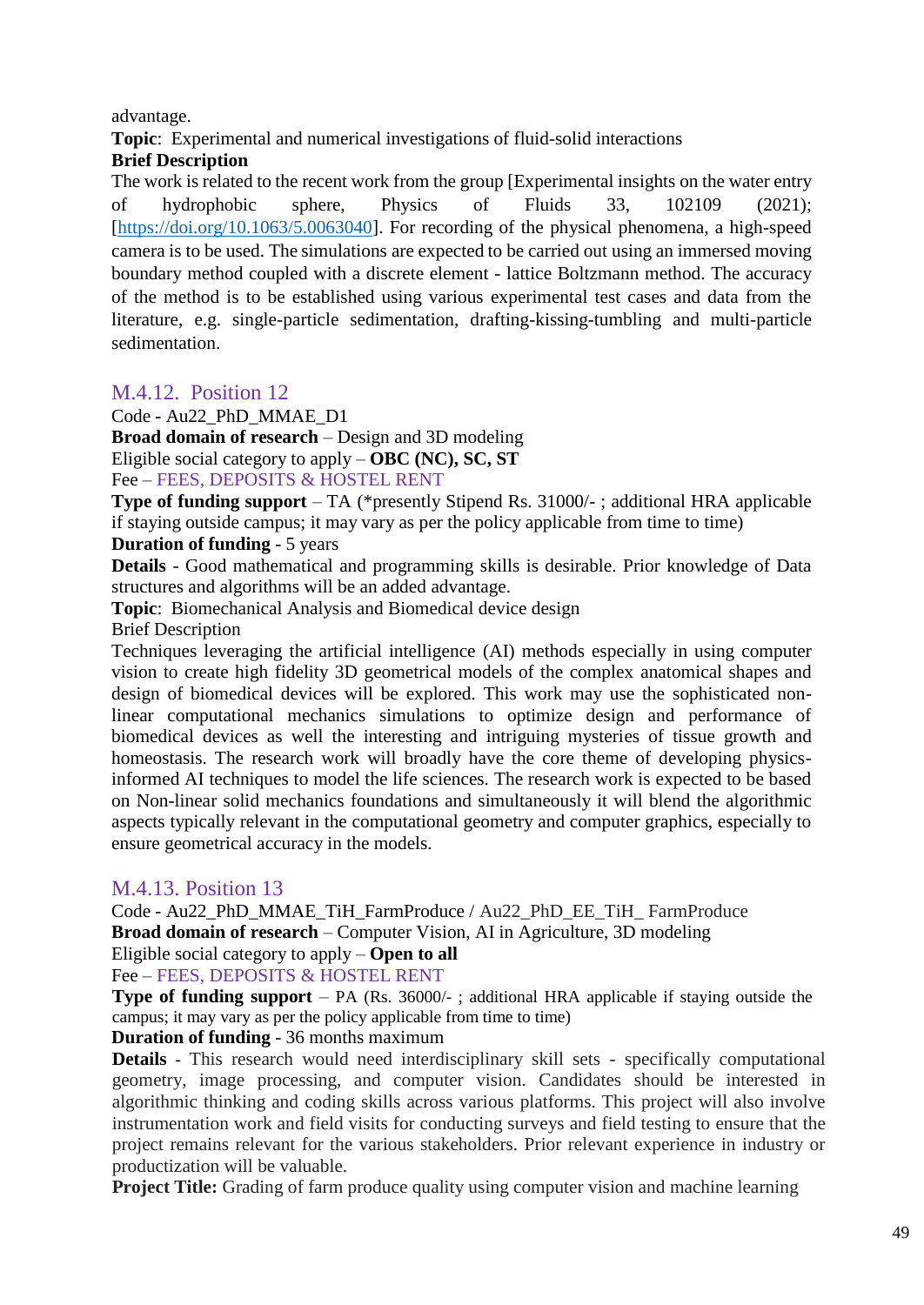The project will focus on applied research to translate computer vision and machine learning techniques for classification of the farm produce. Major focus will be on the assessment of various techniques to capture the scene appropriately and algorithms to efficiently and effectively provide automated inferences using low cost hardware. This project is funded by IIT Dharwad SPOKE for the BITS BioCyTiH Foundation.

#### <span id="page-49-0"></span>**M.5. Syllabus – Common for all streams**

#### <span id="page-49-1"></span>M.5.1. Engineering Mathematics

**Linear Algebra:** Matrix algebra, systems of linear equations, eigenvalues and eigenvectors. **Calculus:** Functions of single variable, limit, continuity and differentiability, mean value theorems, indeterminate forms; evaluation of definite and improper integrals; double and triple integrals;partial derivatives, total derivative,Taylorseries (in one and two variables), maxima and minima, Fourier series; gradient, divergence and curl, vector identities, directional derivatives, line, surface and volume integrals, applications of Gauss, Stokes and Green's theorems.

**Differential equations:**First Order Equations(linear and nonlinear); higher order linear differential equations with constant coefficients; Euler-Cauchy equation; initial and boundary value problems; Laplace transforms; solutions of heat, wave and Laplace's equations.

**Complex variables:** Analytic functions; Cauchy-Riemann equations; Cauchy's integral theorem and integral formula; Taylor and Laurent series.

**Probability and Statistics:** Definitions of probability, sampling theorems, conditional probability; mean, median, mode and standard deviation; random variables, binomial, Poisson and normal distributions.

**Numerical Methods:** Numerical solutions of linear and non-linear algebraic equations; integration by trapezoidal and Simpson's rules; single and multi-step methods for differential equations.

#### <span id="page-49-2"></span>M.5.2. Analytical reasoning

**Verbal reasoning**: reading comprehension, drawing inferences based on multiple facts stated in short paragraphs.

**Non-verbal reasoning**: inductive, logical, abstract, diagrammatic and spatial reasoning.

#### <span id="page-49-3"></span>**M.6. Syllabus – Specific to the selected stream**

#### <span id="page-49-4"></span>M.6.1. Design Stream

**Engineering Graphics**: Orthographic projections of lines, planes and solids, true length and true angle, sections of solids and intersections of solids, solid modeling.

**Engineering Mechanics:** Free-body diagrams and equilibrium; trusses and frames; virtual work; kinematics and dynamics of particles and of rigid bodies in plane motion; kinematics and dynamics of particles and of rigid bodies in plane motion; impulse and momentum (linear and angular) and energy formulations, collisions.

**Mechanics of Materials:** Stress and strain, elastic constants, Poisson's ratio; Mohr's circle for plane stress and plane strain; thin cylinders; shear force and bending moment diagrams; bending and shear stresses; deflection of beams; torsion of circular shafts; Euler's theory of columns; energy methods; thermal stresses; strain gauges and rosettes; testing of materials with universal testing machine; testing of hardness and impact strength.

**Theory of Machines:** Displacement, velocity and acceleration analysis of plane mechanisms; dynamic analysis of linkages; cams; gears and gear trains; flywheels and governors; balancing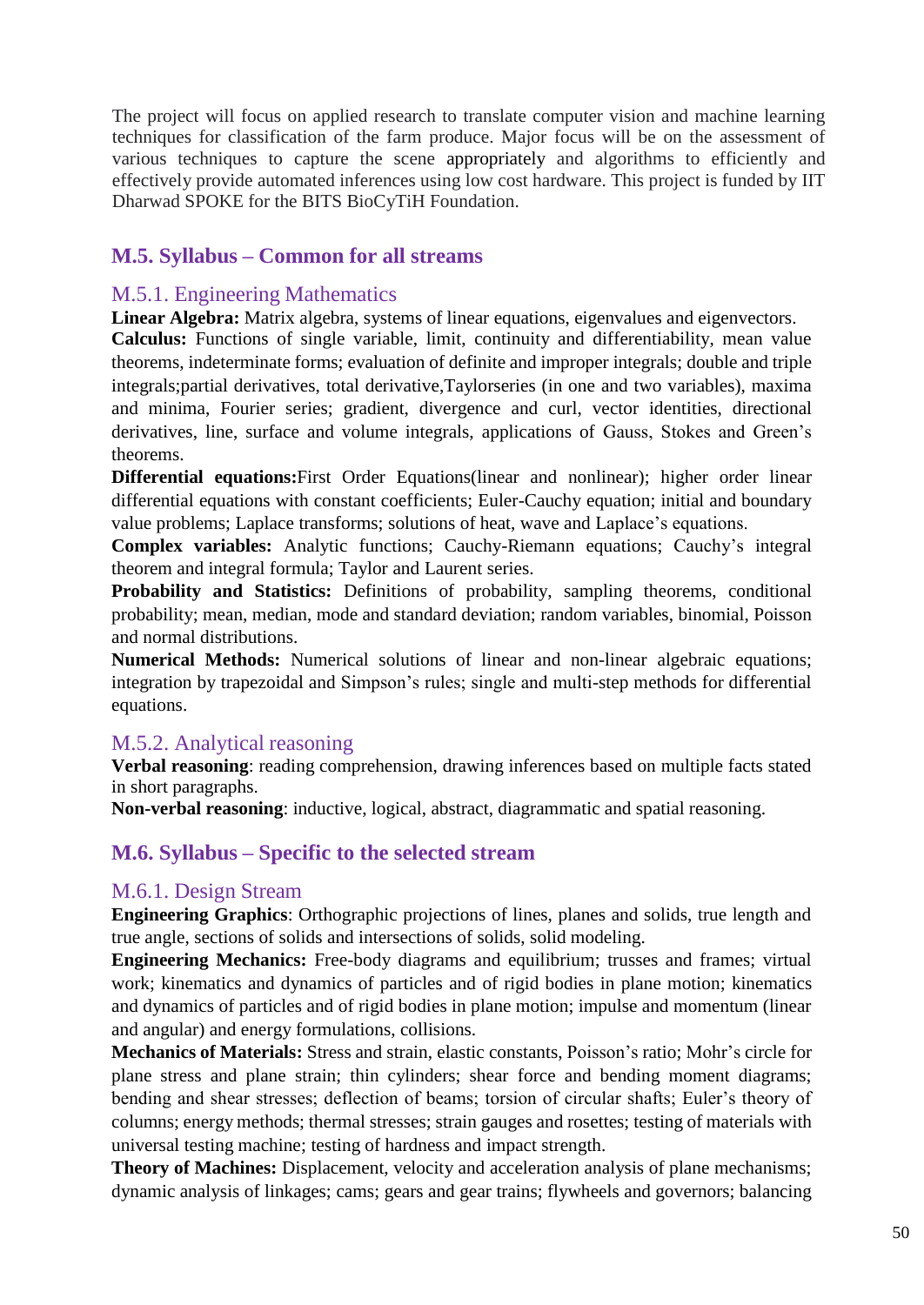of reciprocating and rotating masses; gyroscope. Vibrations: Free and forced vibration of single degree of freedom systems, effect of damping; vibration isolation; resonance; critical speeds of shafts.

**Control Systems**: Automatic Control, Use of Feedback, Automatic Assembly and Robots, Mechatronic Systems, Control System Design.

**Machine Design:** Design for static and dynamic loading; failure theories; fatigue strength and the S-N diagram; principles of the design of machine elements such as bolted, riveted and welded joints; shafts, gears, rolling and sliding contact bearings, brakes and clutches, springs. M.6.2. Fluid-Thermal Stream

## <span id="page-50-0"></span>**Fluid Mechanics:** Fluid properties; fluid statics, manometry, buoyancy, forces on submerged

bodies, stability of floating bodies; control-volume analysis of mass, momentum and energy; fluid acceleration; differential equations of continuity and momentum; Bernoulli's equation; dimensional analysis; viscous flow of incompressible fluids, boundary layer, elementary turbulent flow, flow through pipes, head losses in pipes and bends, flow in convergentdivergent channels, vorticity and stream-functions, elementary Computational Fluid Dynamics, finite-difference approximation to the first and second order partial derivatives.

**Heat-Transfer:** Modes of heat transfer; one dimensional heat conduction, resistance concept and electrical analogy, heat transfer through fins; unsteady heat conduction, lumped parameter system, Heisler's charts; thermal boundary layer, dimensionless parameters in free and forced convective heat transfer, heat transfer correlations for flow over flat plates and through pipes, effect of turbulence; heat exchanger performance, LMTD and NTU methods; radiative heat transfer, Stefan- Boltzmann law, Wien's displacement law, black and grey surfaces, view factors radiation network analysis.

**Thermodynamics:** Thermodynamic systems and processes; properties of pure substances, behavior of ideal and real gases; zeroth and first laws of thermodynamics, calculation of work and heat in various processes; second law of thermodynamics; thermodynamic property charts and tables, availability and irreversibility; thermodynamic relations.

**Applications Power Engineering**: Air and gas compressors; vapour and gas power cycles, concepts of regeneration and reheat. I.C. Engines: Air-standard Otto, Diesel and dual cycles. Refrigeration and air-conditioning: Vapour and gas refrigeration and heat pump cycles; properties of moist air, psychrometric chart, basic psychrometric processes.

**Turbomachinery**: Impulse and reaction principles, velocity diagrams, Pelton-wheel, Francis and Kaplan turbines.

#### <span id="page-50-1"></span>M.6.3. Manufacturing and Materials Stream

**Engineering Materials:** Structure and properties of engineering materials, Crystal Imperfections, phase diagrams, heat treatment, stress-strain diagrams for engineering materials. Dislocation theory, Strengthening mechanisms, fracture mechanics, fractography, ductile to brittle transition. Fatigue, Mechanisms of high temperature deformation and failure, X-ray Diffraction,

**Metal Forming:** Plastic deformation and yield criteria; fundamentals of hot and cold working processes; load estimation for bulk (forging, rolling, extrusion, drawing) and sheet (shearing, deep drawing, bending) metal forming processes, Plastic deformation by slip and twinning.

**Sheet Metal working:** Die and punch clearances, blanking, piercing, punching, bending, cup drawing, coining, embossing, incremental forming.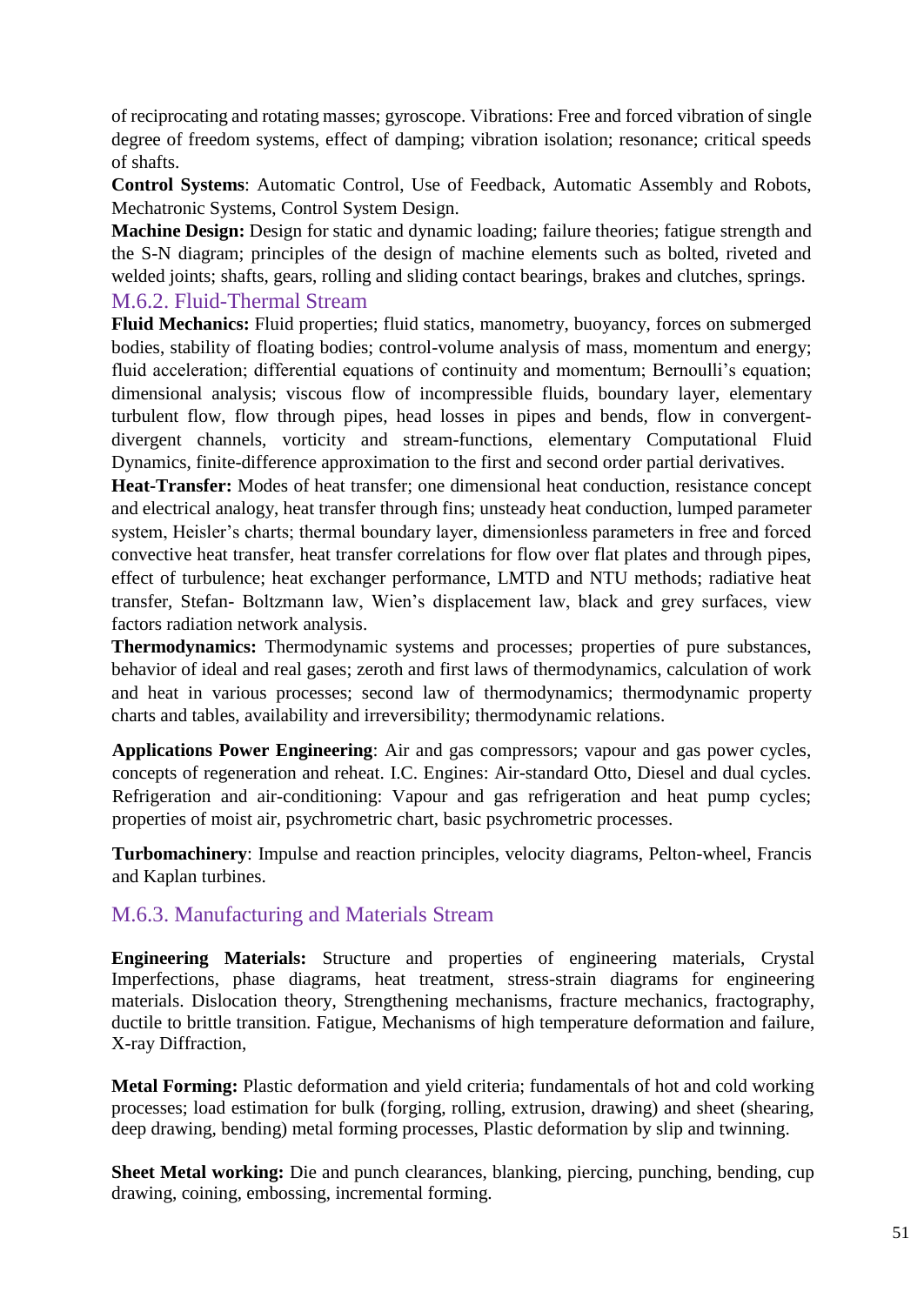**Metal Casting:** Different types of castings, solidification and cooling, Pattern materials, allowances, types of pattern, cores, element of gating systems, types of gates, riser design considerations, casting defects.

**Polymers and Composites:** Thermoplastics, thermosets, elastomers and composites, gradient material and related processes.

**Computer Integrated Manufacturing:** Basic concepts of CAD/CAM and their integration tools, tool path generation, additive manufacturing.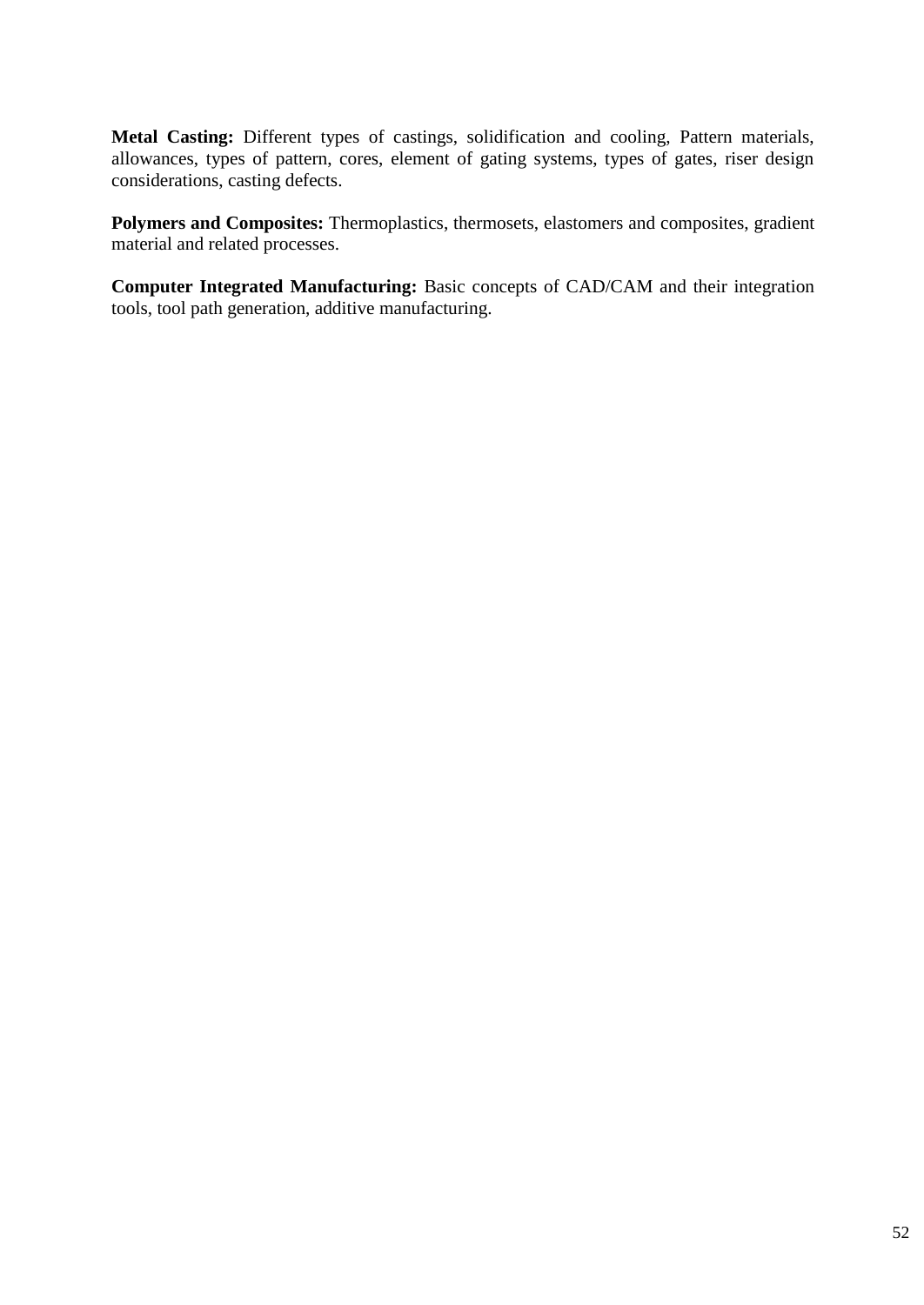## <span id="page-52-0"></span>**N. DEPARTMENT OF PHYSICS**

## <span id="page-52-1"></span>**N.1. Eligibility for Admission**

#### <span id="page-52-2"></span>N.1.1. Qualifying Degree

- M. Sc. or equivalent degree in Physics/Applied Physics/Photonics.
- B. Tech. / B. E. or equivalent degree in Engineering Physics/Electrical Engineering/ Electronics and Communications Engineering/Optics/Optoelectronics.
- M. Tech. / MS in Remote Sensing/Geoinformatics/Optics/Optoelectronics/Photonics/ Engineering Physics/Electrical Engineering.
- M. Phil in Physics.
- The candidates who do not have M. Tech. / M. Phil. degree must also fulfill ONE of the following additional requirements:
- Valid GATE Score in Physics.
- Valid Junior Research Fellowship (JRF) of CSIR/UGC/DST INSPIRE or any other funding agencies in Physical Sciences.

#### N.1.2. Minimum score in the qualifying degree

- **1.** For General/OBC category candidates and/or for candidates where no concession in academic performance is called for, the eligibility criteria in the qualifying degree is First Class, as specified by the candidate's Institution/University. If the Institution/University does not specify the division/class, then one of the following will be considered as the eligibility criteria:
	- a minimum of 60% marks (without round off) in aggregate. (OR)
	- a minimum Cumulative Grade Point Average (CGPA) or Cumulative Performance Index (CPI) of 6.0 on the scale of 0-10; with corresponding proportional requirements when the scales are other than on 0-10, (for example, 4.8 on a scale of 0-8).
- **2.** For SC/ST/PwD category candidates, a relaxation of 5% in the qualifying degree is applicable.

## <span id="page-52-4"></span><span id="page-52-3"></span>**N.2. Selection Process N.2.1. Application Categories**

The Department of Physics admits Ph.D. candidates under the full time research scholarship - Teaching Assistantship (TA) and Fellowship Award (FA).

## <span id="page-52-5"></span>**N.2.2. Guidelines for shortlisted candidates**

For both TA and FA categories, based on the information provided by the applicants, a shortlist of candidates for the selection process will be prepared. The list will be declared on the Institute website on the date specified in the schedule. Only the short-listed candidates are permitted to participate in the selection process.

#### <span id="page-52-6"></span>**N.2.3. Interview**

Only the eligible applicants are permitted to participate in the selection process. The department will conduct two rounds of online interviews for shortlisted candidates. The first round of online interview is compulsory for all shortlisted candidates. If the department finds any candidate(s) suitable, then they may conduct a second round of interview for the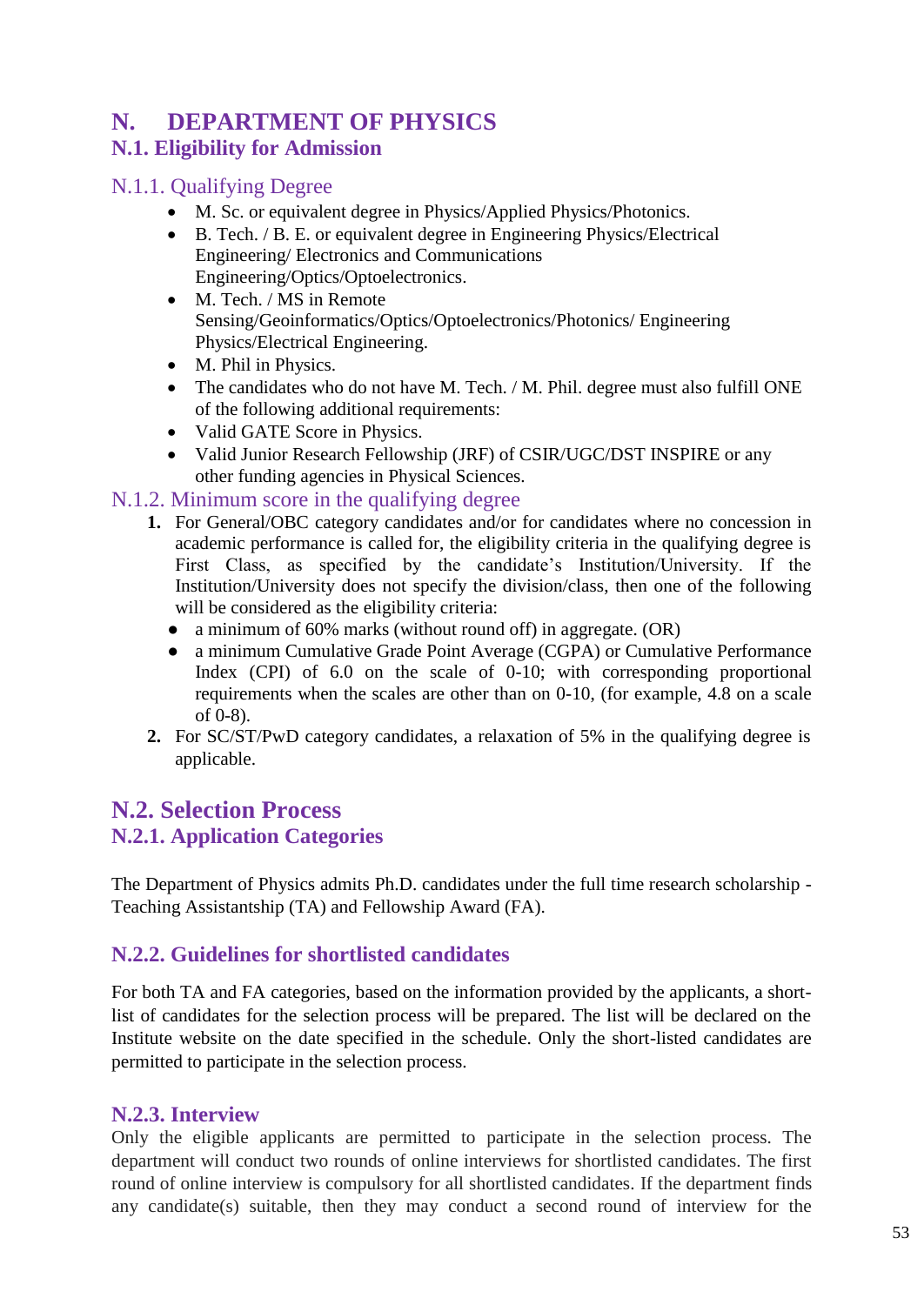candidate(s) found suitable in the first round of interview. The date and time for the interview will be notified to the shortlisted candidate(s) by email. Applicants are advised to check the website regularly from time to time.

#### **N.2.4. Syllabus**

- 1. **Quantum Mechanics-** Wave-particle duality, Uncertainty Principle, Schrodinger's equation, Simple Problems in One Dimension, Harmonic Oscillators, Hydrogen Atom, Ladder Operators. Angular Momentum Operators, Addition of Angular Momentum, Timeindependent perturbation theory and applications, Variational method, Time- dependent perturbation theory and Fermi's golden rule, Identical particles, Pauli exclusion principle, spin-statistics connection.
- 2. **Mathematical Physics-** Linear Vector space, Scalar product, Metric spaces, Linear operator, Matrix algebra, Eigenvalues and Eigenvector, Complex analysis - Complex numbers, Analytic function, Taylor and Laurent series, Special functions (Hermite, Bessel, Laguerre and Legendre functions). Fourier series, Fourier and Laplace transforms.
- 3. **Classical Mechanics-** Phase space dynamics, stability analysis, Central force motions, Rigid body dynamics, moment of inertia tensor, Non-inertial frames and pseudoforces, Variational principle, Generalized coordinates, Lagrangian and Hamiltonian formalism and equations of motion. Conservation laws and cyclic coordinates, Periodic motion: small oscillations, normal modes. Special theory of relativity Lorentz transformations, relativistic kinematics and mass–energy equivalence.
- 4. **Electromagnetic Theory-** Electrostatics- Gauss's law and its applications, Scalar potential, Electrostatic potential energy, Multipole expansion, Conducting matter, Dielectric Matter. Boundary Value Problems, Solution of Laplace's equation: Potential theory, Uniqueness, Separation of Variables in different coordinate systems, Solution of Poisson's equation using Green's function, Method of Images. Magnetostatics, Steady currents, Biot-Savart law, Ampere law, Magnetic vector potential, Magnetic multipoles, Electrodynamics Dynamic and Quasi-static fields General EM Fields Waves in vacuum and dispersive media, Special Theory of Relativity- Galilean relativity, Einstein's relativity, Lorentz transformation Fourvectors, Relativistic Kinematics Electromagnetic quantities and Covariant Electrodynamics.
- 5. **Thermodynamics and Statistical Physics-** Zeroth law, First law, Second law, Carnot cycle, Clausius theorem, reversible work and heat transfer. Thermodynamic potentials, Maxwell relations, chemical potential, phase equilibria. Phase-space, micro- and macro- states. Microcanonical, canonical and grand-canonical ensembles and partition functions. Free energy and its connection with thermodynamic quantities. Classical and quantum statistics. Blackbody radiation and Planck's distribution law.
- 6. **Electronics-** Semiconductor basics, diodes, transistors, transistor models, biasing, amplifiers (CE, CC, Swamped), Darlington pairs, difference amplifiers, operational amplifiers, feedback, instrumentation amplifier, filters, JFETs and MOSFETs, Digital electronics: Logic gates, Boolean algebra, Karnaugh maps, flip flops, shift registers, adders, counters, ADC and DAC.
- 7. **Condensed Matter Physics-** Crystal structures, reciprocal lattice, X-ray and electron diffraction. Lattice vibrations, Einstein and Debye models, phonons. Drude and Sommerfeld models. Block theorem, Empty lattice and nearly free electron model, tight-binding model, Density of states and Fermi surfaces. Semi classical model of electron dynamics. Concept of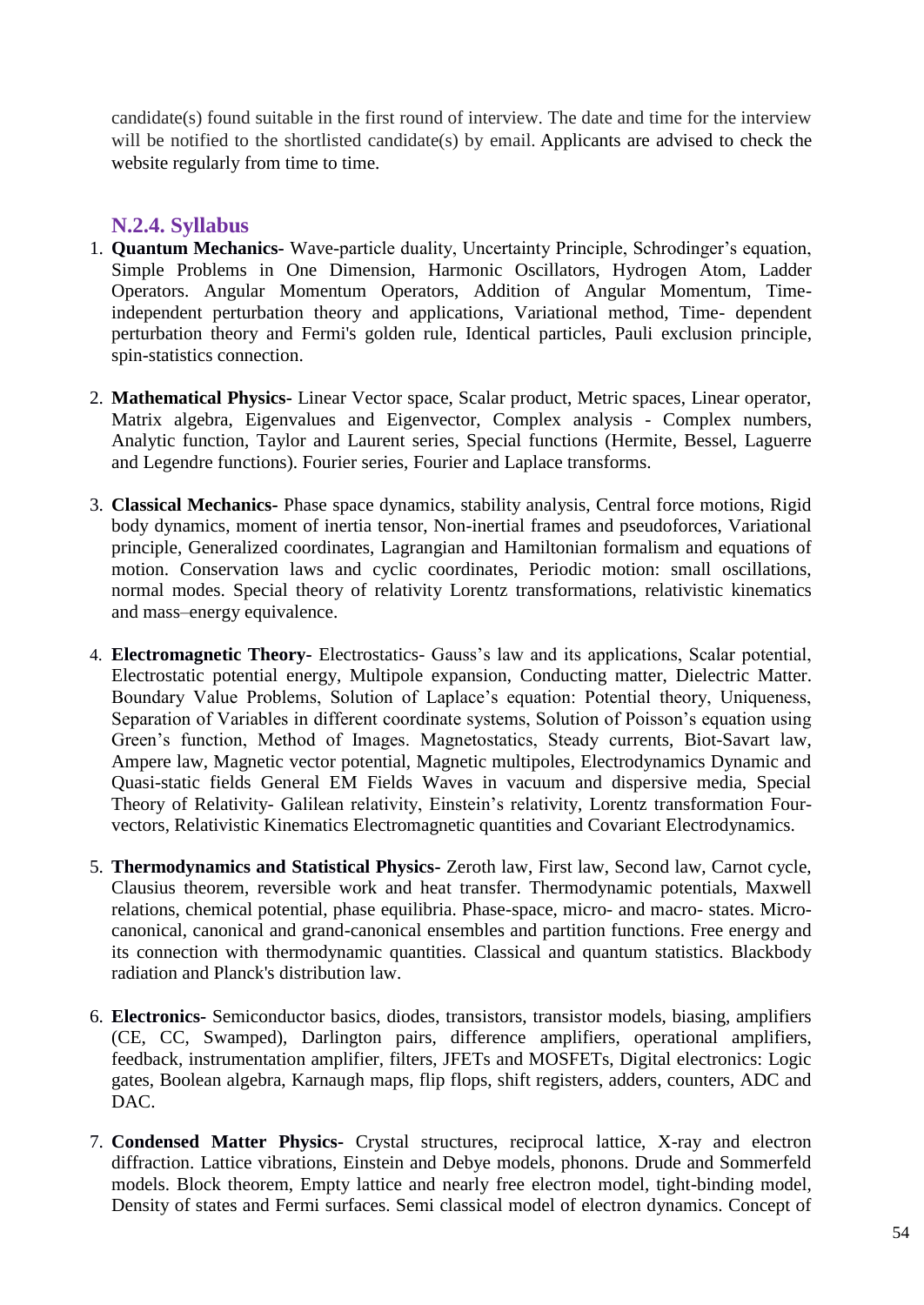Effective mass.

- 8. **Nuclear Physics-** Basic properties of nuclei and interactions, Nuclear binding energy, Nuclear moments, Nuclear models- independent particle model, shell model, Deuteron problem, Central and tensor forces, Radioactive decay-theory of alpha decay, Fermi theory of beta decay, gamma decay, Nuclear reactions- direct and compound reactions, Elementary particles- classification, symmetries and conserved quantum numbers, quark model.
- 9. **Atomic and Molecular Physics** One-electron atom: Schrodinger equation, energy levels, interaction with electromagnetic fields, transition rates, density of states, dipole approximation, Zeeman and Stark effects; Multi-electron atoms: Helium atom, central field approximation, Thomas-Fermi model of the atom, Hartree-Fock method, L-S and J-J coupling, interaction with external fields; Molecular structure: Born-Oppenheimer approximation, Electronic structure of molecules, Hydrogen molecule ion, Approximate molecular orbital (MO) theory, homo and hetero-nuclear diatomic molecules, electronic term symbols, valence bond (VB) theory of diatomic molecules, comparison of VB and MO theories; Molecular spectra: Rotational, Vibrational and Electronic spectra.
	- 10. **Optics-** Matrix formulation for lens, mirrors and combinations, image formation, brief introduction to primary monochromatic aberrations and chromatic aberrations, Fresnel and Fraunhofer diffraction, Two and Multiple beam interference, Michelson and Fabry-Perot interferometer, line width and coherence, multilayer thin films as antireflection coatings, Linear and elliptically polarized light, polarisers and retarders; birefringence, anisotropic media, principles of magneto-optics, electro-optics and acousto-optics.

## <span id="page-54-0"></span>**N.3. Focus area of research**

Ph. D. positions in the following four research areas are available in the Department of Physics during the Autumn 2022 semester. Applicants have to choose at least one of these topics and mention those in application form with appropriate order of preference under the relevant question.

#### Position 1

**Code** – 2022A\_PhD\_Phys\_01 **Broad domain of research** – Quantum Information Theory **Eligible social category to apply** –FA - All categories **Fee** – refer section FEES, DEPOSITS & HOSTEL RENT **Type of funding support** – FA (Please find the funding related details in Section B) **Duration of funding** - Please find the funding related details in Section B

#### Position 2

**Code** – 2022A\_PhD\_Phys\_02 **Broad domain of research** – Quantum Information Theory **Eligible social category to apply** –TA – SC/ST/PWD/EWS categories **Fee** – refer section FEES, DEPOSITS & HOSTEL RENT **Type of funding support** – TA (Please find the funding related details in Section B) **Duration of funding** - Please find the funding related details in Section B **Details for Position 01 and Position 02**- Candidates applying for these positions should be highly motivated to perform theoretical research in topics related to foundations of quantum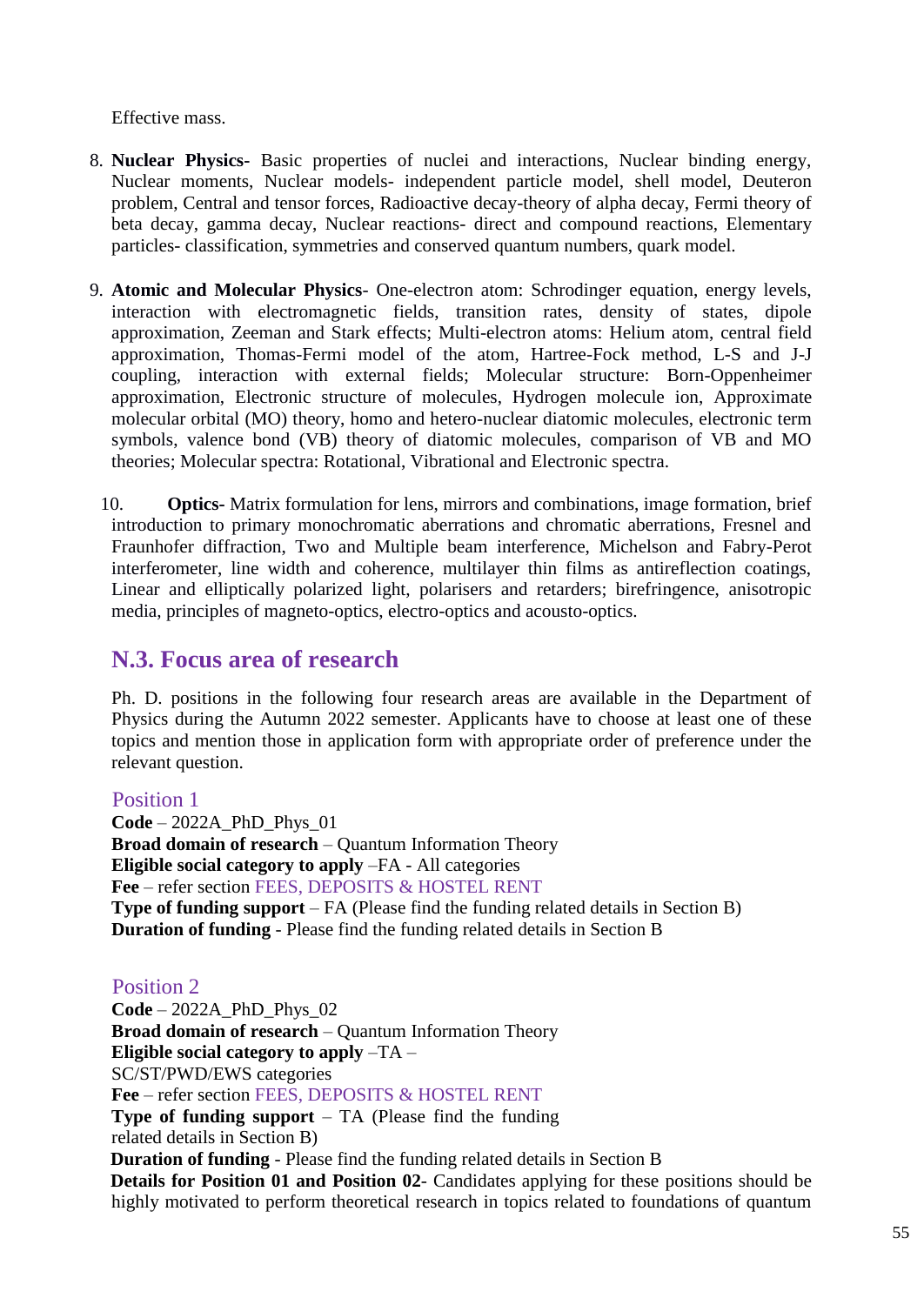mechanics, quantum optics, many body physics, relativity and at their interfaces. There is a scope to work in topics related to quantum computation and quantum communications. Familiarity in the field of quantum information and quantum computation is desired. The candidate having adequate knowledge to execute higher level computational programs using any one of the standard programming languages may also be desired.

This position involves theoretical studies related to quantum information and its interface with relativistic quantum theory. Also, there is a scope to execute quantum computation and quantum communication related works.

**Topic-**Quantum information theory; its interface with quantum optics, relativity, and many body physics; Quantum Communication; Quantum Computation.

#### Position 3

**Code** – 2022A\_PhD\_Phys\_03

**Broad domain of research** – **Lasers, Nonlinear Optics & Photonics**

**Eligible social category to apply** – for FA - All categories; For TA - Gen, OBC, SC, and EWS

**Fee** – refer section FEES, DEPOSITS & HOSTEL RENT

**Type of funding support** – FA/TA (Please find the funding related details in Section B) **Duration of funding** - Please find the funding related details in Section B

#### Position 4

**Code** – 2022A\_PhD\_Phys\_04

**Broad domain of research** – **Lasers, Nonlinear Optics & Photonics**

**Eligible social category to apply** – for FA - All categories; For TA - Gen, OBC, SC, and EWS

**Fee** – refer section FEES, DEPOSITS & HOSTEL RENT

**Type of funding support** – FA/TA (Please find the funding related details in Section B)

**Duration of funding** - Please find the funding related details in Section B

**Details for position 03 and 04-** The research work would primarily involve experimental work in the field of lasers and nonlinear optics, with the focus on experimental design/development/characterization of nonlinear frequency conversion/optical parametric oscillators/optical devices/optical materials, together with theoretical modelling and simulations. Collaborative work may require national travels. The candidate should be highly motivated to work in the described area. Some experimental working experience together with computer simulation skills, MATLAB programming, graphing and analysis (Origin) abilities are desirable.

#### **Topic- Lasers, Nonlinear Optics & Photonics**

- Experimental design/development/characterization of coherent light sources/optical devices based on nonlinear crystals in unprecedented wavelength regimes.
- Photo-physical response and investigation of various nonlinear materials.
- Frequency Combs- Fundamental studies in optical parametric oscillators for the generation of optical frequency combs for medical applications.

#### Position 5

**Code** – 2022A\_PhD\_Phys\_05

#### **Broad domain of research** – **Experimental Condensed Matter Physics**

**Eligible social category to apply** – for FA - All categories; for TA - Gen, OBC, SC, and EWS

**Fee** – refer section FEES, DEPOSITS & HOSTEL RENT

**Type of funding support** – FA/TA (Please find the funding related details in Section B)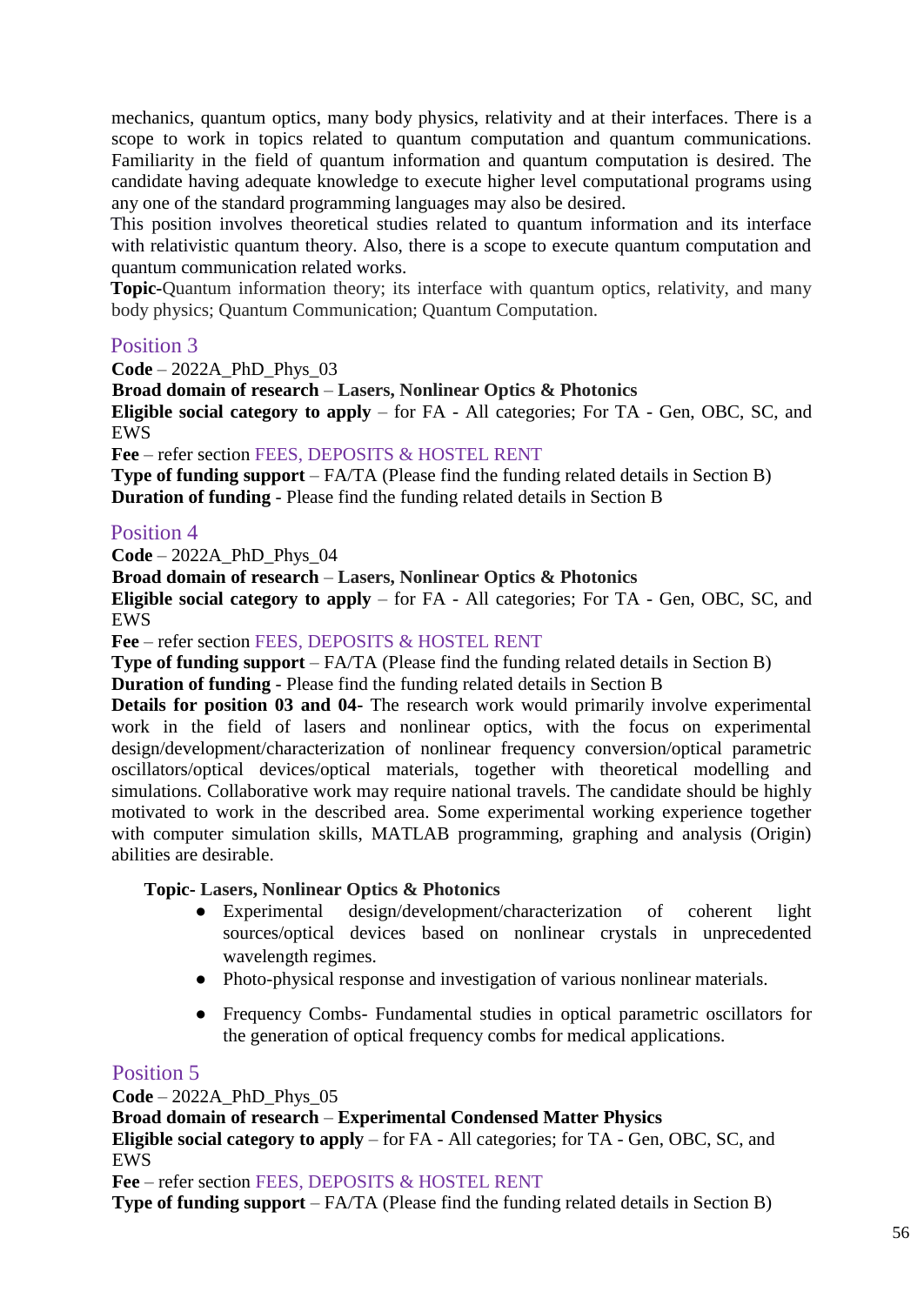#### **Duration of funding** - Please find the funding related details in Section B

**Details-** Candidates should be motivated to work in the area of experimental Condensed Matter Physics. They should have adequate knowledge in the topics- Superconductivity and Magnetism. The research work will involve study of some interesting properties related to the superconductors and permanent magnets. Candidates should also be interested in the synthesis of single crystals and polycrystals of the superconductors/permanent magnets. The experimental work will involve structural, magnetic and transport characterization of these materials.

#### **Topic**- **Experimental Condensed Matter Physics**

- Superconductivity- Study of vortex dynamics, vortex phase transitions and phase diagrams in the single crystals of a variety of superconductors.
- Magnetism- Magnetic anisotropy, torque magnetometry studies in some rare- earth transition metal based permanent magnets. Study of magnetic anisotropy in rareearth free magnets.
- Single crystal growth- Crystal growth of superconducting materials, rare-earth transition metal based permanent magnets and rare-earth free magnets.

#### Position 6

#### **Code** – 2022A\_PhD\_Phys\_06

#### **Broad domain of research** – **Spectroscopy and Remote Sensing**

**Eligible social category to apply** – for FA - All categories; for TA - Gen, OBC, SC, and EWS

#### **Fee** – FEES, DEPOSITS & HOSTEL RENT

**Type of funding support** – FA/TA (Please find the funding related details is Section B)

**Duration of funding** - Please find the funding related details in Section B

**Details**- Candidates should be highly motivated to work in the area of experimental and applied Physics particularly in the domain of Spectroscopy with applications in Remote Sensing. Knowledge in Atomic and Molecular Physics and Spectroscopy will be necessary. Some exposure to Remote Sensing is desirable. The research work will involve investigations of various terrestrial parameters employing Spectroscopic and Remote Sensing techniques. The work will require satellite data processing and analysis along with simulations; hence, some knowledge of executing computational programs is desirable. The candidate is also expected to get involved in field data collection and analysis.

#### Topic- **Spectroscopy and Remote Sensing**

Study of various terrestrial parameters using:

- Remote Sensing: Study of optical (hyperspectral and multispectral) and microwave (Synthetic Aperture Radar) remote sensing data.
- Spectroscopy: Application of absorption and reflection spectroscopic techniques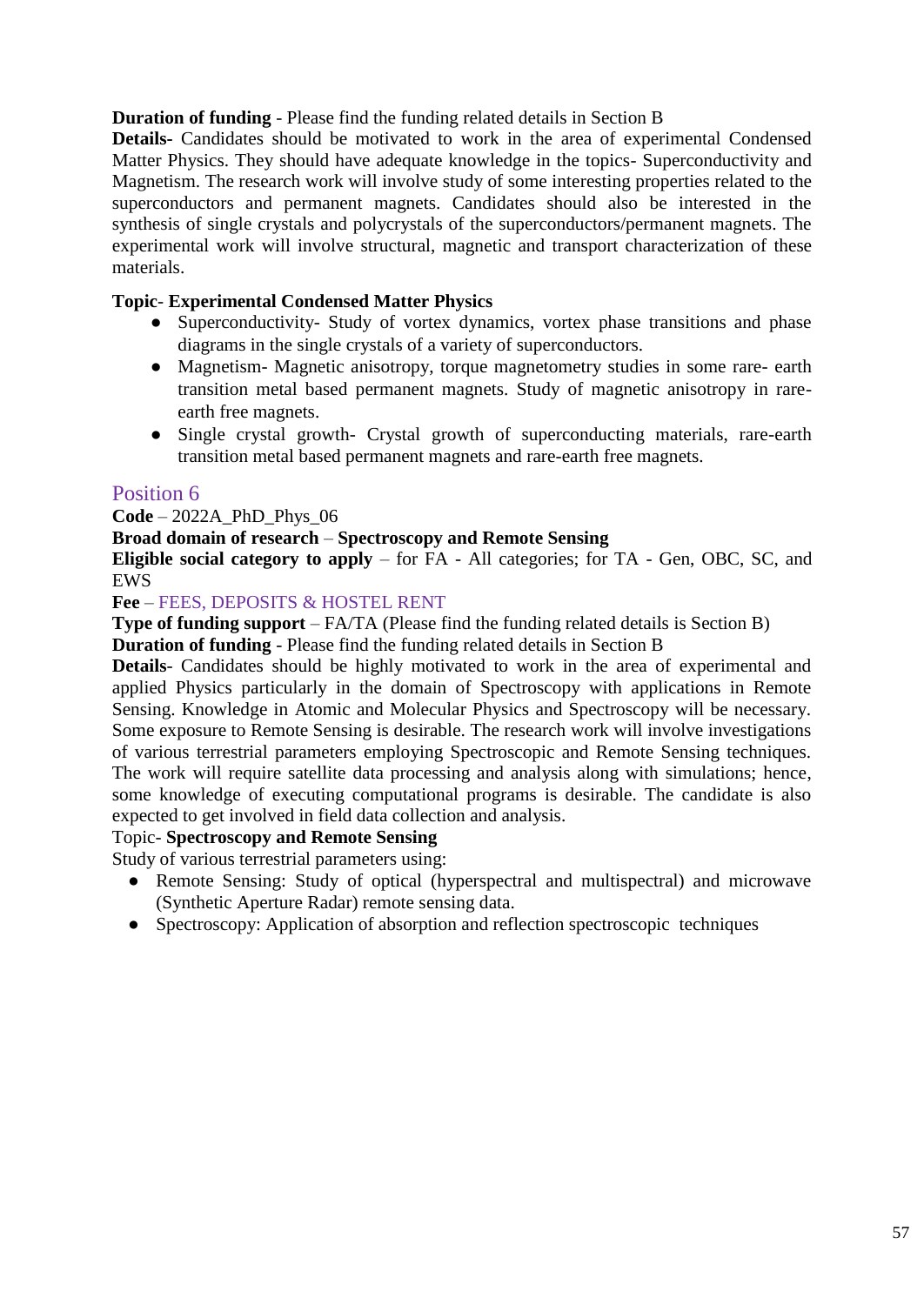## <span id="page-57-0"></span>**O. Appendix A: Sponsorship Certificate for Ph.D. External Registration (EX)**

(To be typed on letterhead of the Sponsoring Organization)

Name of the applicant:

Name of the sponsoring organization:

Address:

Present Designation of the applicant:

Present status of the applicant: (Permanent/Semi-permanent/Temporary)

Division where research work is proposed to be done:

Name of supervisor from the sponsoring organization:

(Bio-data of supervisor to be enclosed giving details of designation, qualification, research experience etc.)

Details of facilities relevant to the research problem which will be made available to the candidate by the organization.